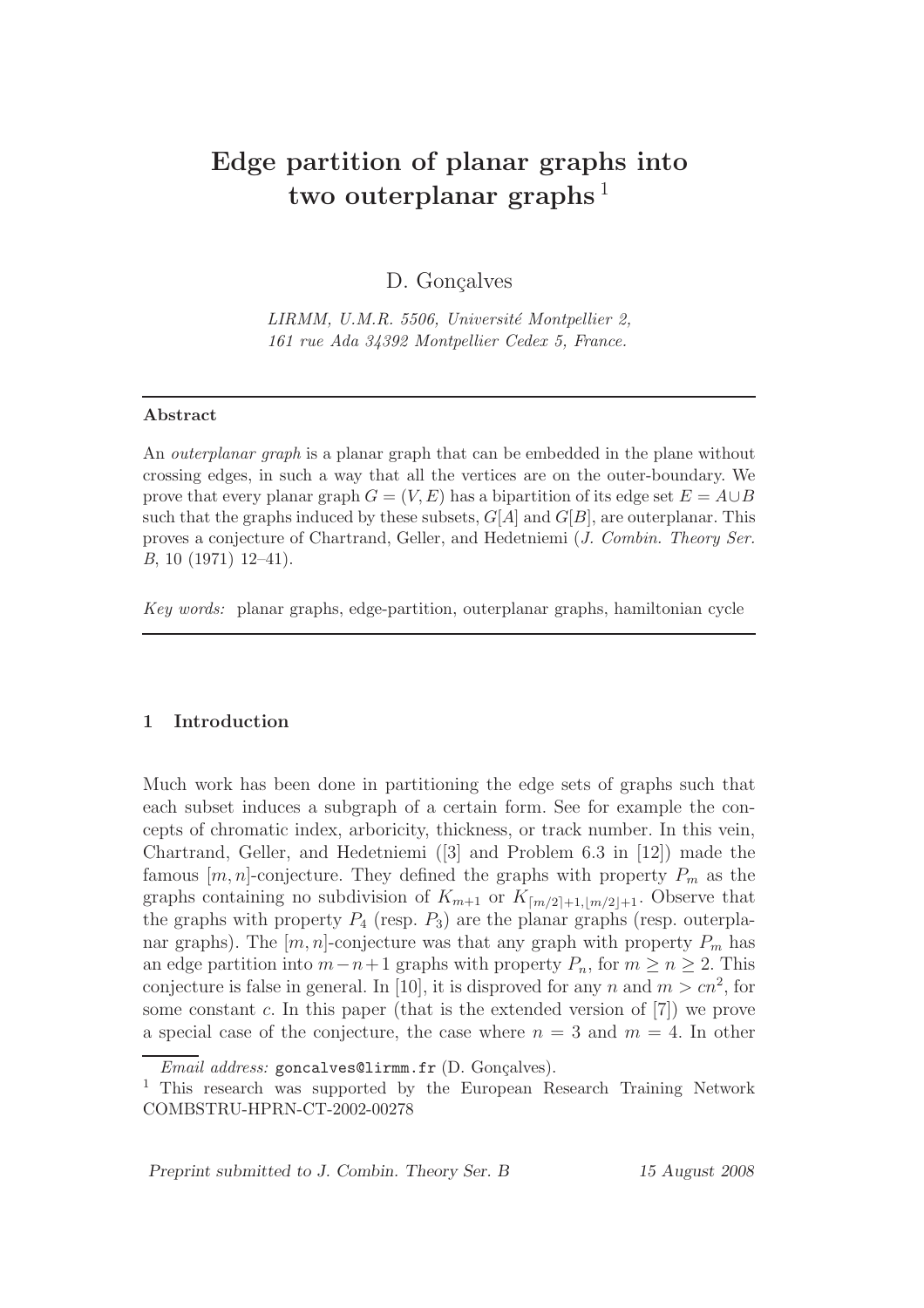words, we prove that every planar graph has an edge bipartition into outerplanar graphs. There have been various results toward this case of the conjecture. Colbourn and El-Mallah [6] gave a first partial result showing that every planar graph has an edge bipartition into partial 3-trees. Then Kedlaya [13] and Ding et al. [5] proved that a bipartition into partial 2-trees exists. Another result [5] is that every planar graph has an edge partition into two outerplanar graphs and a vee-forest *(i.e.* a forest in which each connected component contains at most three vertices). A proof of this case of the  $[m, n]$ -conjecture was already claimed in [11] but finally appeared to be incorrect.

A simple case of planar graphs that can be divided into two outerplanar graphs are the hamiltonian planar graphs (*i.e.* containing a cycle going through every vertex). In this case, the first outerplanar graph is constructed with the edges of a hamiltonian cycle together with the edges in the interior of this cycle, and the second one with the edges of this hamiltonian cycle together with the edges in the exterior of this cycle. There is a lot of flexibility in this construction since the edges of the hamiltonian cycle are in both subgraphs. We say that a bipartition of an embedded planar graph  $(i.e.$  a plane graph) is hamiltonian if there is a hamiltonian cycle  $C$  such that all the edges strictly inside  $C$  are in the same subset and all the edges strictly outside  $C$  are in the other subset. Whitney [23] proved that 4-connected triangulations are hamiltonian and Tutte [21] generalized this result to 4-connected planar graphs. So we know that the conjecture holds for 4-connected planar graphs. Note that with a hamiltonian partition, the graph inside the hamiltonian cycle is outerplanarly embedded. This means that given an embedding of the planar graph, the embedding it induces for this subgraph is such that all the vertices are on its outer-boundary. An interesting result of Kedlaya [13] is that there exists a planar graphs  $G$  such that whatever its embedding, and whatever the bipartition of G into outerplanar graphs we consider, none of the outerplanar subgraphs are outerplanarly embedded. This implies for example that there are planar graphs with no edge partition into an outerplanar graph and a forest (forests being always outerplanarly embedded).

A triangulation is a plane graph in which all the faces are triangles. Since every planar graph is a subgraph of a triangulation and since every subgraph of an outerplanar graph is outerplanar, we restrict our work to triangulations. A graph G is *chordal* if every cycle of length  $l \geq 4$  has a *chord*, which is an edge linking two non-consecutive vertices of the cycle. Let S be the graph with a cycle  $(x_1, y_1, x_2, y_2, x_3, y_3)$  and chords  $y_1y_2, y_1y_3$  and  $y_2y_3$  (see Figure 1). A graph is  $S$ -free if it does not contain any subgraph isomorphic to  $S$ . The main result of the paper is the following theorem.

Theorem 1 Every triangulation T has an edge bipartition into chordal outerplanar graphs (e.g.  $COGs$ ). Furthermore, if T is 4-connected there is such a bipartition that is hamiltonian and for which the two COGs are S-free.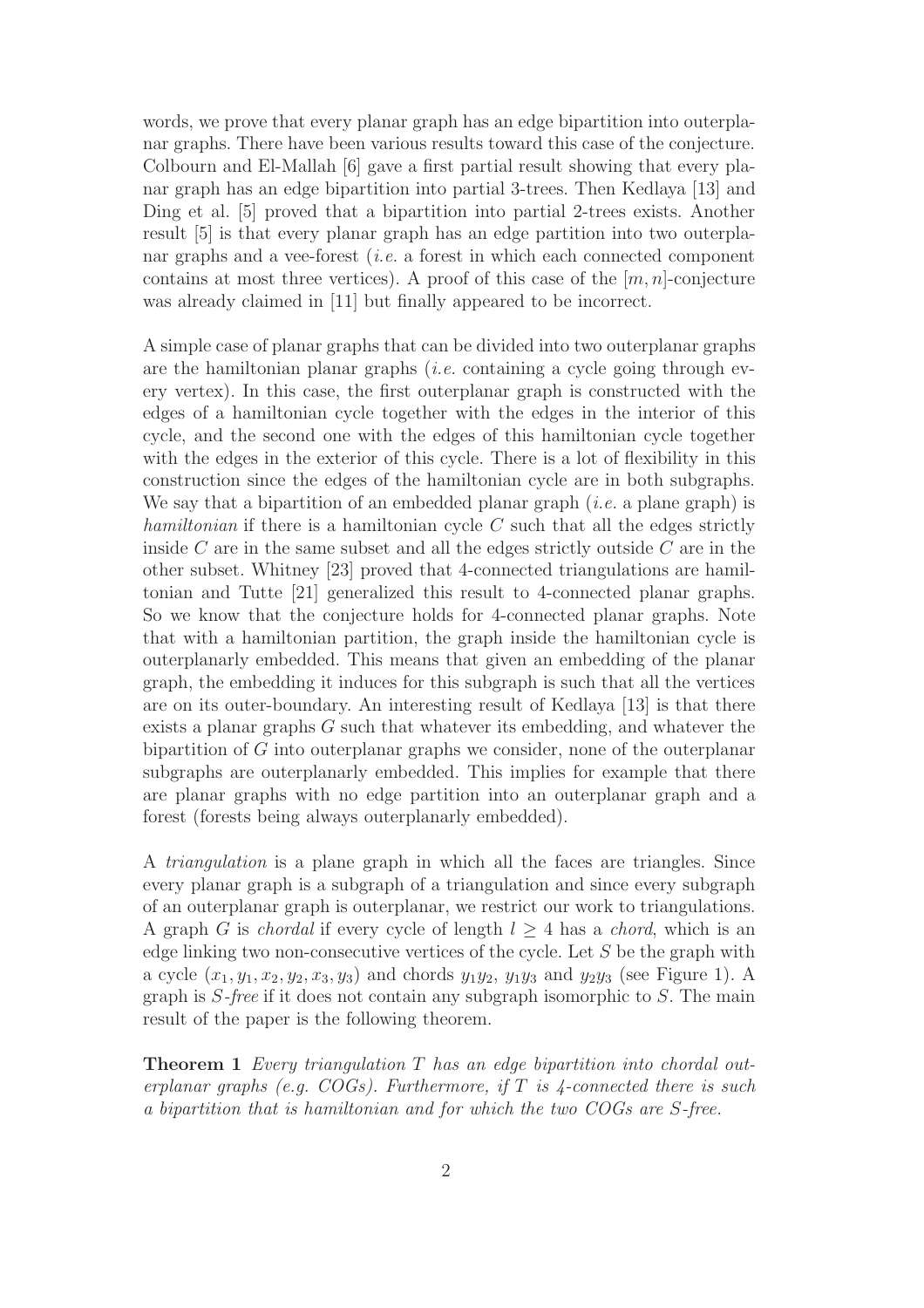

Fig. 1. The graph S.

In Section 2 we give another proof of the fact that 4-connected triangulations are hamiltonian. The technique used is inspired on the original proof of Whitney [23] and may yield to the same hamiltonian cycle. This section is necessary for considering the special case of 4-connected triangulations in Theorem 1. In Section 3 we give some properties of outerplanar graphs. In Section 4 we study edge partitions of 4-connected triangulations. This study allows us to prove Theorem 1 in Section 5. Then we finally discuss some perspectives.

## 2 Hamiltonian cycle

A near-triangulation is a plane graph in which all the inner faces are triangular (but not necessarily the outer-face). In a near-triangulation  $T$ , a separating 3-cycle  $C$  is a cycle of length three with at least one vertex inside  $C$  and one vertex outside C. A W-triangulation is a 2-connected near-triangulation without separating 3-cycles. Note that the 4-connected triangulations being triangulations without any separating 3-cycle, they are W-triangulations. The W-triangulations being 2-connected, they have no articulation vertex (a vertex whose removal increases the number of connected components). Hence, the outer-boundary of a W-triangulation is a cycle. A chord of this cycle is also called a *chord* of  $T$ . The following lemma tells us in which case the subgraph of a W-triangulation is also a W-triangulation.

**Lemma 2** Let  $T$  be a W-triangulation and  $C$  a cycle of  $T$ . The subgraph of T inside C (i.e. the graph induced by the edges on C and the edges inside  $C$ ) is a W-triangulation.

**PROOF.** Let the near-triangulation  $T'$  be the subgraph of  $T$  delimited by C. By definition of a W-triangulation, T has no separating 3-cycle, hence  $T'$ has no separating 3-cycle. So we just have to show that  $T'$  is 2-connected, this is that it has no articulation vertex.

For any vertex  $v$  of  $T'$ , since  $T'$  is a near-triangulation, at most one of the faces incident to  $v$  is not triangular, the outer-face. Furthermore, the outer-face being delimited by a cycle, the vertex  $v$  appears at most once on the outerboundary. So the neighborhood of v induces a connected graph and thus  $T'\y0$ is connected. Hence  $T'$  has no articulation vertex and it is a W-triangulation.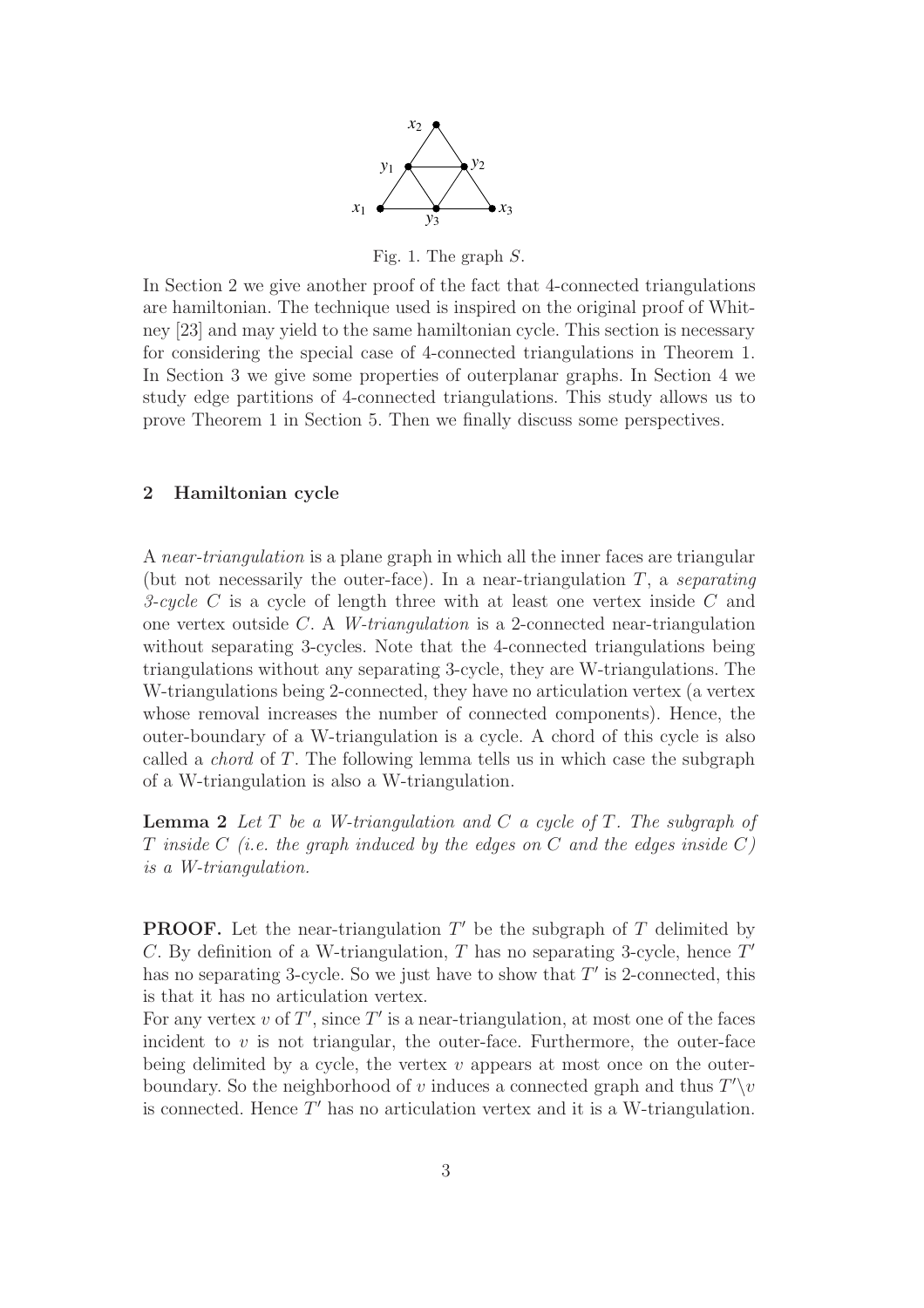Definition 3 A W-triangulation T is 3-bounded if its outer-boundary is divided into three paths,  $(a_1, \ldots, a_p)$ ,  $(b_1, \ldots, b_q)$ , and  $(c_1, \ldots, c_r)$  verifying the following conditions:

- The ends of the paths are such that  $a_1 = c_r$ ,  $b_1 = a_p$  and  $c_1 = b_q$ .
- The paths are non-trivial, this is  $p > 1$ ,  $q > 1$  and  $r > 1$ .
- The W-triangulation T has no chord  $a_i a_j$  (resp.  $b_i b_j$  or  $c_i c_j$ ) with  $1 \leq i < p$ and  $i+1 < j \leq p$  (resp.  $1 \leq i < q$  and  $i+1 < j \leq q$ , or  $1 \leq i < r$  and  $i + 1 < j \leq r$ ).

Given such a 3-bounded W-triangulation  $T$ ,  $(a_1, \ldots, a_p)$ - $(b_1, \ldots, b_q)$ - $(c_1, \ldots, c_r)$ is a 3-boundary of  $T$  (see Figure 2).

In a 3-boundary the order and the orientation of the paths matters. Indeed,  $(a_1,\ldots,a_p)-(b_1,\ldots,b_q)-(c_1,\ldots,c_r), (b_1,\ldots,b_q)-(c_1,\ldots,c_r)-(a_1,\ldots,a_p),$  and  $(a_p,\ldots,a_1) (c_r,\ldots,c_1)-(b_q,\ldots,b_1)$  are distinct 3-boundaries. A hamiltonian path P of a graph G is a path of G with vertex set  $V(P) = V(G)$ .

**Property 4** For any 3-bounded W-triangulation T and any 3-boundary  $(a_1, \ldots, a_p)$ - $(b_1,\ldots,b_q)$ - $(c_1,\ldots,c_r)$  of T, there is a hamiltonian path P in T from  $c_1$  to  $b_1$ passing through the edge  $a_1a_2$  (see Figure 2).



Fig. 2. The 3-boundary of  $T$  and the path  $P$  of Property 4.

Note that P successively goes through  $c_1$ ,  $a_1$ ,  $a_2$ , and then  $b_1$ . Property 4 applies to 4-connected triangulations. Indeed, a 4-connected triangulation T with outer-boundary *abc* is a W-triangulation 3-bounded by  $(a, b)-(b, c)-(c, a)$ . So if this property holds for  $T$ , there is a hamiltonian path  $P$  from  $c$  to  $b$ . Adding the edge  $bc$  to this path  $P$  we obtain a hamiltonian cycle.

We now define the notion of *adjacent path* of a W-triangulation with respect to a 3-boundary. Let  $T \neq K_3$  be a W-triangulation 3-bounded by  $(a_1,\ldots,a_p)$ - $(b_1,\ldots,b_q)$ - $(c_1,\ldots,c_r)$ , without chord  $a_ib_j$ , with  $1 \leq i \leq p$  and  $1 \leq j \leq q$ , and without chord  $a_i c_j$ , with  $1 \leq i \leq p$  and  $1 \leq j \leq r$ . The W-triangulation T having at least 4 vertices and having no separating 3-cycle, the vertices  $b_1$  and  $b_2$ have exactly one common neighbor in  $V(T)\setminus \{a_1\}$ , denoted  $d_1$ . Let  $V_a \subsetneq V(T)$ be the set of vertices of T adjacent to a vertex  $a_i$  with  $i > 1$ , excluding the vertices  $a_i$  with  $i > 1$  and the vertex  $b_2$ . The graph T being a W-triangulation,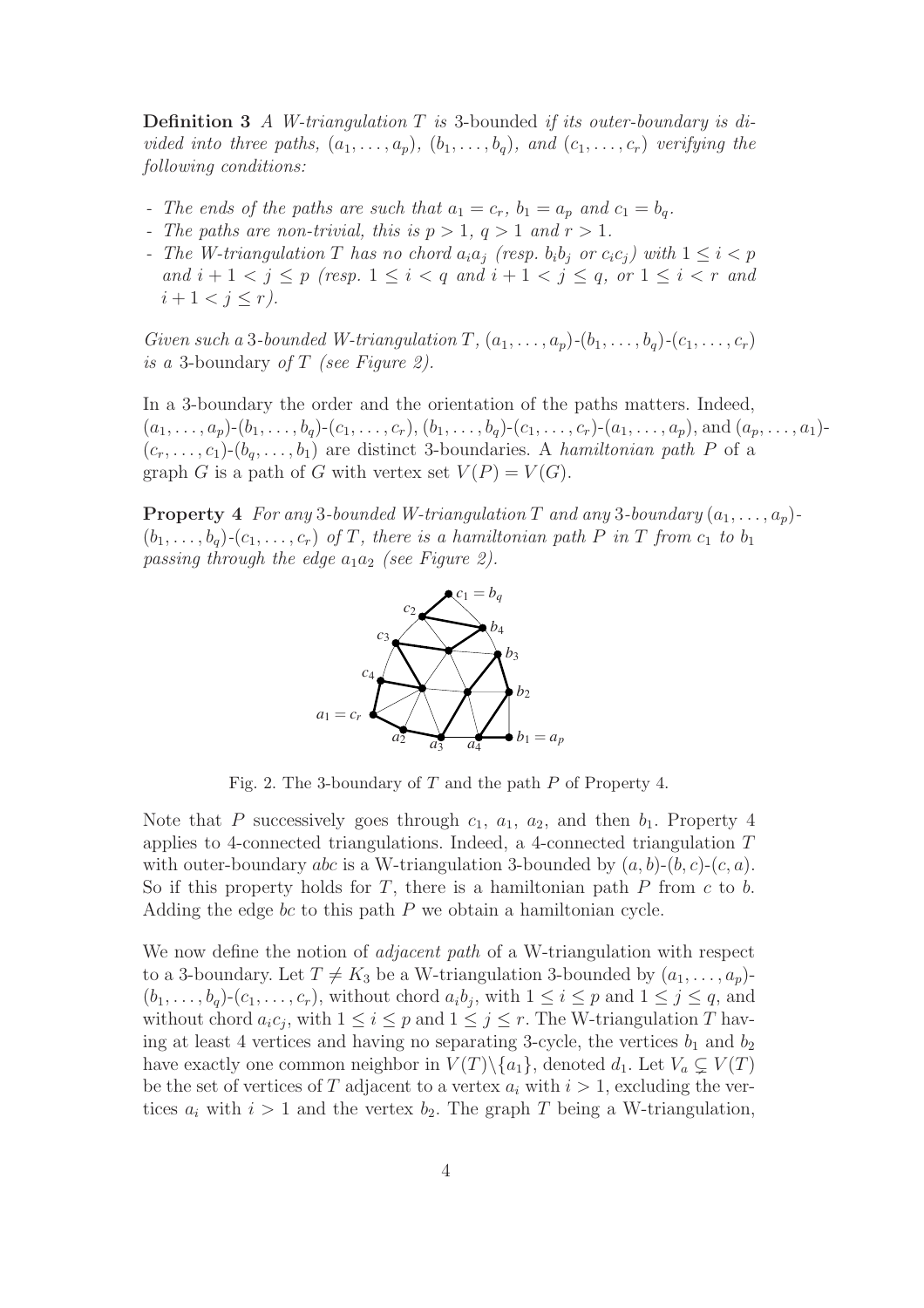the neighbors of  $a_i$  in  $V_a$ , with  $1 \leq i \leq p$ , induce a connected graph. Furthermore, the vertices  $a_i$  and  $a_{i+1}$  have a common neighbor in  $V_a$ , hence the set  $V_a$  induces a connected graph. This set contains the vertices  $a_1$  and  $d_1$ , which respectively are the neighbors of  $a_2$  and  $a_p$ . Denote  $(d_1, d_2, \ldots, d_s, a_1)$ the shortest path linking  $d_1$  and  $a_1$  in the graph  $T[V_a]$  (see Figure 3). This path is the *adjacent path* of T for the 3-boundary  $(a_1, \ldots, a_p)$ - $(b_1, \ldots, b_q)$ - $(c_1, \ldots, c_r)$ and it verifies the following 3 points:

- There is no edge  $d_i d_j$ , with  $1 \leq i < s$  and  $i + 1 < j \leq s$ , and no edge  $a_1 d_i$ , with  $1 \leq i \leq s$ . Indeed, if such edge existed, the path  $(d_1, d_2, \ldots, d_s, a_1)$ would not be the shortest path linking  $d_1$  and  $a_1$  in  $T[V_a]$ .
- The W-triangulation T having no chord  $a_i b_j$  or  $a_i c_j$ , the set  $V_a$  does not contain any vertex  $b_i$  or  $c_j$ , except  $c_r = a_1$ . Hence the vertices  $d_i$ , with  $1 \leq i \leq s$ , are not vertices  $b_j$  or  $c_k$ , with  $1 \leq j \leq q$  and  $1 \leq k \leq r$ .
- Since  $d_1 \neq a_1$  this path has length at least 1.



Fig. 3. The adjacent path of T and the graph  $T_{d_2a_5}$ .

Given a W-triangulation T, with 3-boundary  $(a_1,\ldots,a_p)(b_1,\ldots,b_q)(c_1,\ldots,c_r)$ , without chord  $a_i b_j$  or  $a_i c_j$ , consider the adjacent path  $(d_1, d_2, \ldots, d_s, a_1)$ . For any edge  $d_x a_y \in E(T)$ , with  $1 \le x \le s$  and  $1 < y \le p$ , we define  $T_{d_x a_y}$  as the graph contained inside the cycle  $C = (d_s, \ldots, d_x, a_y, \ldots, a_p, b_2, \ldots, b_q, c_2, \ldots, c_r)$ in T (see Figure 3). Since the vertices  $d_i$  are distinct from the vertices  $a_j$ ,  $b_j$ or  $c_j$ , C is a cycle and  $T_{d_xa_y}$  is a W-triangulation (*c.f.* Lemma 2).

The following property is needed to prove Property 4.

**Property 5** Let T be a W-triangulation 3-bounded by  $(a_1, \ldots, a_p)$ - $(b_1, \ldots, b_q)$ - $(c_1,\ldots,c_r)$ , without chord  $a_ib_j$  or  $a_ic_j$  and with adjacent path  $(d_1, d_2,\ldots, d_s, a_1)$ . For any edge  $d_x a_y \in E(T)$ , with  $1 \le x \le s$  and  $1 \le y \le p$ , there are two disjoint paths P and Q in  $T_{d_x a_y}$ , one from  $c_1$  to  $a_1$  and one from  $a_y$  to  $b_1$ , such that each vertex of  $T_{d_xa_y}$  is contained either in P or in Q (see Figure 4).

We prove these two properties by doing a crossed induction.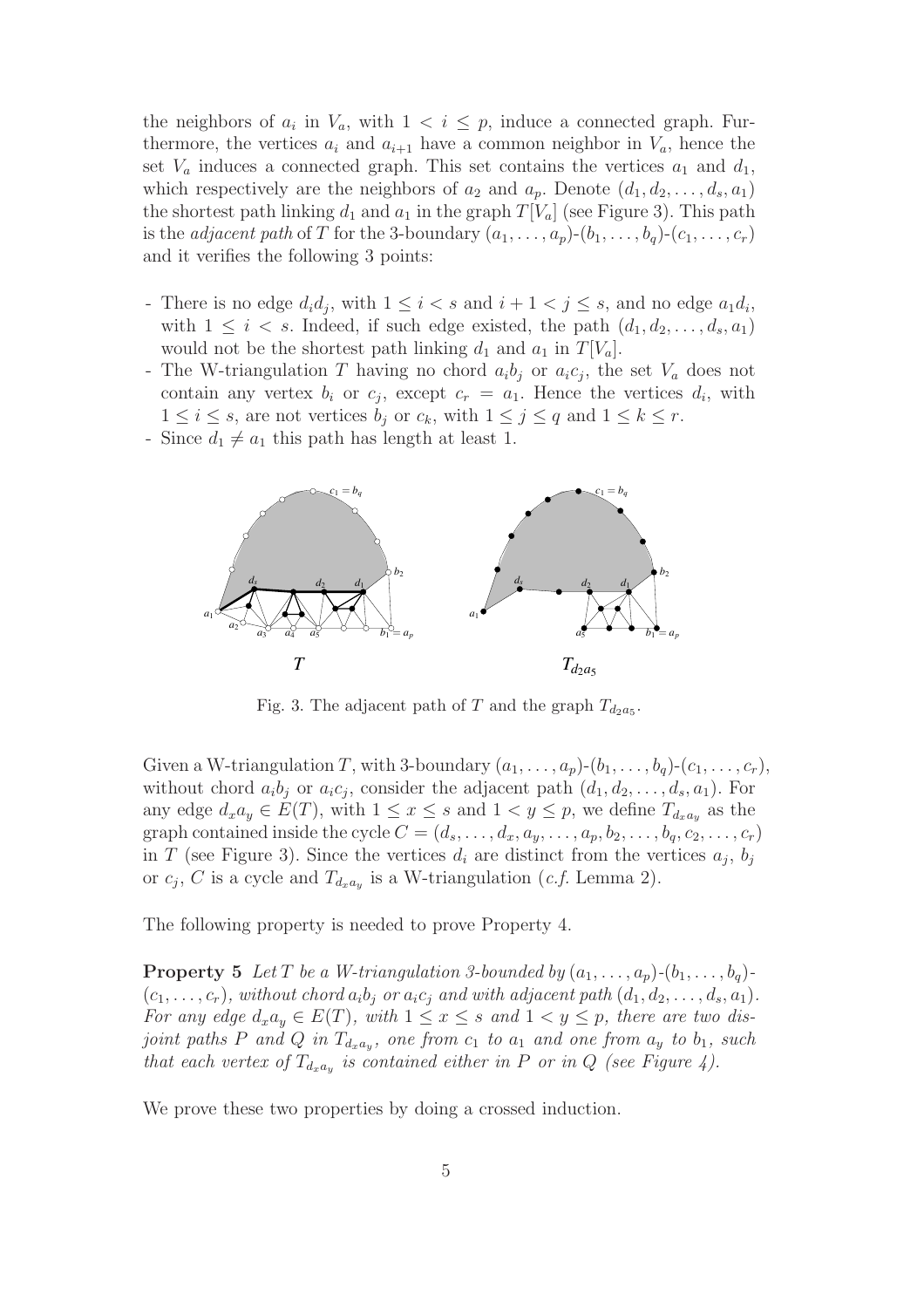

Fig. 4. Property 5.

PROOF of Property 4 and Property 5. We prove, by induction on  $m \geq 3$ , that the following two statements hold:

- Property 4 holds if  $T$  has at most  $m$  edges.
- Property 5 holds if  $T_{d_xa_y}$  has at most m edges.

The initial case,  $m = 3$ , is easy to prove since there is only one W-triangulation having at most 3 edges,  $K_3$ . For Property 4 we have to consider all the possible 3-boundaries of  $K_3$ . Since they are all equivalent, we denote  $a_1, b_1$ , and  $c_1$  the vertices of  $K_3$  and we consider the 3-boundary  $(a_1, b_1)$ - $(b_1, c_1)$ - $(c_1, a_1)$ . In this case, the path  $P = (c_1, a_1, b_1)$  clearly verifies Property 4. For Property 5, since a W-triangulation  $T_{d_x a_y}$  has at least 4 vertices,  $a_1, b_1, c_1$ , and  $d_1$ , we have  $T_{d_xa_y} \neq K_3$  and there is no W-triangulation  $T_{d_xa_y}$  with at most 3 edges. So by vacuity, Property 5 holds for the W-triangulation  $T_{d_x a_y}$  with at most 3 edges.

The induction step applies to both Property 4 and Property 5. This means that we prove Property 4 (resp. Property 5) for the W-triangulations  $T$  (resp.  $T_{d_x a_y}$ ) with m edges using both Property 4 and Property 5 on W-triangulations with less than m edges. We first prove the induction for Property 4.

Case 1: Proof of Property 4 for a W-triangulation T with  $m$  edges. Let  $(a_1,\ldots,a_p)-(b_1,\ldots,b_q)-(c_1,\ldots,c_r)$  be the 3-boundary of T. We consider various cases according to the existence of a chord  $a_i b_j$  or  $a_i c_j$  in T. We successively consider the case where there is a chord  $a_1b_j$ , with  $1 < j < q$ , the case where there is a chord  $a_i b_j$ , with  $1 < i < p$  and  $1 < j \le q$ , and the case where there is a chord  $a_i c_j$ , with  $1 < i \leq p$  and  $1 < j < r$ . We then conclude with the case where there is no chord  $a_ib_j$ , with  $1 \leq i \leq p$  and  $1 \leq j \leq q$  (by definition of a 3-boundary there is no chord  $a_1b_q$ ,  $a_ib_1$  or  $a_pb_j$ ), and no chord  $a_i c_j$ , with  $1 \leq i \leq p$  and  $1 \leq j \leq r$  (by definition of a 3-boundary there is no chord  $a_p c_1$ ,  $a_i c_r$  or  $a_1 c_i$ ).

Case 1.1: There is a chord  $a_1b_i$ , with  $1 < i < q$  (see Figure 5). Let  $T_1$  (resp.  $T_2$ ) be the W-triangulation (*c.f.* Lemma 2), subgraph of T, in-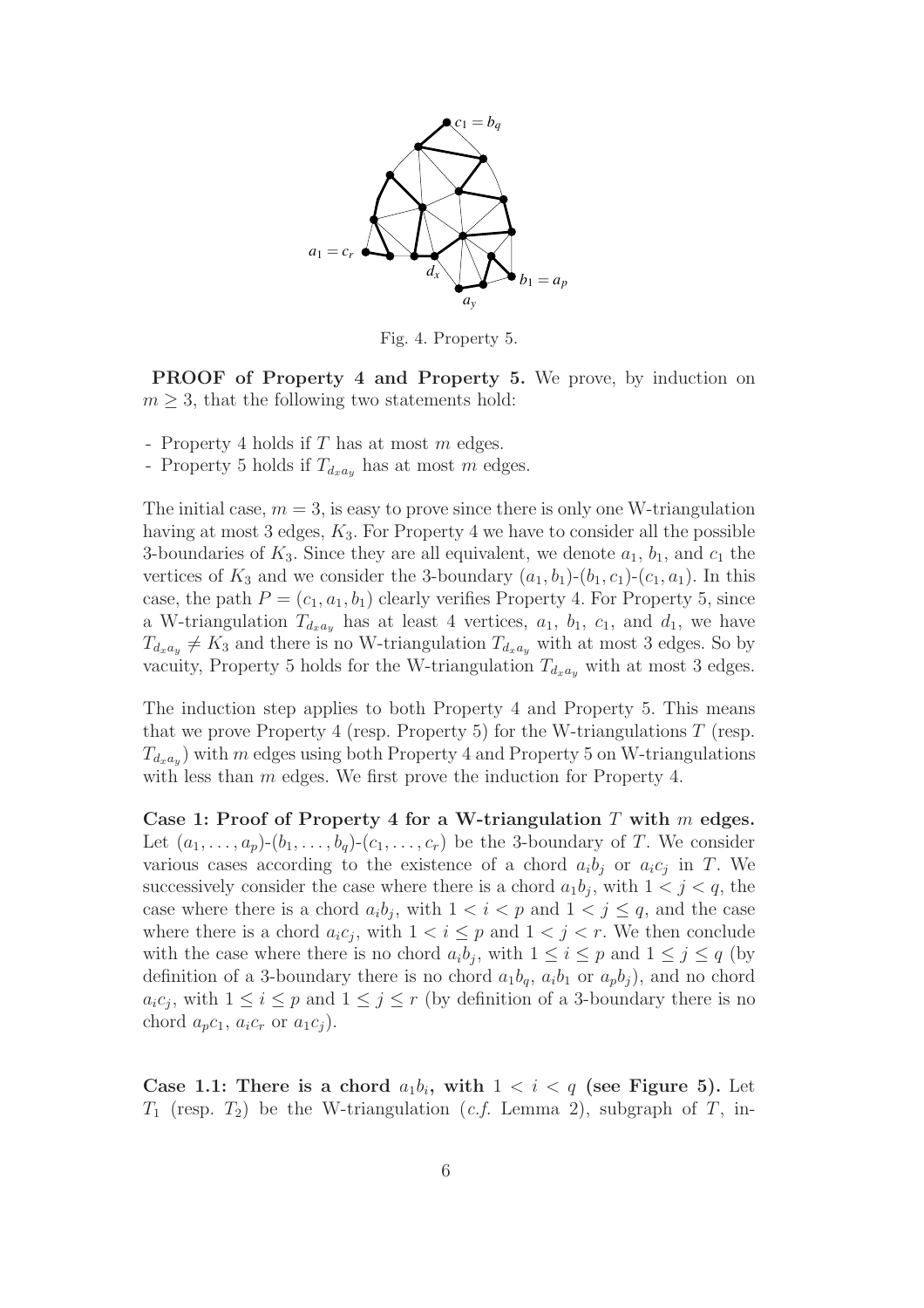

Fig. 5. Case 1.1: chord  $a_1b_i$ .

side the cycle  $(b_i,\ldots,b_q,c_2,\ldots,c_r)$  (resp.  $(a_1,\ldots,a_p,b_2,\ldots,b_i)$ ). It is clear that  $V(T) = V(T_1) \cup V(T_2)$  and  $V(T_1) \cap V(T_2) = \{a_1, b_i\}$ . Since there is no chord  $a_xa_y$ ,  $b_xb_y$  or  $c_xc_y$  for any x and y,  $(b_ic_r)-(c_r,\ldots,c_1)-(b_q,\ldots,b_i)$ (resp.  $(a_1,\ldots,a_p)(b_1,\ldots,b_i)-(b_ia_1)$ ) is a 3-boundary of  $T_1$  (resp.  $T_2$ ). Since  $a_1a_2 \notin E(T_1)$  (resp.  $c_1c_2 \notin E(T_2)$ ), the W-triangulation  $T_1$  (resp.  $T_2$ ) has less edges than T, so Property 4 holds for  $T_1$  (resp.  $T_2$ ) with the mentioned 3boundary. Let  $P_1$  (resp.  $P_2$ ) be a hamiltonian path of  $T_1$  (resp.  $T_2$ ) going from  $c_1$  to  $a_1$  (resp. from  $b_i$  to  $b_1$ ) and passing through the edge  $b_i a_1$  (resp.  $a_1 a_2$ ).

Since  $a_1$  is an end of  $P_1$ , this path clearly ends with the edge  $b_i a_1$ . Let  $P'_1$  =  $P_1 \setminus \{a_1\}$ . This path goes from  $c_1$  to  $b_i$  and passes through all the vertices in  $V(T_1)$  except  $a_1$ . Now let  $P = P'_1 \cup P_2$ , this is the graph with vertex set  $V(P) = V(P'_1) \cup V(P_2)$  and with edge set  $E(P) = E(P'_1) \cup E(P_2)$ . Since the unique common vertex of  $P'_1$  and  $P_2$ ,  $b_i$ , is an end of both  $P'_1$  and  $P_2$ , the graph P is a path from  $c_1$  to  $b_1$ . Furthermore, this path passes through all the vertices in  $V(T)$  since  $V(P'_1) \cup V(P_2) = (V(T_1) \setminus \{a_1\}) \cup V(T_2) = V(T)$ . Finally since  $a_1a_2 \in E(P_2) \subset E(P)$  the path P fulfills Property 4.



Fig. 6. Case 1.2: chord  $a_i b_i$ .

Case 1.2: There is a chord  $a_i b_j$ , with  $1 < i < p$  and  $1 < j \le q$ (see Figure 6). If there are several chords  $a_i b_j$  consider one that maximizes j (*i.e.* such that there is no edge  $a_i b_k$  with  $j < k \le q$ ). Let  $T_1$  (resp.  $T_2$ ) be the W-triangulation (*c.f.* Lemma 2), subgraph of T, inside the cycle  $(a_2,...,a_i, b_j,...,b_q, c_2,...,c_r)$  (resp.  $(a_i,...,a_p, b_2,...,b_j)$ ). It is clear that  $V(T) = V(T_1) \cup V(T_2)$  and  $V(T_1) \cap V(T_2) = \{a_i, b_j\}$ . Since there is no chord  $a_xa_y$ ,  $b_xb_y$ ,  $c_xc_y$  or  $a_ib_k$  with  $k>j$ ,  $(a_1,\ldots,a_i)-(a_i, b_j, \ldots, b_q)-(c_1,\ldots,c_r)$ (resp.  $(a_i, b_j)$ - $(b_j, \ldots, b_1)$ - $(a_p, \ldots, a_i)$ ) is a 3-boundary of  $T_1$  (resp.  $T_2$ ). Since  $b_1b_2 \notin E(T_1)$  (resp.  $a_1a_2 \notin E(T_2)$ ), the W-triangulation  $T_1$  (resp.  $T_2$ ) has less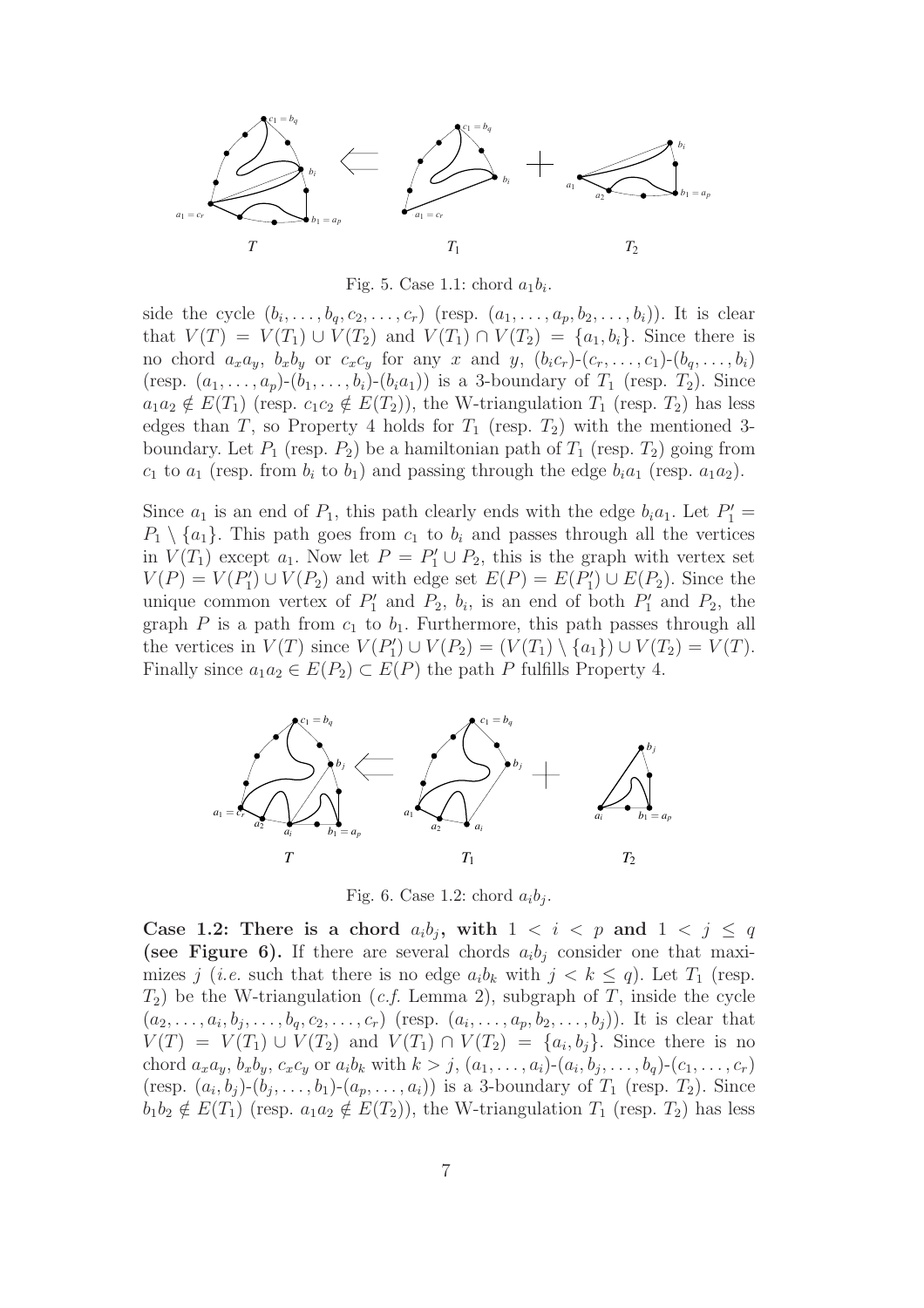edges than T so Property 4 holds for  $T_1$  (resp.  $T_2$ ) with the mentioned 3boundary. Let  $P_1$  (resp.  $P_2$ ) be a hamiltonian path of  $T_1$  (resp.  $T_2$ ) going from  $c_1$  to  $a_i$  (resp. from  $b_1$  to  $b_j$ ) and passing through the edge  $a_1a_2$  (resp.  $a_ib_j$ ).

Since  $b_j$  is an end of  $P_2$ , this path clearly ends with the edge  $a_ib_j$ . Let  $P'_2$  $P_2 \setminus \{b_i\}$ . This path goes from  $b_1$  to  $a_i$  and passes through all the vertices in  $V(T_2)$  except  $b_j$ . Now let  $P = P_1 \cup P'_2$ . Since the unique common vertex of  $P_1$  and  $P'_2$ ,  $a_i$ , is an end of both  $P_1$  and  $P'_2$ , the graph P is a path from  $c_1$  to  $b_1$ . Furthermore, this path passes through all the vertices in  $V(T)$  since  $V(P_1) \cup V(P'_2) = V(T_1) \cup (V(T_2) \setminus \{b_j\}) = V(T)$ . Finally since  $a_1 a_2 \in E(P_1) \subset$  $E(P)$  the path P fulfills Property 4.



Fig. 7. Case 1.3: chord  $a_i c_i$ .

Case 1.3: There is a chord  $a_i c_j$ , with  $1 \leq i \leq p$  and  $1 \leq j \leq r$ (see Figure 7). If there are several chords  $a_i c_j$  consider one that maximizes i (i.e. such that there is no edge  $a_k c_j$  with  $i < k \leq p$ ). Let  $T_1$  (resp.  $T_2$ ) be the W-triangulation (*c.f.* Lemma 2), subgraph of T, inside the cycle  $(a_2,...,a_i,c_j,...,c_r)$  (resp.  $(a_i,...,a_p,b_2,...,b_q,c_2,...,c_j)$ ). It is clear that  $V(T) = V(T_1) \cup V(T_2)$  and  $V(T_1) \cap V(T_2) = \{a_i, c_j\}$ . Since there is no chord  $a_xa_y$ ,  $b_xb_y$ ,  $c_xc_y$  or  $a_kc_j$  with  $k>i$ ,  $(a_1,\ldots,a_i)-(a_i, c_j)-(c_j,\ldots,c_r)$  (resp.  $(c_i, a_i, \ldots, a_p)$ - $(b_1, \ldots, b_q)$ - $(c_1, \ldots, c_j)$  is a 3-boundary of  $T_1$  (resp.  $T_2$ ). Since  $b_1b_2 \notin E(T_1)$  (resp.  $a_1a_2 \notin E(T_2)$ ), the W-triangulation  $T_1$  (resp.  $T_2$ ) has less edges than T, so Property 4 holds for  $T_1$  (resp.  $T_2$ ) with the mentioned 3boundary. Let  $P_1$  (resp.  $P_2$ ) be a hamiltonian path of  $T_1$  (resp.  $T_2$ ) going from  $c_j$  to  $a_i$  (resp. from  $c_1$  to  $b_1$ ) and passing through the edge  $a_1a_2$  (resp.  $c_ja_i$ ).

Let  $P'_2 = P_2 \setminus \{c_j a_i\}$ . This graph is a union of two vertex disjoint paths, one from  $c_1$  to  $c_j$  and one from  $a_i$  to  $b_1$ . Now let  $P = P_1 \cup P'_2$ . Since the common vertices of  $P_1$  and  $P'_2$ ,  $a_i$  and  $c_j$ , are ends of  $P_1$ , and are ends in distinct components of  $P'_2$ , the graph P is a path from  $c_1$  to  $b_1$ . Furthermore, this path passes through all the vertices in  $V(T)$  since  $V(P_1) \cup V(P'_2) = V(T_1) \cup V(T_2) =$  $V(T)$ . Finally since  $a_1a_2 \in E(P_1) \subset E(P)$  the path P fulfills Property 4.

**Case 1.4: There is no chord**  $a_i b_j$  or  $a_i c_j$ . In this case we consider the adjacent path  $(d_1, \ldots, d_s, a_1)$  (see Figure 3) of T with respect to the 3-boundary  $(a_1,\ldots,a_p)-(b_1,\ldots,b_q)-(c_1,\ldots,c_r)$ . Let  $d_s a_y \in E(T)$  be the edge with  $1 < y \leq$ p such that y is minimum. There is such an edge since the vertex  $d_s$  is, by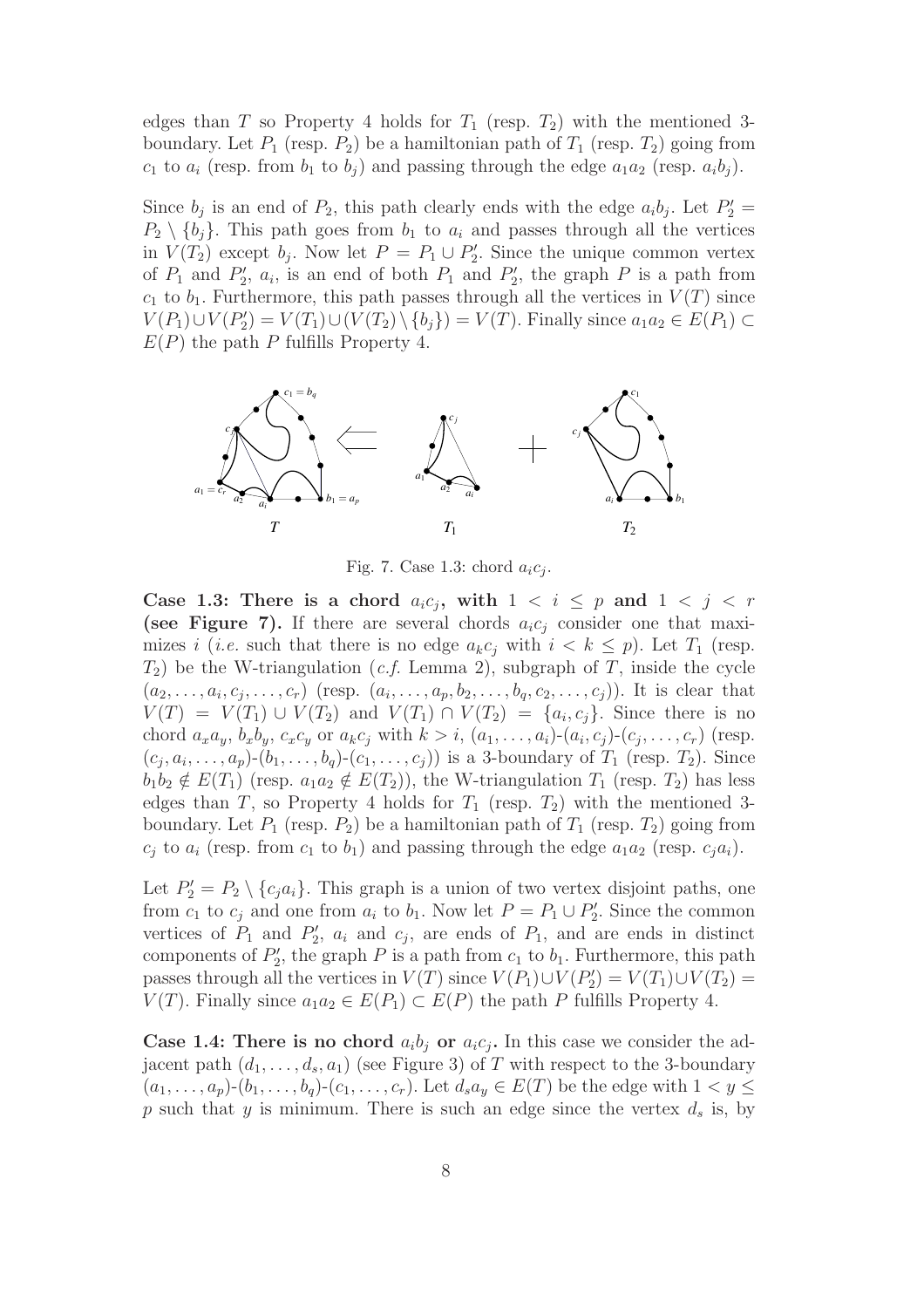definition, adjacent to a vertex  $a_y$  with  $y > 1$ . The W-triangulation  $T_{d_s a_y}$  has less edges than  $T$   $(a_1a_2 \notin E(T_{d_sa_y}))$ , so Property 5 holds for  $T_{d_sa_y}$ . Let P' and  $Q'$  be the paths of  $T_{d_s a_y}$  going respectively from  $c_1$  to  $a_1$  and from  $a_y$  to  $b_1$ . We distinguish two cases according to the index y of  $a_y$ , the case  $y = 2$  and the case  $y > 2$ .



Fig. 8. Case 1.4.1.

Case 1.4.1:  $y = 2$  (see Figure 8). The graph T being a W-triangulation, the cycle  $(a_1, a_2, d_s)$  bounds a face of T, so  $V(T) = V(T_{d_s a_2})$ . Let  $P = P' \cup$  $\{a_1a_2\} \cup Q'$ . Since  $a_1$  and  $a_2$  are ends of respectively P' and Q' the graph P is a path from  $c_1$  to  $b_1$ . Finally since  $V(P) = V(T)$  and  $a_1 a_2 \in E(P)$  the path P fulfills Property 4.



Fig. 9. Case 1.4.2.

**Case 1.4.2:**  $y > 2$  (see Figure 9). Let  $e_1, e_2, \ldots, e_t$  be the neighbors of  $d_s$  in T and inside the cycle  $(d_s, a_1, a_2, \ldots, a_y)$ , going from  $a_y$  to  $a_1$  included. This implies that  $e_1 = a_y$  and  $e_t = a_1$ . Furthermore since T has no chord  $a_1a_y$ , we have  $t \geq 3$ . The index y being minimum we have  $e_i \neq a_j$  for all i and j such that  $1 \leq i \leq t$  and  $1 \leq j \leq y$ . Consider now the W-triangulation  $T_1$  (*c.f.* Lemma 2), subgraph of T inside the cycle  $(a_2, \ldots, a_y, e_2, \ldots, e_t)$ . It is clear that  $V(T) = V(T_{d_s a_y}) \cup V(T_1)$  and  $V(T_{d_s a_y}) \cap V(T_1) = \{a_1, a_y\}$ . The W-triangulation T having no separating 3-cycle  $(d_s, e_i, e_j)$  there is no chord  $e_i e_j$  in  $T_1$ . Furthermore since  $y > 2$ ,  $(a_2, a_1)$ - $(e_t, \ldots, e_1)$ - $(a_y, \ldots, a_2)$  is a 3boundary of  $T_1$ . Since  $a_1d_s \notin E(T_1)$ , the W-triangulation  $T_1$  has less edges than T, so Property 4 holds for  $T_1$  with the mentioned 3-boundary. Let  $P_1$  be a hamiltonian path of  $T_1$  going from  $a_y$  to  $a_1$  and passing through the edge  $a_2a_1.$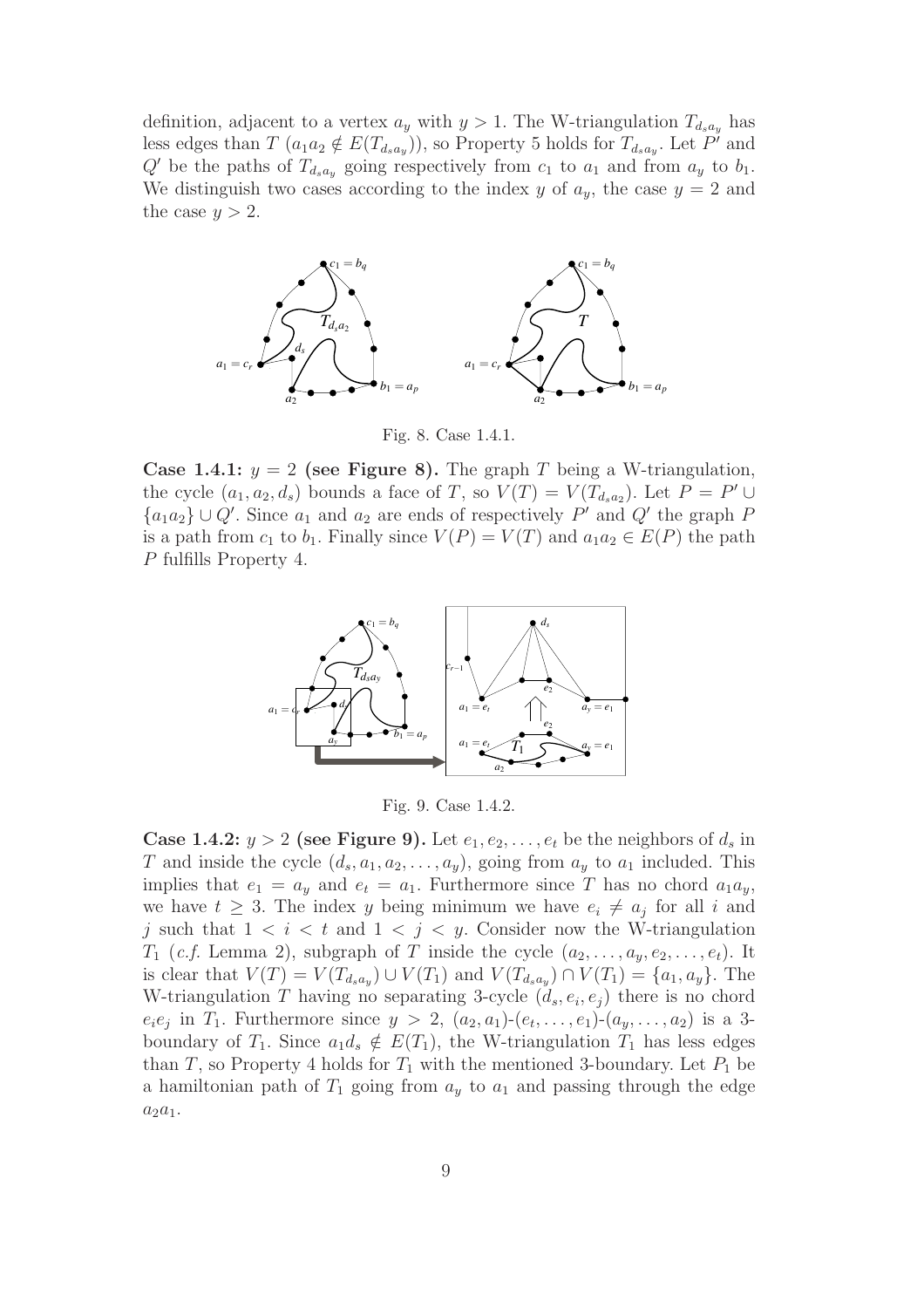Let  $P = P' \cup P_1 \cup Q'$ . Since  $a_1$  and  $a_y$  are ends of respectively  $P'$  and  $Q'$ , and since these two vertices are ends of  $P_1$ , the graph P is a path from  $c_1$  to  $b_1$ . Finally since  $V(P) = V(P') \cup V(Q') \cup V(P_1) = V(T_{d_s a_y}) \cup V(T_1) = V(T)$ , and since  $a_1a_2 \in E(P_1) \subset E(P)$ , the path P fulfills Property 4.

This concludes the proof of Case 1.

Case 2: Proof of Property 5 for a W-triangulation  $T_{d_{rad}}$  with m edges. The W-triangulation  $T_{d_x a_y}$  is a subgraph of a W-triangulation T. This Wtriangulation T is 3-bounded by  $(a_1,\ldots,a_p)(b_1,\ldots,b_q)(c_1,\ldots,c_r)$ . Furthermore, T has no chord  $a_i b_j$  or  $a_i c_j$  and its adjacent path is  $(d_1, \ldots, d_s, a_1)$ , with  $s \geq 1$ . We distinguish the case where  $d_x a_y = d_1 a_y$  and the case where  $d_xa_y \neq d_1a_p.$ 



Fig. 10. Case 2.1.

**Case 2.1:**  $d_x a_y = d_1 a_y$  (see Figure 10). Let  $T_1$  be the W-triangulation (*c.f.* Lemma 2), subgraph of T inside the cycle  $(d_s, \ldots, d_1, b_2, \ldots, b_q, c_2, \ldots, c_r)$ . The graph  $T_{d_1a_p}$  being a W-triangulation, the cycle  $(d_1, a_p, b_2)$  bounds a face of  $T_{d_xa_y}$  and so  $V(T_{d_1a_y})=V(T_1)\cup\{a_p\}$ . The W-triangulation  $T_1$  has no chord  $b_i b_j$ ,  $c_i c_j$ ,  $d_i d_j$  or  $a_1 d_j$ . We consider two cases according to the existence of an edge  $d_1b_i$  with  $2 < i \leq q$ .

- If  $T_1$  has no chord  $d_1b_i$ , with  $2 < i \leq q$ , then  $(d_1, b_2, \ldots, b_q)$ - $(c_1, \ldots, c_r)$ - $(a_1, d_s, \ldots, d_1)$  is a 3-boundary of  $T_1$ .
- If  $T_1$  has a chord  $d_1b_i$ , with  $2 < i \leq q$  (so  $q > 2$ ), then  $T_1$  has no chord  $b_2a_1$ or  $b_2d_j$ , with  $1 < j \leq s$ . Indeed, this would contradict the planarity of T (see Figure 10). In this case,  $(b_2, d_1, \ldots, d_s, a_1)$ - $(c_r, \ldots, c_1)$ - $(b_q, \ldots, b_2)$  is a 3-boundary of  $T_1$ .

Since  $a_p b_2 \notin E(T_1)$ , the W-triangulation  $T_1$  has less edges than  $T_{d_1a_p}$ , so Property 4 holds for  $T_1$  with one of the mentioned 3-boundaries. With both of these 3-boundaries, Property 4 gives a hamiltonian path  $P_1$  of  $T_1$ , from  $c_1$  to  $a_1$  and passing through the edge  $d_1b_2$ .

Let Q be the trivial path of length 0 such that  $V(Q) = \{a_p\}$ . Since  $V(P_1) \cup$  $V(Q) = V(T_1) \cup \{a_p\} = V(T_{d_1a_p})$  and since  $V(P_1) \cap V(Q) = V(T_1) \cap \{a_p\} = \emptyset$ , the paths  $P_1$  and  $Q$  fulfill Property 5.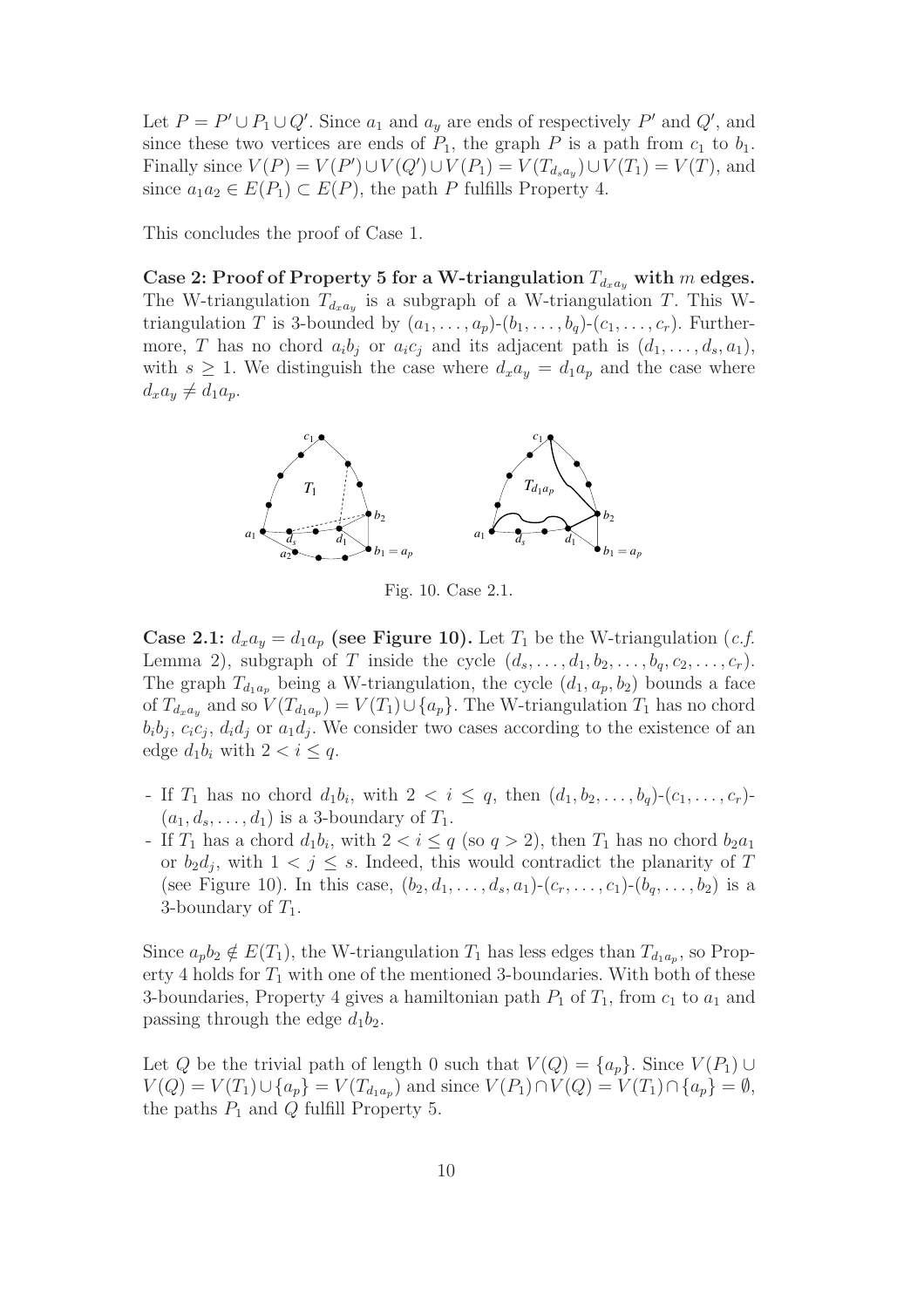**Case 2.2:**  $d_x a_y \neq d_1 a_p$ . In this case we consider an edge  $d_z a_w \in E(T_{d_x a_y})$  such that  $d_za_w \neq d_xa_y$ . Among all the possible edges  $d_za_w$  we choose the one that firstly maximizes  $z$  and secondly minimizes  $w$ . Such an edge necessarily exists and actually one can see that  $d_z = d_x$  or  $d_z = d_{x+1}$ . Indeed, if  $d_x = d_1$  there is at least one edge  $d_1a_w$  with  $w>y$ , the edge  $d_1a_p$ . If  $x > 1$ , it is clear by definition of the adjacent path that the vertex  $d_{x-1}$  is adjacent to at least one vertex  $a_w$  with  $w \geq y$ .

Since  $d_x a_y \notin E(T_{d_x a_w})$ , the W-triangulation  $T_{d_x a_w}$  has less edges than  $T_{d_x a_v}$ , so Property 5 holds for  $T_{d_za_w}$ . Let P' and Q' be the obtained paths, going respectively from  $c_1$  to  $a_1$  and from  $a_w$  to  $b_1$ .

We distinguish 4 cases according to the edge  $d_za_w$ . When  $z = x$  we consider the case where  $w = y + 1$  and the case where  $w > y + 1$ . When  $z = x - 1$  we consider the case where  $w = y$  and the case where  $w > y$ .



Fig. 11. Case 2.2.1.

Case 2.2.1:  $d_z = d_x$ , and  $w = y + 1$  (see Figure 11). The graph  $T_{d_x a_y}$ being a W-triangulation, the cycle  $(d_x, a_y, a_w)$  bounds a face of  $T_{d_x a_y}$  and so  $V(T_{d_xa_y})=V(T_{d_za_w})\cup \{a_y\}.$  Since  $a_w$  is an end of Q' let  $Q=Q'\cup \{a_ya_w\}$  be a path from  $a_y$  to  $b_1$ . Since  $V(P') \cup V(Q) = V(T_{d_z a_w}) \cup \{a_y\} = V(T_{d_x a_y})$  and since  $V(P') \cap (V(Q) \setminus \{a_y a_w\}) \subseteq V(T_{d_z a_w}) \cap \{a_y\} = \emptyset$ , the paths P' and Q fulfill Property 5.



Fig. 12. Case 2.2.2.

Case 2.2.2:  $z = x - 1$ , and  $a_w = a_y$  (see Figure 12). The graph  $T_{d_x a_y}$ being a W-triangulation, the cycle  $(d_x, a_y, d_z)$  bounds a face of  $T_{d_x a_y}$  and so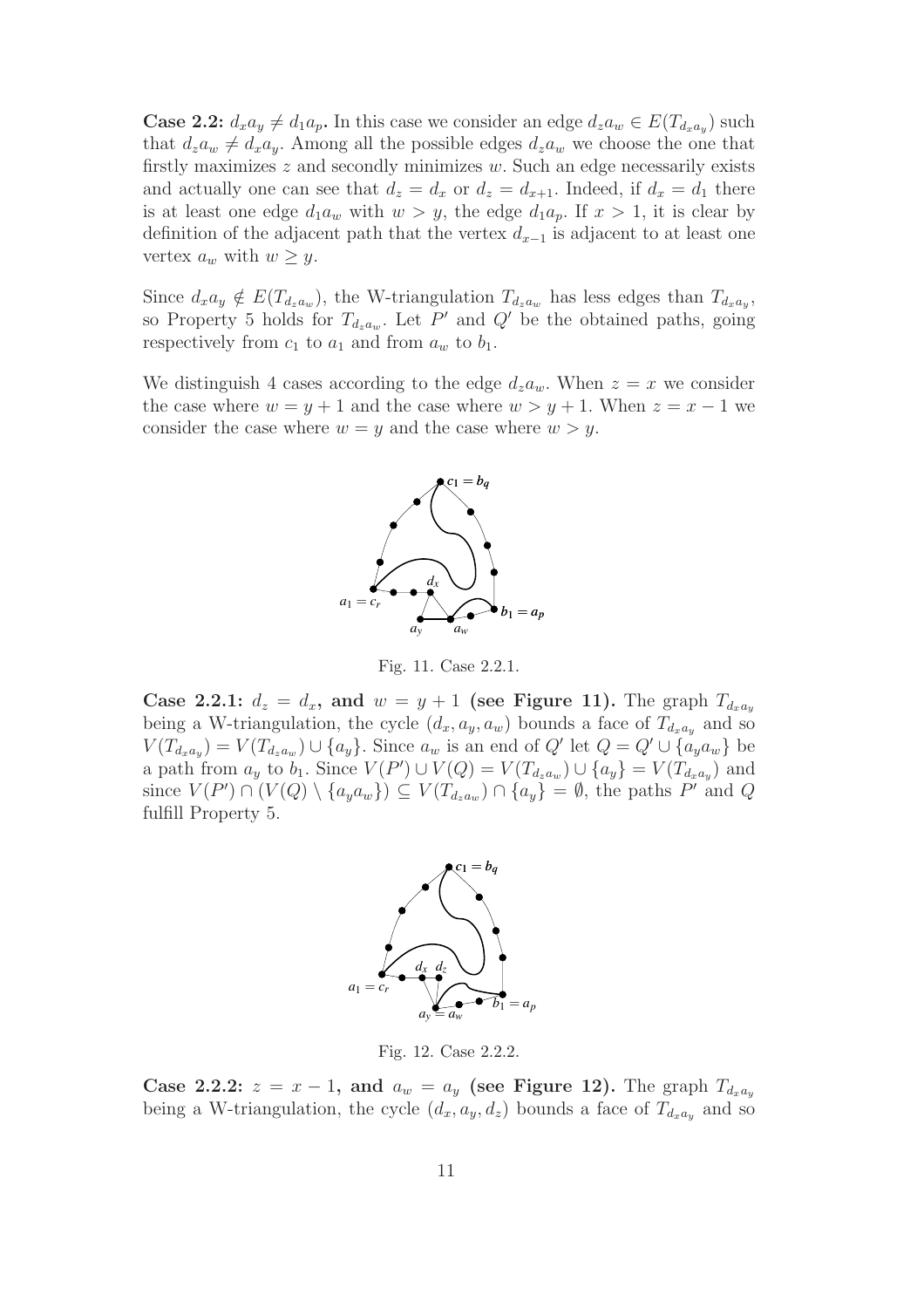$V(T_{d_x a_y}) = V(T_{d_z a_y})$ . Thus the paths P' and Q' already fulfill Property 5.



Fig. 13. Case 2.2.3.

Case 2.2.3:  $d_z = d_x$ , and  $w > y + 1$  (see Figure 13). Let  $e_1, e_2, \ldots, e_t, e_{t+1}$ be the neighbors of  $d_x$  in T and inside the cycle  $(d_x, a_y, \ldots, a_w)$  going from  $a_w$ to  $a_y$  included. This implies that  $e_1 = a_w$  and  $e_{t+1} = a_y$ . Furthermore  $t \geq 2$ , since there is no chord  $a_y a_w$ . By definition of  $d_z a_w$  we have  $e_i \neq a_j$  for all i and j such that  $1 < i \leq t$  and  $y < j < w$ . Consider the W-triangulation  $T_1$  (*c.f.* Lemma 2), subgraph of  $T_{d_x a_y}$  inside the cycle  $(a_y, \ldots, a_w, e_2, \ldots, e_t)$ . It is clear that  $V(T_{d_xa_y})=V(T_{d_za_w})\cup V(T_1)$  and  $V(T_{d_za_w})\cap V(T_1)=\{a_w\}.$ The W-triangulation  $T_{d_xa_y}$  having no separating 3-cycle  $(d_x, e_i, e_j)$ , there is no chord  $e_i e_j$  in  $T_1$ . Furthermore since  $t \geq 2$ ,  $(e_t, e_{t+1})$ - $(a_u, \ldots, a_w)$ - $(e_1, \ldots, e_t)$  is a 3-boundary of  $T_1$ . Since  $d_x a_y \notin E(T_1)$ , the W-triangulation  $T_1$  has less edges than  $T_{d_xa_y}$ , so Property 4 holds for  $T_1$  with the mentioned 3-boundary and let  $P_1$  be a hamiltonian path of  $T_1$ , going from  $a_y$  to  $a_w$ .

Let  $Q = Q' \cup P_1$ . Since  $a_w$  is an end in both  $P_1$  and  $Q'$  the graph Q is a path from  $a_y$  to  $b_1$ . Since  $V(P') \cup (V(Q') \cup V(P_1)) = V(T_{d_z a_w}) \cup V(T_1) = V(T_{d_x a_y})$ and since  $V(P') \cap (V(Q') \cup V(P_1)) = V(P') \cap (V(P_1) \setminus \{a_w\}) = \emptyset$ , the paths  $P'$  and  $Q$  fulfill Property 5.



Fig. 14. Case 2.2.4.

Case 2.2.4:  $z = x-1$ , and  $1 < y < w$  (see Figure 14). Let  $e_1, e_2, \ldots, e_t, e_{t+1}$ (resp.  $f_1, f_2, \ldots, f_u, f_{u+1}, f_{u+2}$ ) be the neighbors of  $d_z$  (resp.  $d_x$ ) in T and inside the cycle  $(d_z, d_x, a_y, \ldots, a_w)$  going from  $a_w$  to  $d_x$  (resp. from  $a_y$  to  $d_z$ ) included.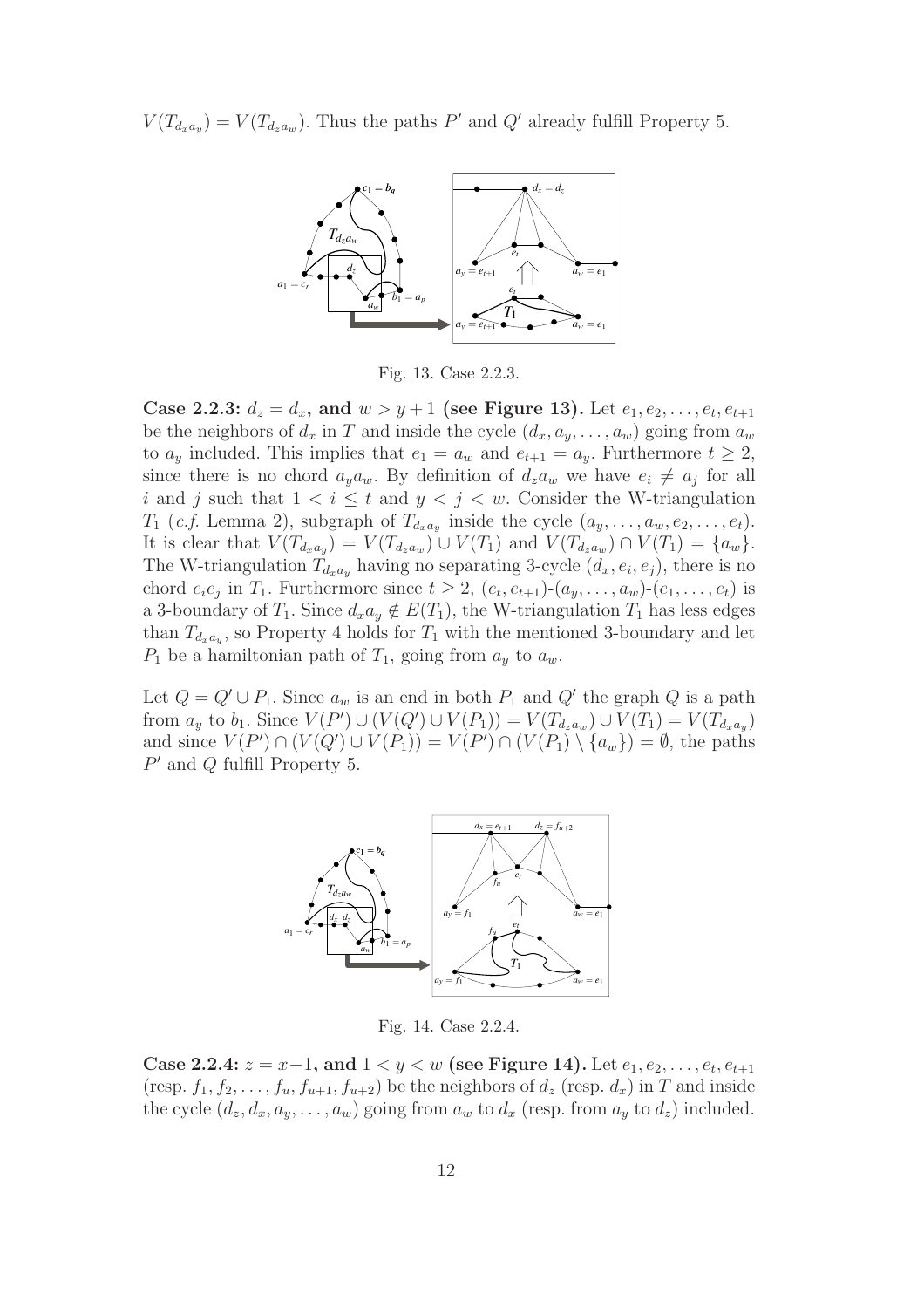This implies that  $e_1 = a_w$ ,  $e_t = f_{u+1}$ ,  $e_{t+1} = d_x$ ,  $f_1 = a_y$ , and  $f_{u+2} = d_z$ . Furthermore, by definition of the edge  $d_za_w$ , there is no edge  $d_xa_w$  or  $d_za_y$ , so  $t \geq 2$  and  $u \geq 1$ . Also by definition of  $d_z a_w$  we have  $e_i \neq a_j$  (resp.  $f_i \neq a_j$ ) for all i and j such that  $1 < i \leq t$  (resp.  $1 < i \leq u$ ) and  $y < j < w$ . Since there is no separating 3-cycle  $(d_x, d_z, e_i)$  we have  $e_i \neq f_j$  for all i and j such that  $1 \leq i < t$  and  $1 \leq j \leq u$ . Consider the W-triangulation  $T_1$  (*c.f.* Lemma 2), subgraph of  $T_{d_xa_y}$  inside the cycle  $(a_y,\ldots,a_w,e_2,\ldots,e_t,f_u,\ldots,f_2)$ . It is clear that  $V(T_{d_x a_y}) = V(T_{d_z a_y}) \cup V(T_1)$  and  $V(T_{d_z a_y}) \cap V(T_1) = \{a_w\}$ . The Wtriangulation  $T_{d_xa_y}$  having no separating 3-cycle  $(d_z, e_i, e_j)$  or  $(d_x, f_i, f_j)$ , there is no chord  $e_i e_j$  or  $f_i f_j$  in  $T_1$ . Furthermore since there is no chord  $a_i a_j$ , since  $t \ge 2$ , and since  $u \ge 1$ ,  $(e_t, f_u, \ldots, f_1)$ - $(a_y, \ldots, a_w)$ - $(e_1, \ldots, e_t)$  is a 3-boundary of  $T_1$ . Since  $d_x a_y \notin E(T_1)$ , the W-triangulation  $T_1$  has less edges than  $T_{d_x a_y}$ and Property 4 holds for  $T_1$  with the mentioned 3-boundary. Let  $P_1$  be a hamiltonian path of  $T_1$ , going from  $a_y$  to  $a_w$ .

Let  $Q = Q' \cup P_1$ . Since  $a_w$  is an end in both  $P_1$  and  $Q'$  the graph  $Q$  is a path from  $a_y$  to  $b_1$ . Since  $V(P') \cup (V(Q') \cup V(P_1)) = V(T_{d_z a_w}) \cup V(T_1) = V(T_{d_x a_y})$ and since  $V(P') \cap (V(Q') \cup V(P_1)) \subseteq (V(T_{d_za_w}) \setminus \{a_w\}) \cap V(T_1) = \emptyset$ , the paths P′ and Q fulfill Property 5.

This concludes the proof of Case 2 and so the joint proof of Property 4 and Property 5.

### 3 Outerplanar graphs

We consider a subclass of outerplanar graphs, the chordal outerplanar graphs (COGs).

Lemma 6 The set of chordal outerplanar graphs corresponds to the set of outerplanar graphs that have an outerplanar embedding in which every innerface is a triangle.

PROOF. Consider an outerplanarly embedded chordal outerplanar graph G. If G had an inner-face f bounded by a cycle C of length at least 4, C should have a chord. In this case, C and its chord would form a graph containing a cycle with vertices inside, contradicting the definition of outerplanar embedding.

Conversely consider an outerplanarly embedded graph G in which every innerface is triangular. Any cycle  $C \subseteq G$  of length  $l \geq 4$  delimits a region of the plane which is the union of some inner-faces. Since there is no vertex inside C and since these inner-faces are triangles, the cycle C necessarily has a chord.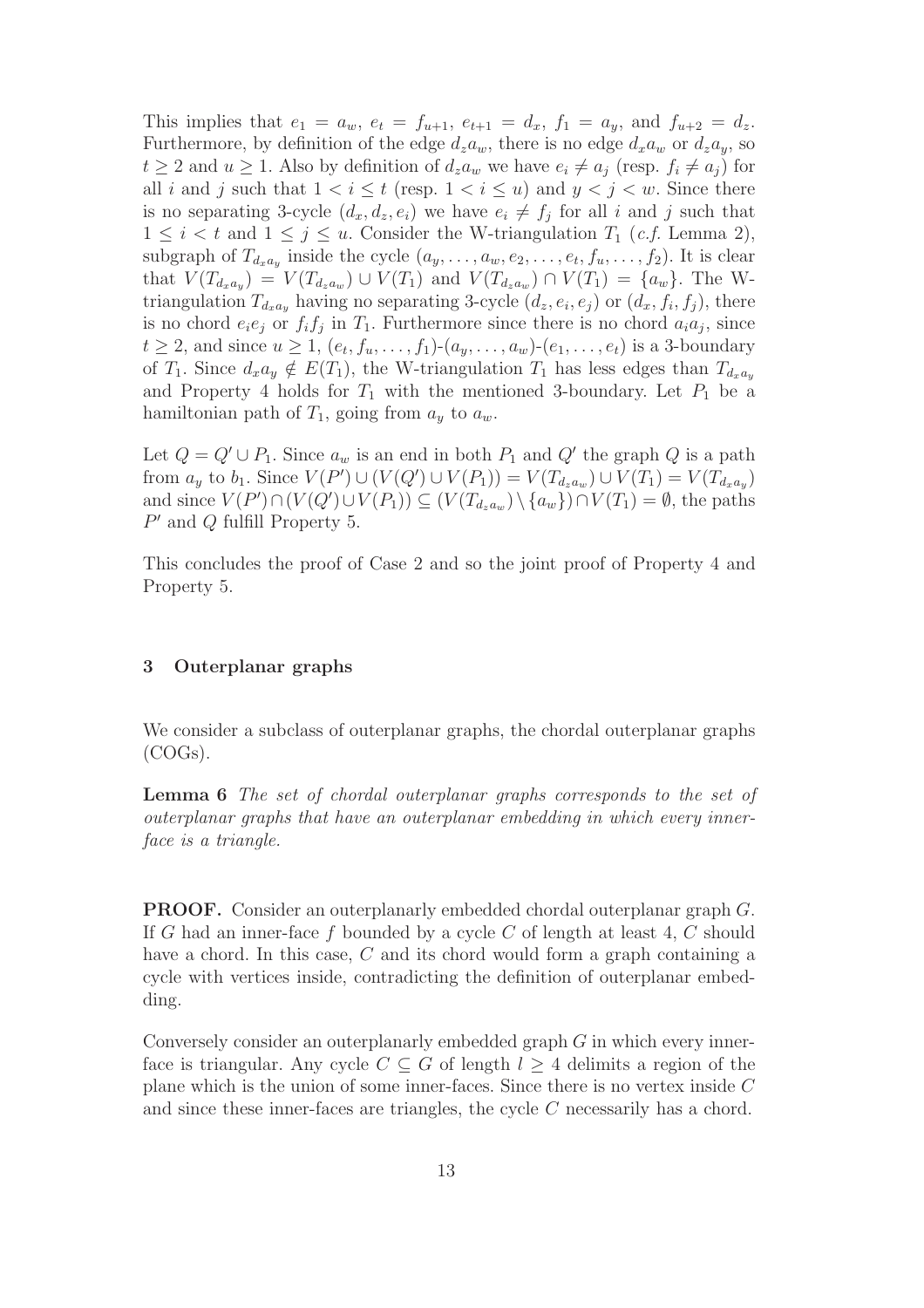In an outerplanarly embedded graph G, a side is an edge  $e \in E(G)$  incident to the outer-face. It is easy to see that in every outerplanar embedding of a graph G the set of sides is exactly the same. So we extend the definition of side to every outerplanar graphs (not necessarily outerplanarly embedded). In a graph  $G$ , two vertices are *linked* if they belong to the same connected component. If they belong to distinct connected components these vertices are unlinked. We observe now that the class of chordal outerplanar graphs is closed under some operations.

**Lemma 7** If A is a COG with c connected components and with a bridge  $e$ , then  $A \setminus \{e\}$  is a COG with  $c + 1$  connected components. Furthermore:

- all the sides (resp. bridges)  $f \neq e$  of A are sides (resp. bridges) of  $A \setminus \{e\}$ , and
- any two vertices unlinked in A are unlinked in  $A \setminus \{e\}.$

PROOF. Consider an outerplanar embedding of A. It is clear that deleting a bridge e of A does not modify the length of any inner-face. So the outerplanar embedding of  $A \setminus \{e\}$  clearly implies the lemma.

Lemma 8 Let A be a COG with c connected components and with a vertex u of degree 2 and such that its two neighbors, v and w, are adjacent. The graph  $A \setminus \{u\}$  is a COG with c connected components and such that:

- the edge vw is a side of  $A \setminus \{u\},\$
- any side (resp. bridge) of A that is not incident to u is a side (resp. a bridge) of  $A \setminus \{u\}$ , and
- any two vertices unlinked in A are unlinked in  $A \setminus \{u\}.$

PROOF. It is known that the set of chordal graphs is closed under vertex deletion. Furthermore given an outerplanar embedding of  $A$ , if we delete  $u$  the embedding of  $A \setminus \{u\}$  obtained clearly implies the lemma.

The union  $A \cup B$  of two graphs A and B is a graph defined by  $V(A \cup B) =$  $V(A) \cup V(B)$  and  $E(A \cup B) = E(A) \cup E(B)$ . The *intersection*  $A \cap B$  of two graphs A and B is a graph defined by  $V(A \cap B) = V(A) \cap V(B)$  and  $E(A \cap B) = E(A) \cap E(B)$ . The following lemmas give us some conditions for the union of two COGs to be a COG.

**Lemma 9** Let A and B be two COGs with respectively  $c_A$  and  $c_B$  connected components and such that their intersection is a single vertex v. Their union  $A \cup B$  is a COG with  $c_A + c_B - 1$  connected components such that: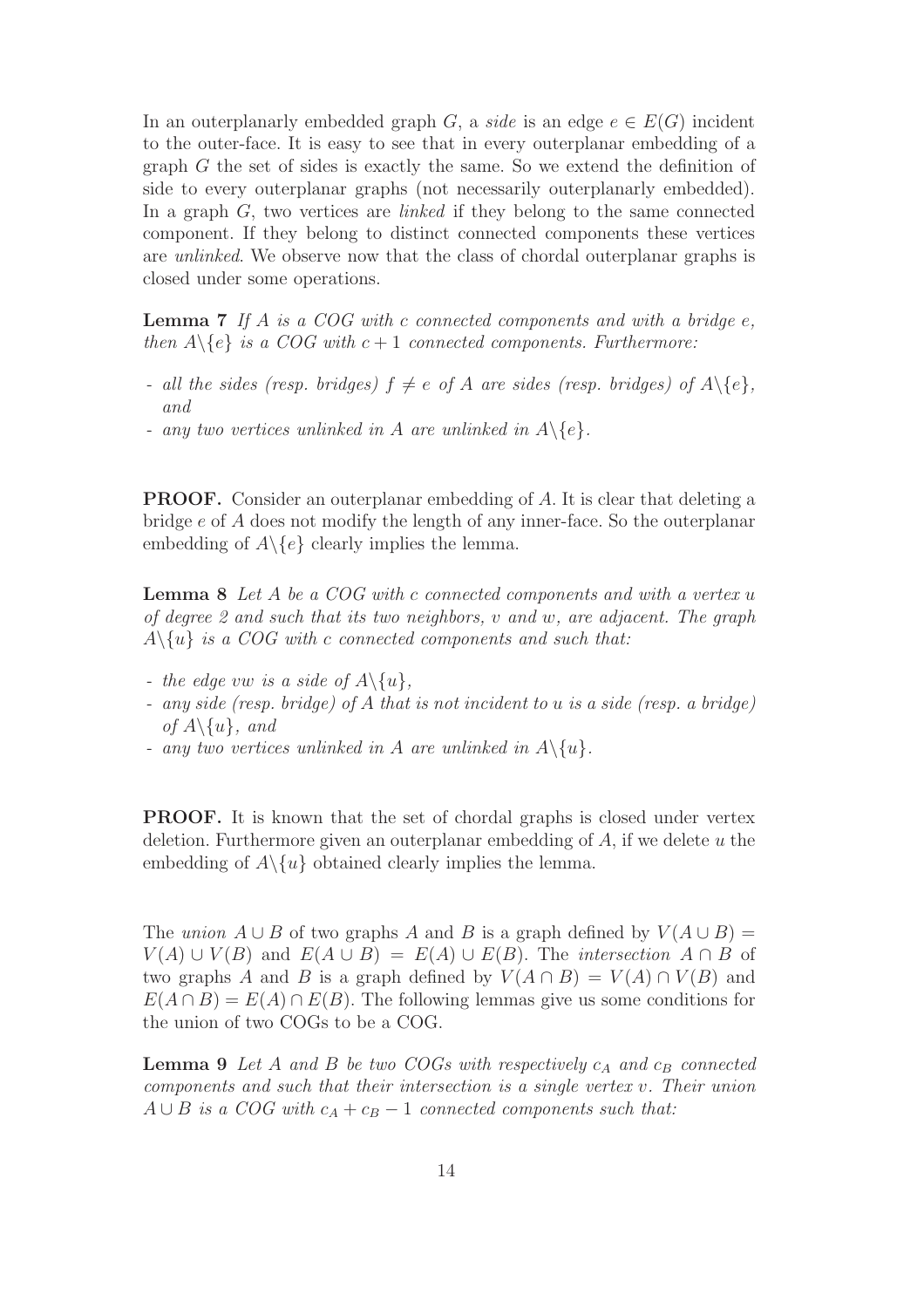

Fig. 15. Lemma 9.

- any side (resp. bridge) of A or B is a side (resp. a bridge) of  $A \cup B$ , and
- any two vertices unlinked in A (resp. B) are unlinked in  $A \cup B$ .

**PROOF.** Divide the plane by a line  $(\mathcal{D})$ . Put the vertex v on  $(\mathcal{D})$  and then outerplanarly draw  $A$  and  $B$  in distinct half-planes. This gives us an outerplanar embedding of  $A \cup B$ . Furthermore, any inner-face of  $A \cup B$  being an inner-face of A or B, the inner-faces of  $A \cup B$  are all triangular. So the embedding of  $A \cup B$  clearly implies the lemma.



Fig. 16. Lemma 10.

**Lemma 10** Let A and B be two COGs with respectively  $c_A$  and  $c_B$  connected components and such that their intersection is a path  $P = (v_1, \ldots, v_k)$ . If all the edges of P are bridges of B, then  $A \cup B$ , is a COG with  $c_A + c_B - 1$ connected components. Furthermore:

- any side (resp. bridge)  $e \notin E(P)$  of A or B is a side (resp. a bridge) of  $A \cup B$ , and
- any two vertices unlinked in A (resp. B) are unlinked in  $A \cup B$ .

**PROOF.** The edges of P being bridges of B, Lemma 7 implies that the graph  $B' = B \backslash E(P)$  is a COG. Since  $P \subseteq A$  we have  $A \cup B = A \cup B'$  and so  $A \cup B$ is the union of  $A$  and each of the connected components of  $B'$ . The edges of P being bridges of B, each connected component of  $B'$  has at most one vertex in A. This implies, by Lemma 9 (applied for each union of a connected component), that  $A \cup B$  is a COG with the desired properties.

**Lemma 11** Let A and B be two COGs with respectively  $c_A$  and  $c_B$  connected components and such that their intersection is an edge e. If e is a side of both A and B then  $A \cup B$  is a COG with  $c_A + c_B - 1$  connected components. Furthermore: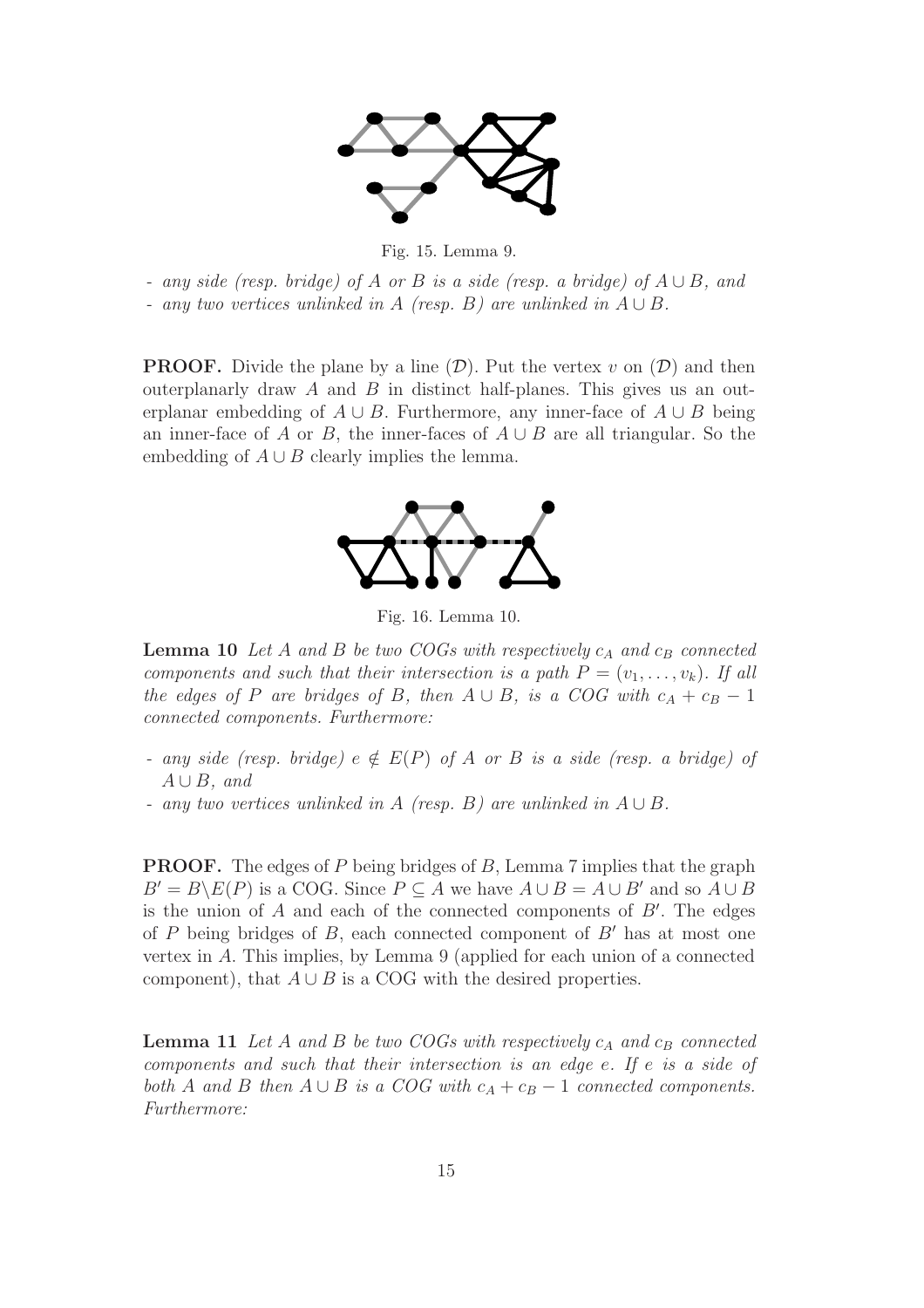

Fig. 17. Lemma 11.

- any side (resp. bridge)  $f \neq e$  of A or B is a side (resp. a bridge) of  $A \cup B$ , and
- any two vertices unlinked in A (resp. B) are unlinked in  $A \cup B$ .

**PROOF.** Divide the plane by a line  $(D)$ . Put the edge e on  $(D)$  and then outerplanarly draw A and B in distinct half-planes. This gives us an outerplanar embedding of  $A\cup B$ . Furthermore, any inner-face of  $A\cup B$  being an inner-face of A or B, the inner-faces of  $A \cup B$  are all triangular. So the embedding of  $A \cup B$  clearly implies the lemma.



Fig. 18. Lemma 12.

**Lemma 12** Let A and B be two COGs with respectively  $c_A$  and  $c_B$  connected components and such that their intersection is a path  $(u, v, w)$ . If uv is a bridge of A and if vw is a side of both A and B then  $A \cup B$  is a COG with  $c_A + c_B - 1$ connected components. Furthermore:

- any side (resp. bridge) e of A or B, with  $e \neq uv$  and  $e \neq vw$ , is a side (resp. a bridge) of  $A \cup B$ , and
- any two vertices unlinked in A (resp. B) are unlinked in  $A \cup B$ .

**PROOF.** The edge uv being a bridge of A, by Lemma 7 the graph  $A' =$  $A \setminus \{uv\}$  is a COG with  $c_A + 1$  connected components. Let  $A'_u$  be the connected component of A' containing the vertex u and let  $A'_{v}$  be the graph  $A' \setminus A'_{u}$ . The edge vw being a side of both  $A'_{v}$  and B, Lemma 11 applies to the union  $A'_{v} \cup B$ . Finally, this union having only the vertex  $u$  in  $A'_u$ , Lemma 9 applies to the union  $A'_u \cup (A'_v \cup B)$  and implies the lemma.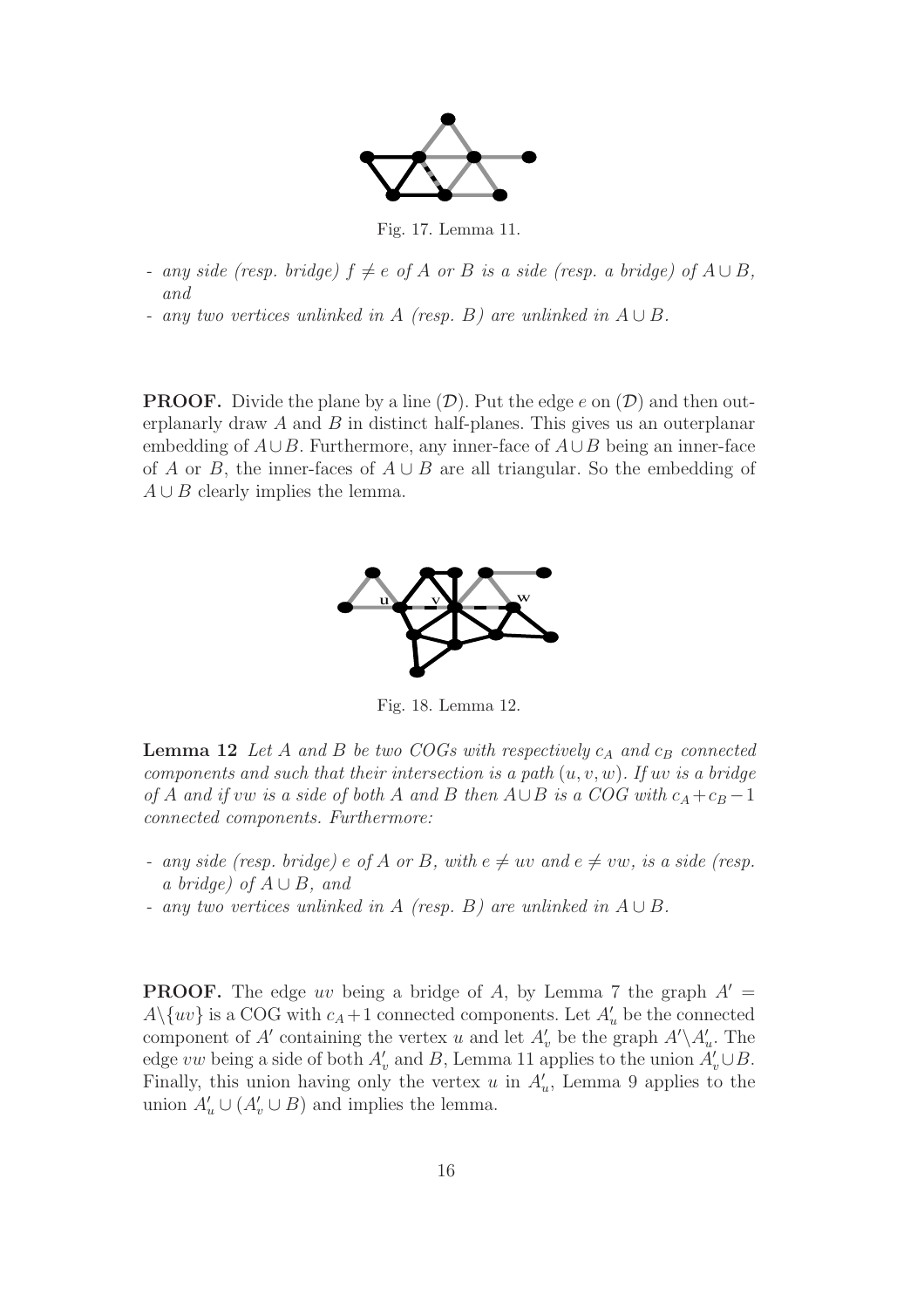#### 4 Partition of 4-connected triangulations

Since 4-connected triangulations have a hamiltonian cycle, they have a hamiltonian partition into two COGs. Let T be a triangulation with  $k$  4-connected components  $T_1, \ldots, T_k$ . It is known that these 4-connected components are 4-connected triangulations and that we obtain them by cutting T along its separating 3-cycles. So each  $T_i$  has a hamiltonian cycle and let  $A_i$  and  $B_i$  be two COGs partitioning  $T_i$ , obtained by using the hamiltonian cycle method. It is not easy to combine the COGs  $A_i$  (resp.  $B_i$ ) to obtain a COG A (resp. B), such that A and B form an edge-partition of T. For such process being successfull, each COG  $A_i$  or  $B_i$  should fulfill some special conditions. We prove in this section that some W-triangulations (including 4-connected triangulations) admit a partition into two COGs verifying these special conditions. In the next section we show how these conditions allow us to combine the COGs  $A_i$  and  $B_i$  of each 4-connected components of T to obtain the partition of T described in Theorem 1.

The *stellation*  $T^*$  of a near-triangulation  $T$ , is the near-triangulation obtained from  $T$  by adding inside each inner-face abc of  $T$  a new vertex  $x$  and three new edges xa, xb, and xc. Such a vertex x of  $T^*$  is called an f-vertex. Given a partition of a stellation  $T^*$  into two COGs A and B, a f-vertex  $v \in V(T^*)$ has its neighborhood partitioned in an *extendable* way (see Figure 19) if its three neighbors  $a, b$ , and  $c$ , are such that the edges  $ab, va$ , and  $vb$  are in the same COG (e.g. A) and the edge vc in the other one (e.g. B). The edges ac and bc are either in A or B. In such partition of the edges in the neighborhood of an f-vertex v, the edge ab is called the *support edge* of v. A partition of a stellation T<sup>\*</sup> is *extendable* if every f-vertex has its neighborhood partitioned in an extendable way.



Fig. 19. Neighborhood of an  $f$ -vertex  $v$  partitioned in an extendable way.

In this section there are many edge partitions depicted. Let us define a drawing convention for this figures.

Drawing convention for the partitions into two COGs  $\hat{A}$  and  $\hat{B}$  (see Figure 20). In these figures, the thin edges are edges that are either edges of A or B. The bold edges are either grey or black, according to which COG they belong to. In each figure it is indicated which of the colors corresponds to A or B. There are three types of edges in A (resp. B): the "normal" ones, the "bulging" ones or the "dotted" ones. The "normal" edges are bridges of A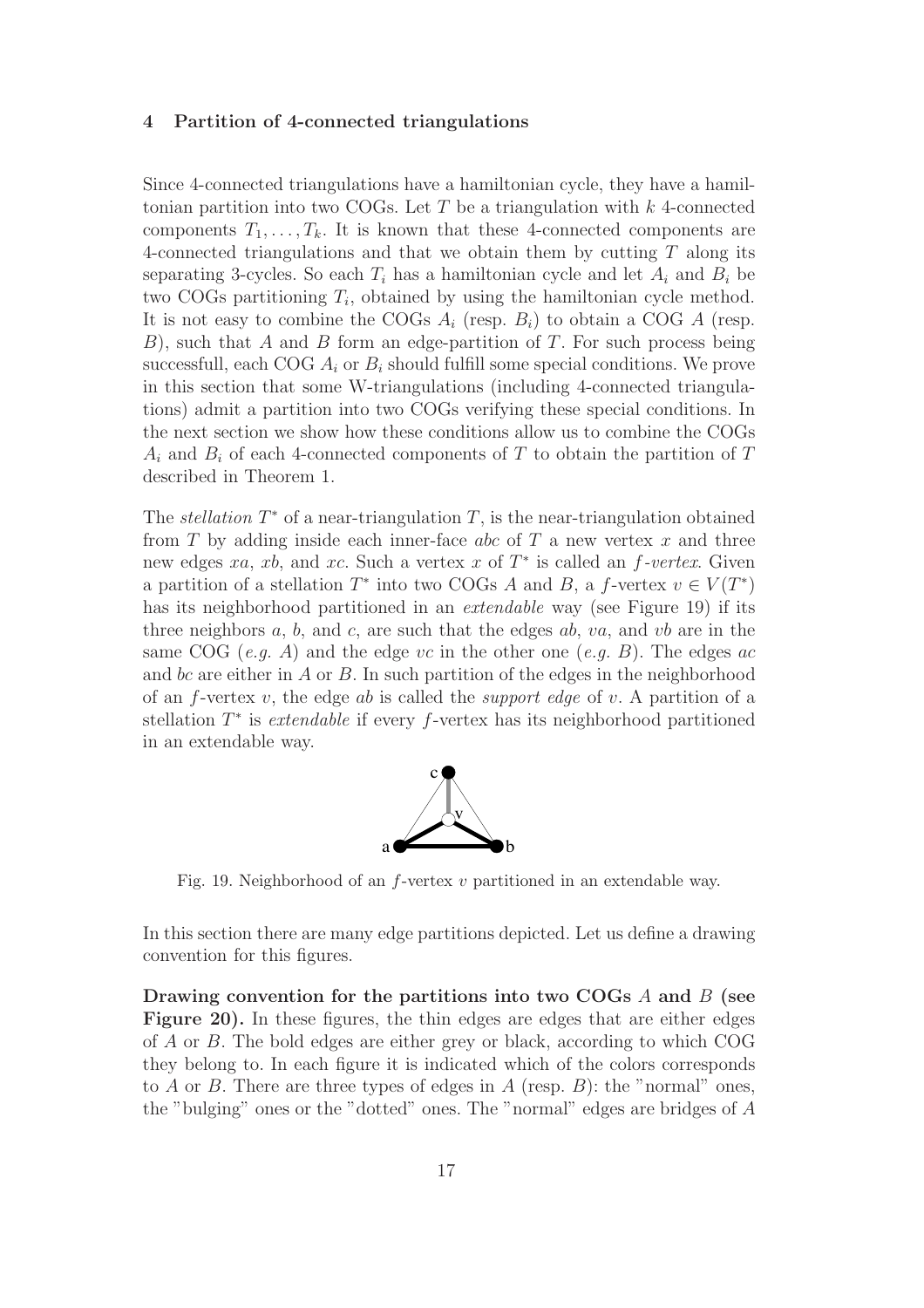or B. The "bulging" ones are sides of A or B. The "dotted" ones are edges of A or B which nature (bridge, side or other) are not indicated. Since a bridge e of a COG A is also a side of A, such an edge may be depicted as a "normal", a "bulging", or a "dotted" line.



Fig. 20. Drawing convention for the figures depicting a partition into two COGs.

The following property concerns bipartitions of 3-bounded W-triangulations into COGs.

**Property 13** For any 3-bounded W-triangulation T and any 3-boundary  $(a_1, \ldots, a_p)$ - $(b_1,\ldots,b_q)$ - $(c_1,\ldots,c_r)$  of T, there is a partition of the stellation  $T^*$  into two  $COGs A = (V(T^*), E(A))$  and  $B = (V(T^*), E(B))$  (see Figure 21). Furthermore,

- (a) this partition is extendable,
- (b) A is connected,
- (c) B has exactly two connected components, one containing  $b_1$  and the other one containing  $b_q$ ,
- (d) the edge  $a_1a_2$  is a side of A,
- (e) the edges  $a_i a_{i+1}$  for  $2 \leq i < p$ , are bridges of B,
- (f) the edges  $b_i b_{i+1}$  for  $1 \leq i < q$ , are bridges of A, and
- (g) the edges  $c_i c_{i+1}$  for  $1 \leq i < r$ , are bridges of B.



Fig. 21. Property 13.

Note that Property 13 holds for 4-connected triangulations. Indeed, a 4 connected triangulation T with outer-boundary abc is a W-triangulation 3 bounded by  $(a, b)-(b, c)-(c, a)$ . The following property is related to Property 13.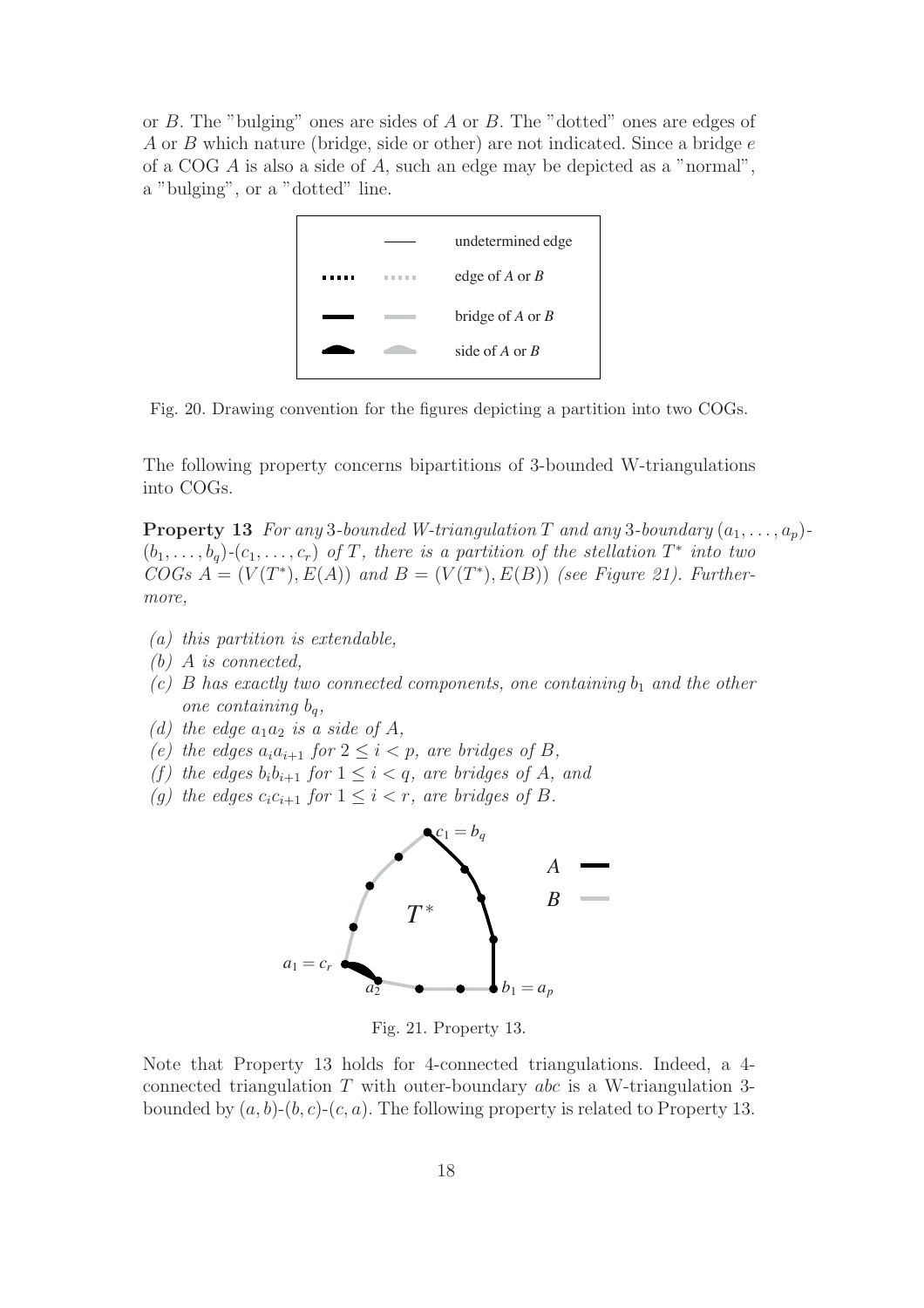**Property 14** Let T be a W-triangulation 3-bounded by  $(a_1, \ldots, a_p)$ - $(b_1, \ldots, b_q)$ - $(c_1,\ldots,c_r)$ , without chord  $a_ib_j$  or  $a_ic_j$  and with adjacent path  $(d_1, d_2,\ldots, d_s, a_1)$ . For any edge  $d_x a_y \in E(T)$ , with  $1 \leq x \leq s$  and  $1 \leq y \leq p$ , there is a partition of the stellation  $T^*_{d_xa_y}$  into two COGs  $A = (V(T^*_{d_xa_y}), E(A))$  and  $B=(V(T^*_{d_xa_y}),E(B))$  (see Figure 22). Furthermore,

- (a) the partition is extendable,
- (b) A is connected,
- (c) B has exactly two connected components, one containing  $b_1$  and the other one containing  $b_q$ ,
- (d) the edge  $a_1d_s$  and the edges  $d_i d_{i+1}$  for  $x \leq i < s$ , are bridges of A,
- (e) the edge  $d_x a_y$  is a side of A,
- (f) the edges  $a_i a_{i+1}$  for  $y \leq i < p$ , are bridges of B,
- (g) the edges  $b_i b_{i+1}$  for  $1 \leq i < q$ , are bridges of A, and
- (h) the edges  $c_i c_{i+1}$  for  $1 \leq i < r$ , are bridges of B.



Fig. 22. Property 14.

We need Property 13 for proving Theorem 1 in the next section. Even if Property 14 is not used there, this property is needed to prove Property 13. Indeed, as in Section 2, we prove these two properties by doing a crossed induction.

PROOF of Property 13 and Property 14. We prove, by induction on  $m \geq 3$ , that the following two statements hold:

- Property 13 holds if T has at most m edges.
- Property 14 holds if  $T_{d_x a_y}$  has at most m edges.

The initial case,  $m = 3$ , is easy to prove since there is only one W-triangulation having at most 3 edges,  $K_3$ . For Property 13 we have to consider all the possible 3-boundaries of  $K_3$ . Since they are all equivalent, we denote  $a_1$ ,  $b_1$ , and  $c_1$ the vertices of  $K_3$  and we consider the 3-boundary  $(a_1, b_1)-(b_1, c_1)-(c_1, a_1)$ . In Figure 23 there is a partitions of  $K_3^*$  verifying Property 13 for the considered 3-boundary. Note in particular that, since  $V(B) = V(K_3^*) = \{a_1, b_1, c_1, v\}$ , the graph B has two connected components, the path  $(a_1, c_1, v)$  and the vertex  $b_1$ .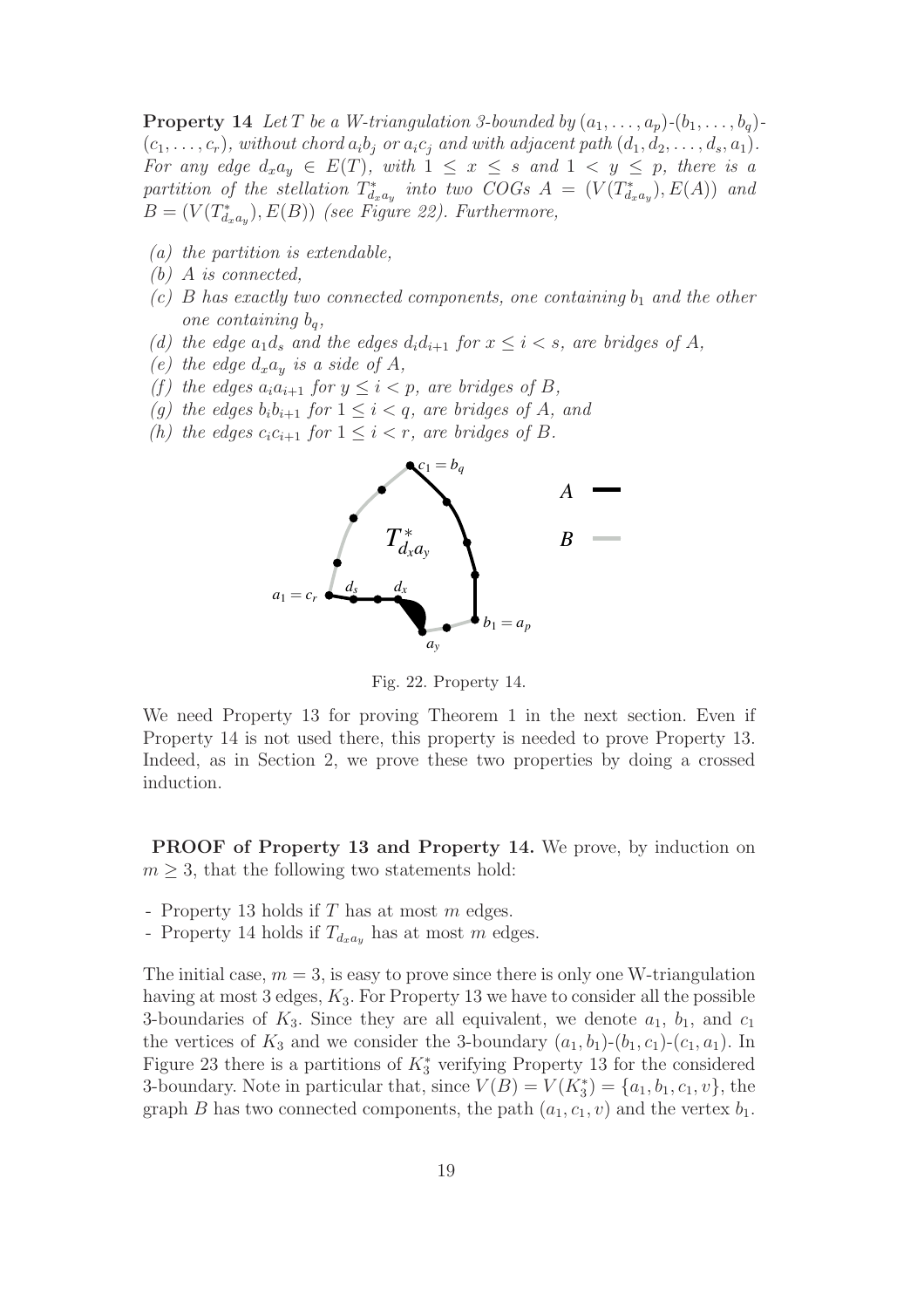For Property 14, recall that there is no W-triangulation  $T_{d_x a_y}$  with at most 3 edges. So by vacuity, Property 14 holds for  $m = 3$ .



Fig. 23. Initial case of Property 13.

The induction step applies to both Property 13 and Property 14. This means that we prove Property 13 (resp. Property 14) for the W-triangulations  $T$ (resp.  $T_{d_xa_y}$ ) with m edges using both Property 13 and Property 14 on Wtriangulations with less than  $m$  edges. We first prove the induction for Property 13.

Case 1: Proof of Property 13 for a W-triangulation  $T$  with  $m$  edges. Let  $(a_1,\ldots,a_p)-(b_1,\ldots,b_q)-(c_1,\ldots,c_r)$  be the 3-boundary of T. As in Section 2 we consider various cases according to the existence of a chord  $a_i b_j$  or  $a_i c_j$  in T.



Fig. 24. Case 1.1: chord  $a_1b_i$ .

Case 1.1: There is a chord  $a_1b_i$ , with  $1 < i < q$  (see Figure 24). Let  $T_1$ and  $T_2$  be the W-triangulations respectively delimited by  $(b_i, \ldots, b_q, c_2, \ldots, c_r)$ and  $(a_1, a_2, \ldots, a_p, b_2, \ldots, b_i)$ . We have already seen that these graphs have less edges than T and are respectively 3-bounded by  $(b_i a_1)-(c_r,\ldots,c_1)-(b_q,\ldots,b_i)$ and  $(a_1,\ldots,a_p)-(b_1,\ldots,b_i)-(b_ia_1)$ . Thus Property 13 holds for  $T_1$  and  $T_2$  with the mentioned 3-boundaries. This implies that there exists a partition of  $T_1^*$ into  $A_1 = (V(T_1^*), E(A_1))$  and  $B_1 = (V(T_1^*), E(B_1))$  such that:

(a1) the partition of  $T_1^*$  is extendable,

(b1)  $A_1$  is connected,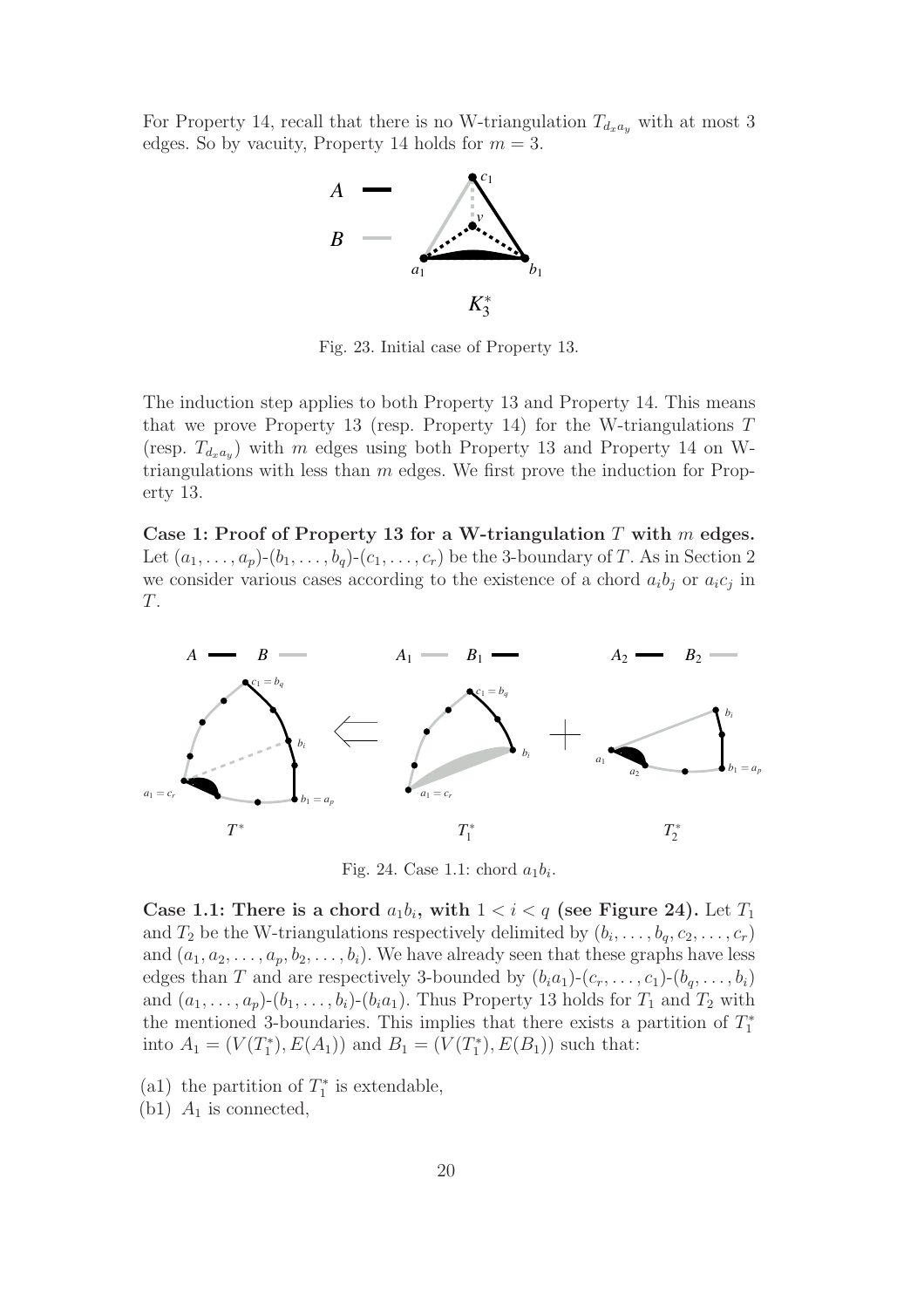- (c1)  $B_1$  has exactly two connected components, one containing  $c_1$  and one containing  $c_r$ ,
- (d1) the edge  $a_1b_i$  is a side of  $A_1$ ,
- (f1) the edges  $c_j c_{j+1}$  are bridges of  $A_1$ , and
- (g1) the edges  $b_j b_{j+1}$ , for  $j \geq i$ , are bridges of  $B_1$ .

Property 13 implies that there exists a partition of  $T_2^*$  into  $A_2 = (V(T_2^*), E(A_2))$ and  $B_2 = (V(T_2^*), E(B_2))$  such that:

- (a2) the partition of  $T_2^*$  is extendable,
- $(b2)$   $A_2$  is connected,
- (c2)  $B_2$  has exactly two connected components, one containing  $b_1$  and one containing  $b_i$ ,
- (d2) the edge  $a_1a_2$  is a side of  $A_2$ ,
- (e2) the edges  $a_j a_{j+1}$ , for  $j \geq 2$ , are bridges of  $B_2$ ,
- (f2) the edges  $b_j b_{j+1}$ , for  $j < i$ , are bridges of  $A_2$ , and
- (g2) the edge  $a_1b_i$  is a bridge of  $B_2$ .

Let  $A = B_1 \cup A_2$  and  $B = A_1 \cup B_2$ . All the edges of  $T^*$  being in  $A_1, B_1, A_2$ or  $B_2$ , the graphs A and B cover  $T^*$ . Furthermore, the only edge belonging to both  $T_1^*$  and  $T_2^*$ ,  $a_1b_i$ , is in  $A_1$  and  $B_2$  (*c.f.* (f1) and (d2)). So the sets  $E(A)$ and  $E(B)$  do not intersect and they form a partition of  $T^*$ . We now prove that A and B are COGs and that they verify Property 13.

(a) Each inner-face of T being an inner-face of  $T_1$  or  $T_2$ , any f-vertex of  $T^*$ is an f-vertex of  $T_1^*$  or  $T_2^*$ . For each f-vertex of  $T^*$ , the partition of its neighborhood is as in  $T_1^*$  or  $T_2^*$ . So the partitions of  $T_1^*$  and  $T_2^*$  being both extendable  $(c.f. (a1)$  and  $(a2)$ , the partition of  $T^*$  into A and B is extendable too. Thus point (a) of Property 13 holds.

The COGs  $B_1$  and  $A_2$  intersect on two vertices,  $a_1$  and  $b_i$ .  $B_1$  has two connected components, one containing  $a_1$  and one containing  $b_i$ . Indeed, the connected component containing the vertex  $c_1$  also contains the path  $(b_i,\ldots,b_q)$  (c.f. (c1) and (g1)). Let  $B'_1$  (resp.  $B''_1$ ) be the connected component of  $B_1$  containing the vertex  $a_1$  (resp.  $b_i$ ). We consider the union of  $B_1$  and  $A_2$  as a succession of two unions in which the graphs intersect on a single vertex:  $A = A_2 \cup B_1 =$  $(A_2 \cup B'_1) \cup B''_1$ . Lemma 9 holds for each of these unions and it implies that  $A = A_2 \cup B_1$  is a COG that fulfills points (b), (d), and (f) of Property 13. Indeed:

- (b) Since  $A_2$ ,  $B'_1$ , and  $B''_1$  are connected  $(c.f.$  (b2) and (c1)), A is connected.
- (d) The edge  $a_1a_2$  being a side of  $A_2$  (c.f. (d2)), it is a side of A.
- (f) The edges  $b_j b_{j+1}$  being bridges of  $A_2$  or  $B_1$  (*c.f.* (f2) and (g1)), these edges are bridges of A.

The intersection of the COGs  $A_1$  and  $B_2$  is the edge  $a_1b_i$ . This edge being a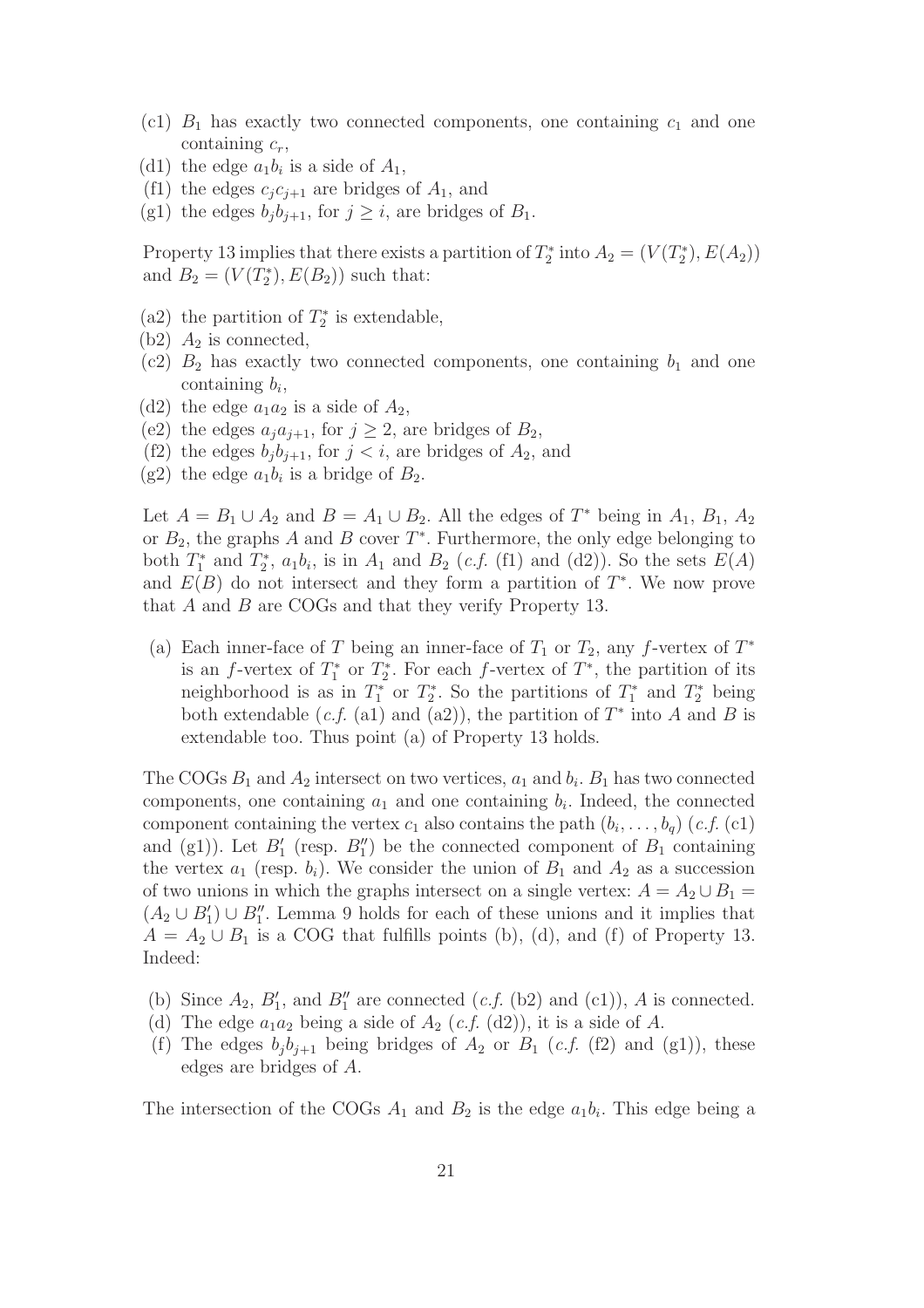bridge of  $B_2$  (c.f. (g2)), Lemma 10 implies that  $B = A_1 \cup B_2$  is a COG that fulfills points (c), (e), and (g) of Property 13. Indeed:

- (c) Since  $A_1$  is connected and contains the vertices  $b_i$  and  $b_q$  (*c.f.* (b1) and (g1)) and since  $B_2$  has two connected components, one containing  $b_1$ and one containing  $b_i$  (c.f. (c2)), B has two connected components, one containing  $b_1$  and one containing  $b_i$ . Furthermore since  $b_i$  and  $b_q$  are in the same connected component of  $B(A_1)$  being connected), the vertices  $b_1$  and  $b_q$  are in distinct connected components of B.
- (e) The edges  $a_j a_{j+1}$ , for  $j \geq 2$ , being bridges of  $B_2$  (*c.f.* (e2)), these edges are bridges of B.
- (g) The edges  $c_i c_{i+1}$  being bridges of  $A_1$  (c.f. (f1)), these edges are bridges of B.



Fig. 25. Case 1.2: chord  $a_i b_i$ .

Case 1.2: There is a chord  $a_i b_j$ , with  $1 < i < p$  and  $1 < j \le q$ (see Figure 25). If there are several chords  $a_i b_j$  consider one that maximizes j. Let  $T_1$  and  $T_2$  be the W-triangulations respectively delimited by  $(a_2,\ldots,a_i,b_j,\ldots,b_q,c_2,\ldots,c_r)$  and  $(a_i,\ldots,a_p,b_2,\ldots,b_j)$ . We have already seen that these graphs have less edges than  $T$  and are respectively 3-bounded by  $(a_1, \ldots, a_i)$ - $(a_i, b_j, \ldots, b_q)$ - $(c_1, \ldots, c_r)$  and  $(a_i, b_j)$ - $(b_j, \ldots, b_1)$ - $(a_p, \ldots, a_i)$ . Thus Property 13 holds for  $T_1$  and  $T_2$  with the mentioned 3-boundaries. This implies that there exists a partition of  $T_1^*$  into  $A_1 = (V(T_1^*), E(A_1))$  and  $B_1 =$  $(V(T_1^*), E(B_1))$  such that:

- (a1) the partition of  $T_1^*$  is extendable,
- (b1)  $A_1$  is connected,
- (c1)  $B_1$  has exactly two connected components, one containing  $a_i$  and one containing  $b_q$ ,
- (d1) the edge  $a_1a_2$  is a side of  $A_1$ ,
- (e1) the edges  $a_k a_{k+1}$ , for  $2 \leq k \leq i$ , are bridges of  $B_1$ ,
- (f1) the edge  $a_ib_j$  and the edges  $b_kb_{k+1}$ , for  $k \geq j$ , are bridges of  $A_1$ , and
- (g1) the edges  $c_k c_{k+1}$  are bridges of  $B_1$ .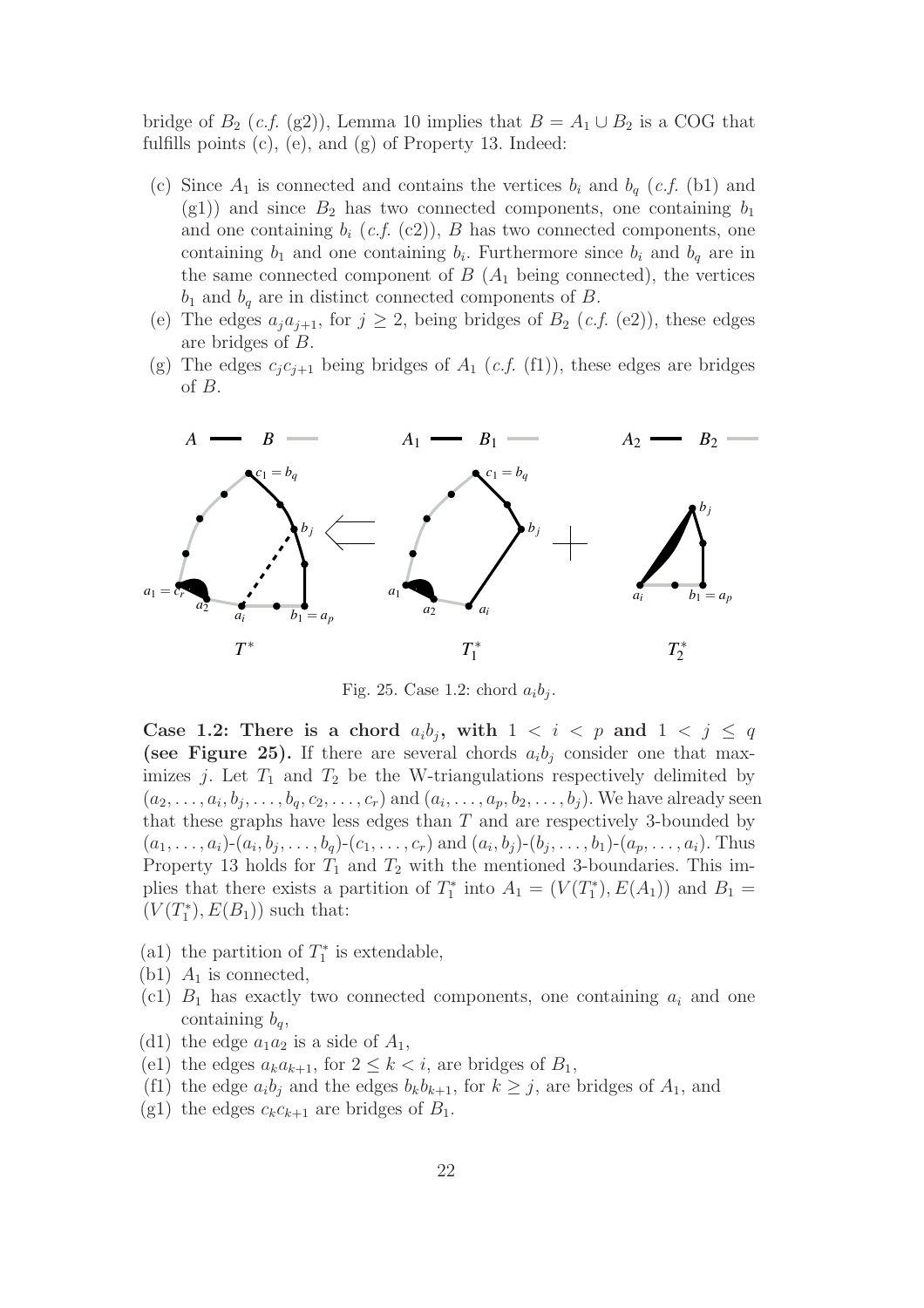Property 13 implies that there exists a partition of  $T_2^*$  into  $A_2 = (V(T_2^*), E(A_2))$ and  $B_2 = (V(T_2^*), E(B_2))$  such that:

- (a2) the partition of  $T_2^*$  is extendable,
- $(b2)$   $A_2$  is connected,
- (c2)  $B_2$  has exactly two connected components, one containing  $b_1$  and one containing  $b_i$ ,
- (d2) the edge  $a_i b_i$  is a side of  $A_2$ ,
- (f2) the edges  $b_k b_{k+1}$ , for  $k < j$ , are bridges of  $A_2$ , and
- (g2) the edges  $a_k a_{k+1}$ , for  $k \geq i$ , are bridges of  $B_2$ .

Let  $A = A_1 \cup A_2$  and  $B = B_1 \cup B_2$ . The graphs A and B covering all the edges of  $T^*$  and having no common edge  $(a_i b_j \in E(A) \setminus E(B))$ , they form a partition of  $T^*$ . We now prove that A and B are COGs and that they verify Property 13.

(a) The neighborhood of every f-vertex of  $T^*$  is partitioned as in  $T_1^*$  or as in  $T_2^*$ . Thus  $(c.f. (a1)$  and  $(a2))$  the partition of  $T^*$  into A and B is extendable.

The intersection of the COGs  $A_1$  and  $A_2$  is the edge  $a_i b_j$ . This edge being a bridge of  $A_1$  (c.f. (e1)), Lemma 10 implies that  $A = A_1 \cup A_2$  is a COG that fulfills points (b), (d), and (f) of Property 13. Indeed:

- (b) Since  $A_1$  and  $A_2$  are connected  $(c.f.$  (b1) and (b2)), A is connected.
- (d) The edge  $a_1a_2$  being a side of  $A_1$  (c.f. (d1)), it is a side of A.
- (f) The edges  $b_k b_{k+1}$  being bridges of  $A_1$  or  $A_2$  (c.f. (f1) and (f2)), these edges are bridges of A.

The COGs  $B_1$  and  $B_2$  intersect on two vertices,  $a_i$  and  $b_j$ . The COG  $B_2$  has two connected components, one containing  $b_1$  and  $a_i$  and one containing  $b_i$  $(c.f. (c2)$  and  $(g2)$ ). We consider the union of  $B_1$  and  $B_2$  as a succession of two unions in which the graphs intersect on a single vertex. Lemma 9 implies that  $B = B_1 \cup B_2$  is a COG that fulfills points (c), (e), and (g) of Property 13. Indeed:

- (c) Since  $B_1$  has two connected components, one containing  $a_i$  and one containing  $b_q$  (c.f. (c1)), and since  $B_2$  has two connected components, one containing  $b_1$  and  $a_i$  and one containing  $b_j$  (*c.f.* (c2) and (g2)), B has two connected components, one containing  $b_1$  and one containing  $b_q$ .
- (e)(g) The edges  $a_k a_{k+1}$ , for  $k \geq 2$ , being bridges of  $B_1$  or  $B_2$  (*c.f.* (e1) and (g2)), and the edges  $c_k c_{k+1}$  being bridges of  $B_1$  (c.f. (g1)), these edges are bridges of B.

Case 1.3: There is a chord  $a_i c_j$ , with  $1 < i \leq p$  and  $1 < j < r$  (see Fig-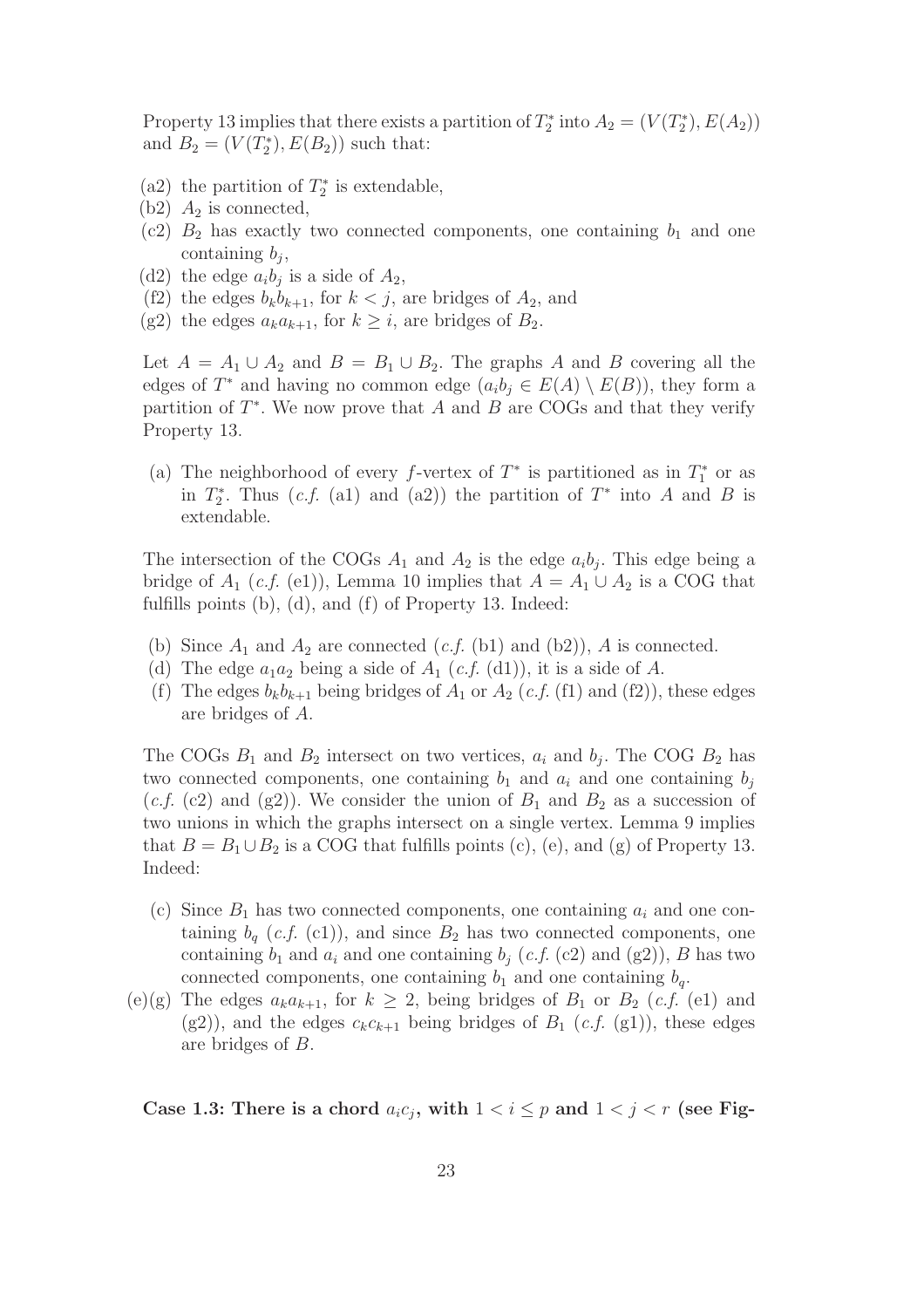

Fig. 26. Case 1.3: chord  $a_i c_i$ .

ure 26). If there are several chords  $a_i c_j$  consider one that maximizes i. Let  $T_1$ and  $T_2$  be the W-triangulations respectively delimited by  $(a_2, \ldots, a_i, c_i, \ldots, c_r)$ and  $(a_i, \ldots, a_p, b_2, \ldots, b_q, c_2, \ldots, c_j)$ . We have already seen that these graphs have less edges than T and are respectively 3-bounded by  $(a_1, \ldots, a_i)$ - $(a_i, c_i)$ - $(c_j, \ldots, c_r)$  and  $(c_j, a_i, \ldots, a_p)$ - $(b_1, \ldots, b_q)$ - $(c_1, \ldots, c_j)$ . Thus Property 13 holds for  $T_1$  and  $T_2$  with the mentioned 3-boundaries. This implies that there exists a partition of  $T_1^*$  into  $A_1 = (V(T_1^*), E(A_1))$  and  $B_1 = (V(T_1^*), E(B_1))$  such that:

- (a1) the partition of  $T_1^*$  is extendable,
- (b1)  $A_1$  is connected,
- (c1)  $B_1$  has exactly two connected components, one containing  $a_i$  and one containing  $c_i$ ,
- (d1) the edge  $a_1a_2$  is a side of  $A_1$ ,
- (e1) the edges  $a_k a_{k+1}$ , for  $2 \leq k \leq i$ , are bridges of  $B_1$ ,
- (f1) the edge  $a_i c_j$  is a bridge of  $A_1$ , and
- (g1) the edges  $c_k c_{k+1}$ , for  $k \geq j$ , are bridges of  $B_1$ .

Property 13 implies that there exists a partition of  $T_2^*$  into  $A_2 = (V(T_2^*), E(A_2))$ and  $B_2 = (V(T_2^*), E(B_2))$  such that:

- (a2) the partition of  $T_2^*$  is extendable,
- (b2)  $A_2$  is connected,
- (c2)  $B_2$  has exactly two connected components, one containing  $b_1$  and one containing  $b_q$ ,
- (d2) the edge  $a_i c_j$  is a side of  $A_2$ ,
- (e2) the edges  $a_k a_{k+1}$ , for  $k \geq i$ , are bridges of  $B_2$ ,
- (f2) the edges  $b_k b_{k+1}$  are bridges of  $A_2$ , and
- (g2) the edges  $c_k c_{k+1}$ , for  $k < j$ , are bridges of  $B_2$ .

Let  $A = A_1 \cup A_2$  and  $B = B_1 \cup B_2$ . The graphs A and B covering all the edges of  $T^*$  and having no common edge  $(a_i c_j \in E(A) \setminus E(B))$ , they form a partition of  $T^*$ . We now prove that A and B are COGs and that they verify Property 13.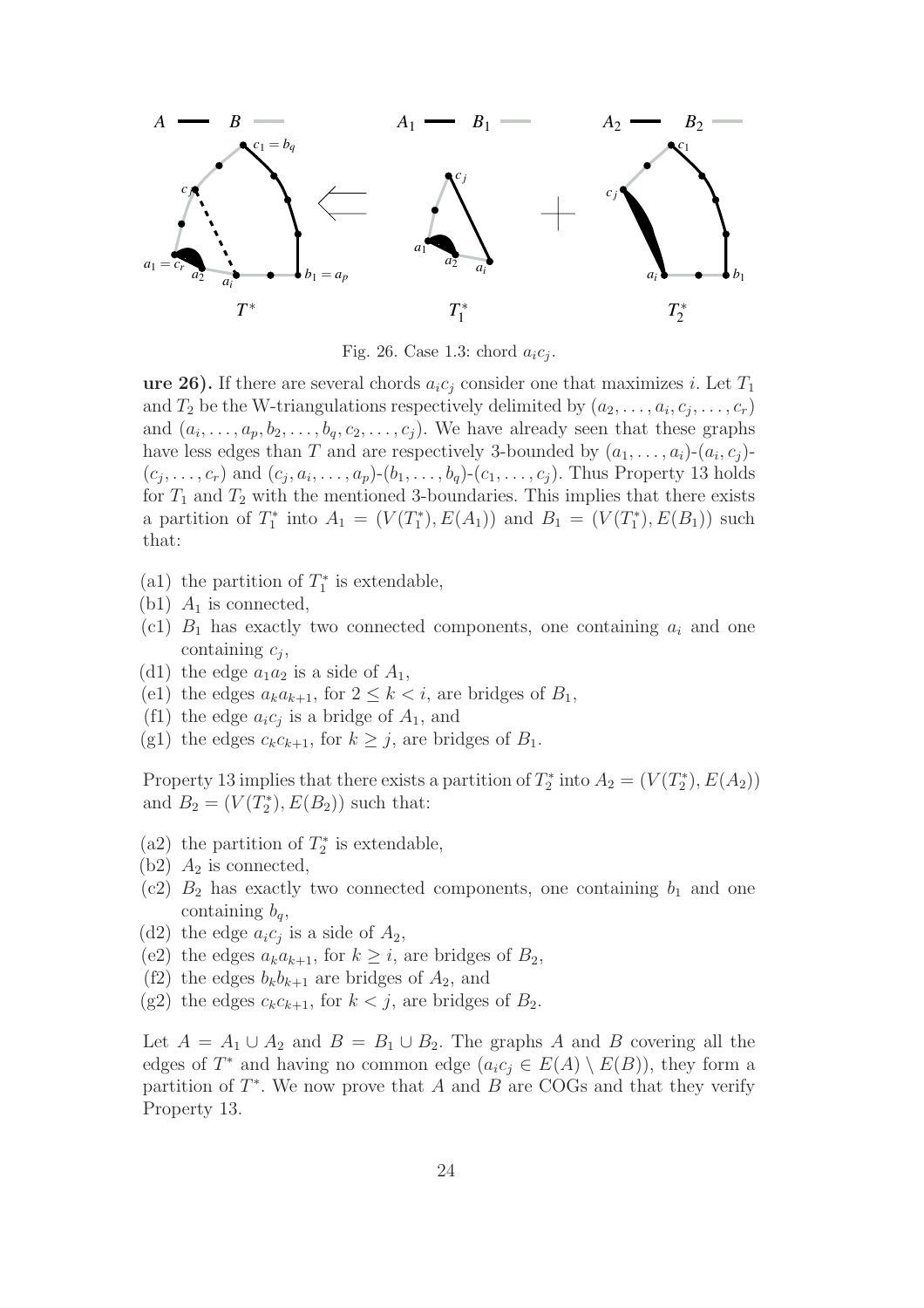(a) The neighborhood of every f-vertex of  $T^*$  is partitioned as in  $T_1^*$  or as in  $T_2^*$ . Thus  $(c.f. (a1)$  and  $(a2))$  the partition of  $T^*$  into A and B is extendable.

The intersection of the COGs  $A_1$  and  $A_2$  is the edge  $a_i c_j$ . This edge being a bridge of  $A_1$  (c.f. (f1)), Lemma 10 implies that  $A = A_1 \cup A_2$  is a COG that fulfills points (b), (d), and (f) of Property 13. Indeed:

- (b) Since  $A_1$  and  $A_2$  are connected  $(c.f.$  (b1) and (b2)), A is connected.
- (d) The edge  $a_1a_2$  being a side of  $A_1$  (c.f. (d1)), it is a side of A.
- (f) The edges  $b_k b_{k+1}$  being bridges of  $A_2$  (*c.f.* (f2)), these edges are bridges of A.

The COGs  $B_1$  and  $B_2$  intersect on two vertices,  $a_i$  and  $c_j$ . The COG  $B_1$  has two connected components, one containing the vertex  $a_i$  and one containing the vertex  $c_i$  (c.f. (c1)). We consider the union of  $B_1$  and  $B_2$  as a succession of two unions in which the graphs intersect on a single vertex. Lemma 9 implies that  $B = B_1 \cup B_2$  is a COG that fulfills points (c), (e), and (g) of Property 13. Indeed:

- (c) Since  $B_1$  has two connected components, one containing  $a_i$  and one containing  $c_j$  (*c.f.* (c1)), and since  $B_2$  has two connected components, one containing  $b_1$  and  $a_i$  and one containing  $b_q$  and  $c_j$  (*c.f.* (c2), (e2), and  $(g2)$ , B has two connected components, one containing  $b_1$  and one containing  $b_q$ .
- (e)(g) The edges  $a_k a_{k+1}$ , for  $k \geq 2$ , being bridges of  $B_1$  or  $B_2$  (*c.f.* (e1) and (e2)), and the edges  $c_k c_{k+1}$  being bridges of  $B_1$  or  $B_2$  (c.f. (g1) and (g2)), these edges are bridges of B.

Case 1.4: There is no chord  $a_i b_j$  or  $a_i c_j$ . As in Section 2 we consider the adjacent path  $(d_1,\ldots,d_s,a_1)$  (see Figure 3) of T for the 3-boundary  $(a_1,\ldots,a_p)$ - $(b_1,\ldots,b_q)-(c_1,\ldots,c_r)$ . Let  $d_s a_y \in E(T)$  be the edge with  $1 < y \leq p$  such that y is minimum. The W-triangulation  $T_{d_s a_y}$  having less edges than T, Property 14 holds for  $T_{d_s a_y}$ . This implies that there exists a partition of  $T_{d_s a_y}^*$  into  $A' = (V(T^*_{d_s a_y}), E(A'))$  and  $B' = (V(T^*_{d_s a_y}), E(B'))$  such that:

- (a') the partition of  $T_{d_s a_y}^*$  is extendable,
- (b') A′ is connected,
- (c')  $B'$  has exactly two connected components, one containing  $b_1$  and one containing  $b_{\alpha}$ ,
- (d') the edge  $a_1d_s$  is a bridge of  $A'$ ,
- (e') the edge  $d_s a_y$  is a side of  $A'$ ,
- (f') the edges  $a_i a_{i+1}$ , for  $i \geq y$ , are bridges of  $B'$ ,
- (g') the edges  $b_i b_{i+1}$  are bridges of A', and
- (h') the edges  $c_i c_{i+1}$  are bridges of  $B'$ .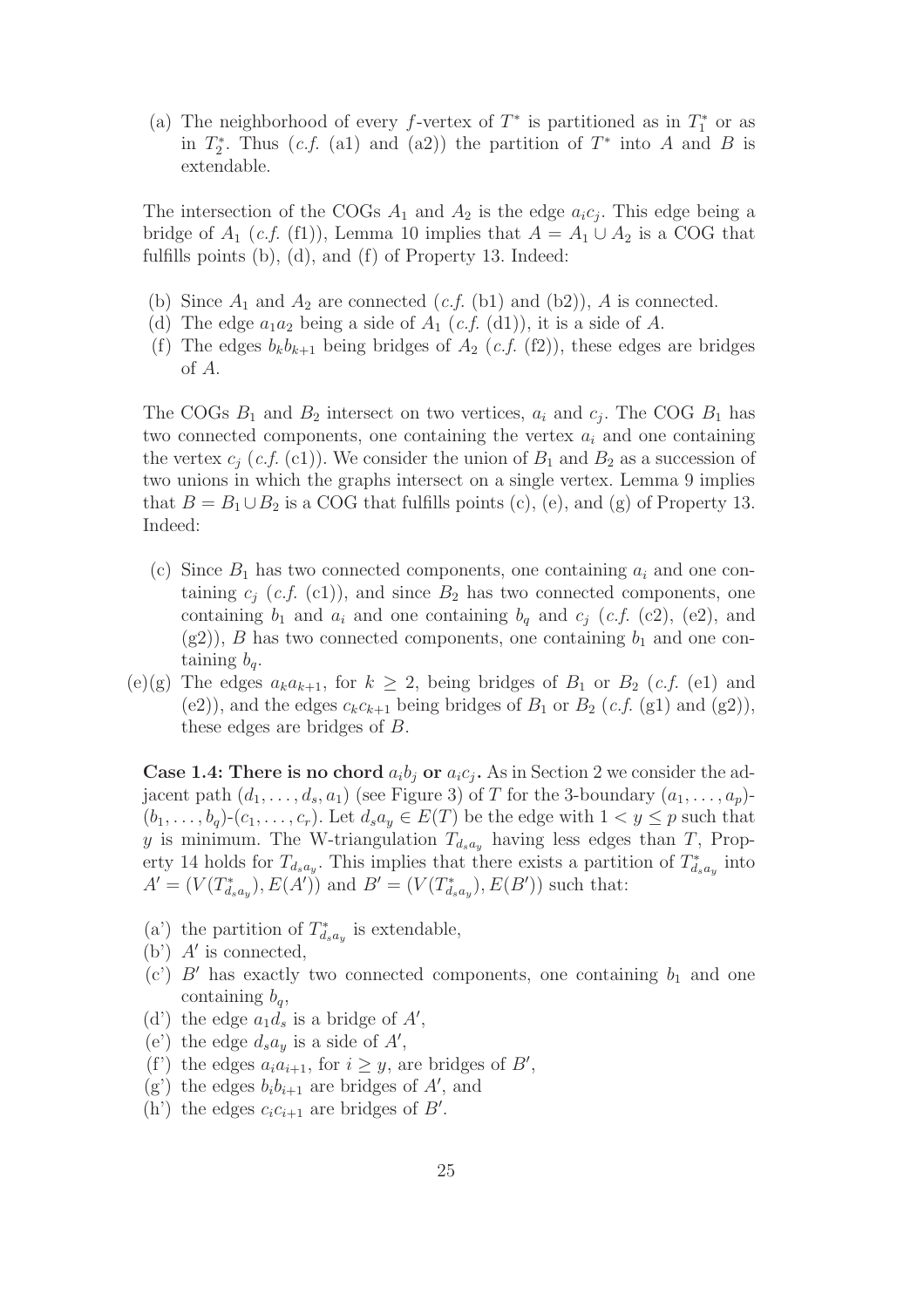We extend these two COGs in order to obtain a partition of  $T^*$ . We distinguish two cases according to the index y of  $a_y$ , the case  $y = 2$  and the case  $y > 2$ .



Fig. 27. Case 1.4.1.

Case 1.4.1:  $y = 2$  (see Figure 27). Let v be the f-vertex of  $T^*$  adjacent to  $a_1, a_2$ , and  $d_s$ . Let  $G_A$  be the connected COG which is the union of the cycle  $(v, a_1, a_2, d_s)$  and the edge  $a_1 d_s$ , and let  $G_B$  be the connected COG with only one edge,  $a_2v$ . Let  $A = A' \cup G_A$  and  $B = B' \cup G_B$ . The graphs A and B covering all the edges of  $T^*$  and having no common edge, they form a partition of T∗. These graphs are COGs and they verify Property 13.

(a) The partition of v's neighborhood being extendable, and the neighborhood of the other f-vertices of  $T^*$  being partitioned as in  $T^*_{d_s a_2}$ , the partition of  $T^*$  into A and B is extendable.

The intersection of A' and  $G_A$  is the path  $(a_1, d_s, a_2)$ . The edge  $a_1 d_s$  being a bridge of A' and the edge  $d_s a_2$  being a side of both A' and  $G_A$  (c.f. (d') and (e')), Lemma 12 implies that  $A = A' \cup G_A$  is a COG that fulfills points (b), (d), and (f) of Property 13. Indeed:

- (b) Since  $A'$  and  $G_A$  are connected  $(c.f.$  (b')), A is connected.
- (d) The edge  $a_1a_2$  being a side of  $G_A$ , it is a side of A.
- (f) The edges  $b_i b_{i+1}$  being bridges of A' (c.f. (g')), these edges are bridges of A.

The intersection of  $B'$  and  $G_B$  being the vertex  $a_2$ , Lemma 9 implies that the graph  $B = B' \cup G_B$  is a COG that fulfills points (c), (e), and (g) of Property 13. Indeed:

- (c) Since  $G_B$  is connected and since  $B'$  has two connected components, one containing  $b_1$  and one containing  $b_q$  (*c.f.* (c')), B has two connected components, one containing  $b_1$  and one containing  $b_q$ .
- (e)(g) The edges  $a_i a_{i+1}$ , for  $k \geq 2$ , and the edges  $c_i c_{i+1}$  being bridges of B' (c.f.  $(f')$  and  $(h')$ , these edges are bridges of B.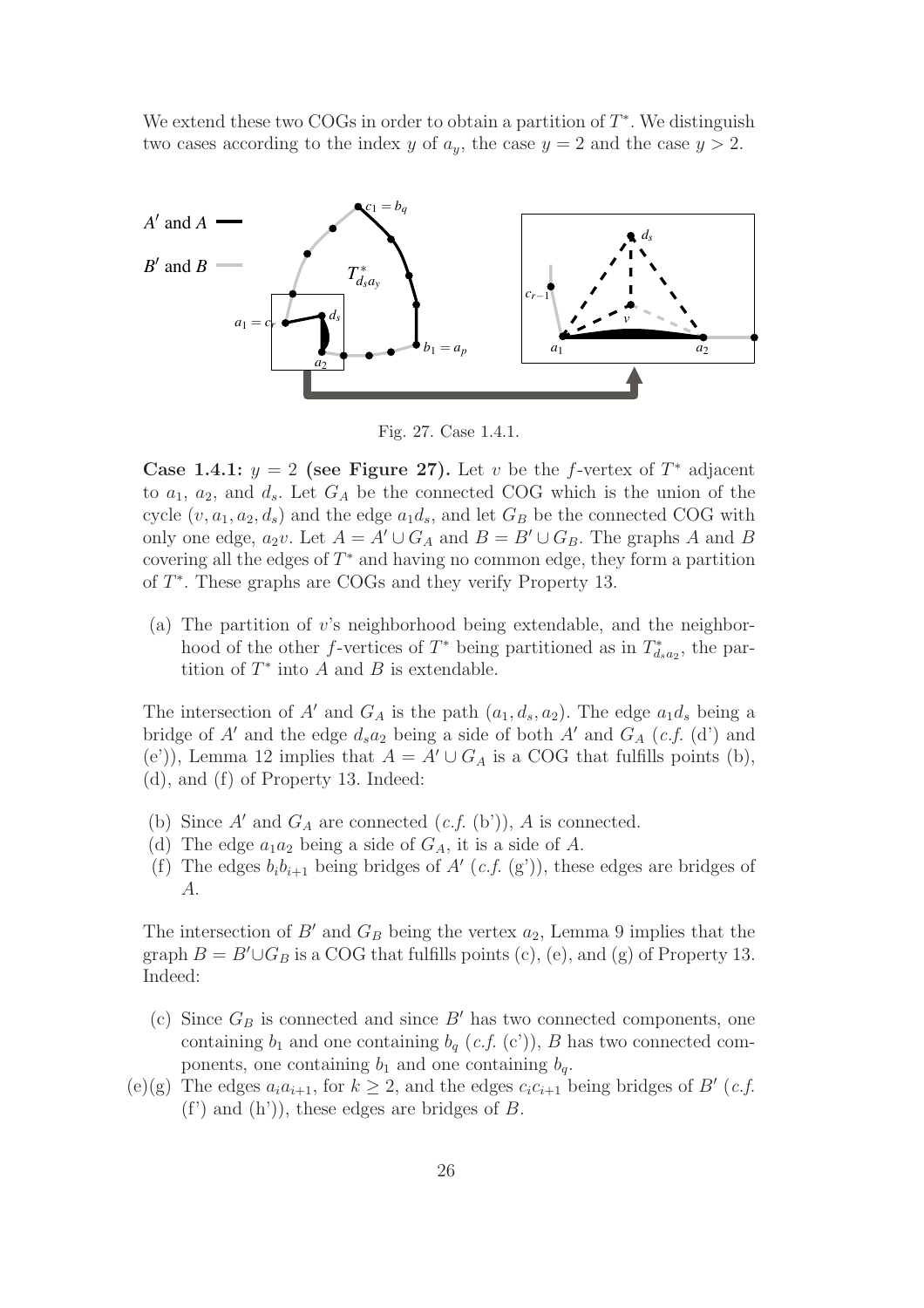

Fig. 28. Case 1.4.2.

**Case 1.4.2:**  $y > 2$  (see Figure 28). Let  $e_1, e_2, \ldots, e_t$  be the neighbors of  $d_s$  in T and inside the cycle  $(d_s, a_1, a_2, \ldots, a_y)$ , going from  $a_y$  to  $a_1$  included. This implies that  $e_1 = a_y$ ,  $e_t = a_1$ , and  $t \geq 3$ . For each  $i \in \{2, ..., t\}$ , let  $e'_i$  be the f-vertex of  $T^*$  adjacent to  $d_s$ ,  $e_i$ , and  $e_{i-1}$ .

Let  $G_A$  be the connected COG with the edges  $e_i e_{i+1}$ , for  $1 \leq i \leq t$ , the edges  $d_s e_i$ , for  $1 \leq i \leq t$ , the edges  $e_i e'_{i+1}$ , for  $1 \leq i < t-1$ , the edges  $e_i e'_i$ , for  $2 \leq i \leq t$ , and the edges  $d_s e'_t$  and  $a_1 e'_t$ . The intersection of A' and  $G_A$ , the path  $(a_1, d_s, a_y)$ , is such that the edge  $a_1 d_s$  is a bridge of A' and such that the edge  $d_s a_y$  is a side in both A' and  $G_A$  (c.f. (d') and (e')). So Lemma 12 implies that  $A'' = A' \cup G_A$  is a COG:

 $(a^{\prime\prime})$  that is connected  $(c.f. (b^{\prime}))$ , and

(b") which edges  $b_i b_{i+1}$  are bridges  $(c.f. (g'))$ .

Let  $G_B$  be the COG which is the union of the star with edges  $d_s e'_i$ , for  $2 \leq i < t$ , and the edge  $e_{t-1}e'_t$ . Since B' and  $G_B$  intersect on  $d_s$ , Lemma 9 implies that  $B'' = B' \cup G_B$  is a COG:

- $(c)$  having three connected components, one containing  $e<sub>1</sub>$ , one containing  $e_{t-1}$  and one containing  $e_t$  (*c.f.* (c'), (f'), (h')),
- (d") which edges  $a_i a_{i+1}$ , for  $i \geq y$ , are bridges  $(c.f. (f'))$ , and
- (e") which edges  $c_i c_{i+1}$  are bridges  $(c.f. (h'))$ .

Consider now the W-triangulation  $T_1$  delimited by  $(a_2,\ldots,a_v,e_2,\ldots,e_t)$ . We have already seen that this graph has less edges than T and is 3-bounded by  $(a_2, a_1)$ - $(e_t, \ldots, e_1)$ - $(a_u, \ldots, a_2)$ . Thus Property 13 holds for  $T_1$  with the mentioned 3-boundary and there exists a partition of  $T_1^*$  into  $A_1 = (V(T^*), E(A_1))$ and  $B_1 = (V(T^*), E(B_1))$  such that:

- (a1) the partition of  $T_1^*$  is extendable,
- (b1)  $A_1$  is connected,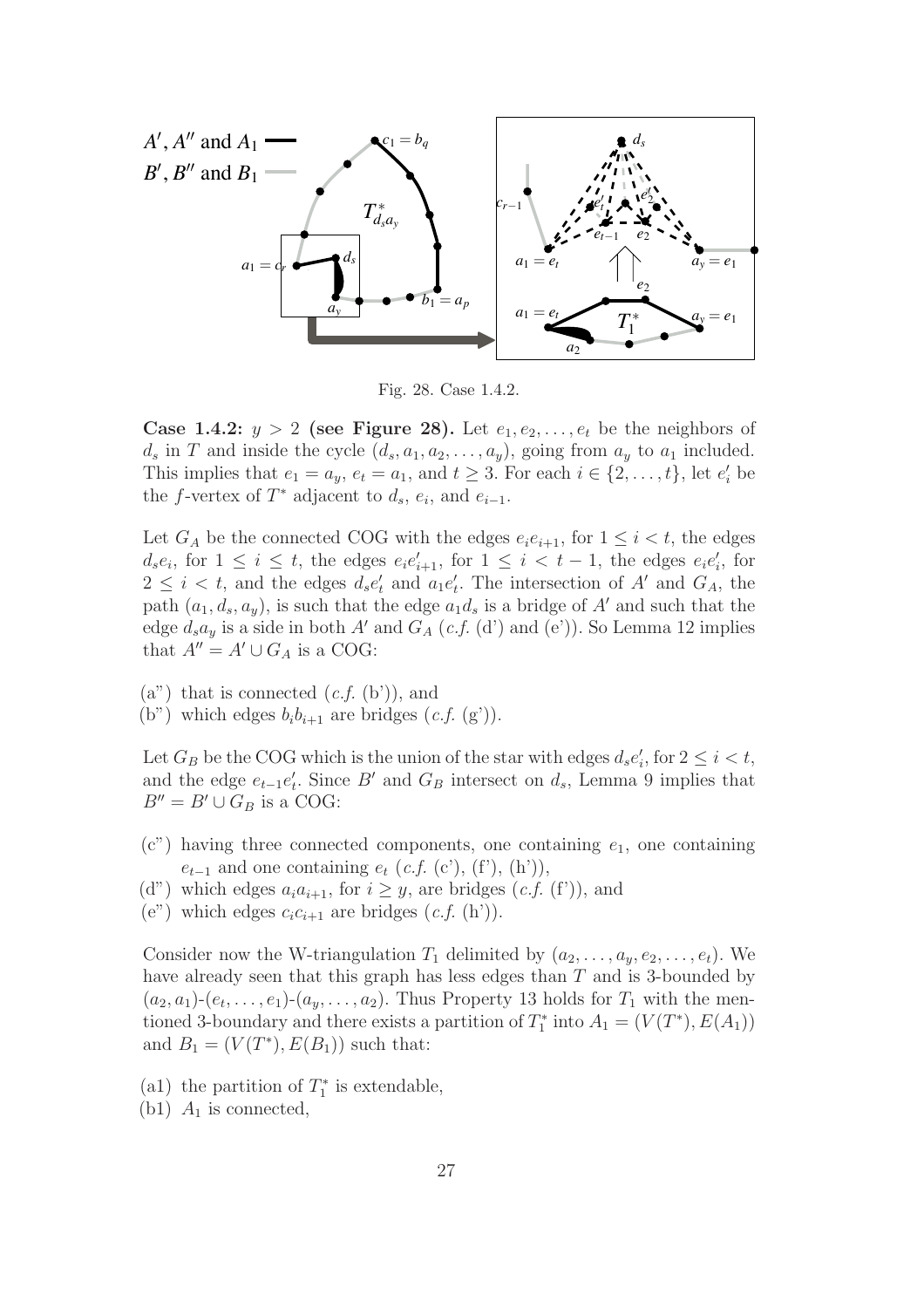- (c1)  $B_1$  has exactly two connected components, one containing  $a_1$  and one containing  $a_y$ ,
- (d1) the edge  $a_1a_2$  is a side of  $A_1$ ,
- (f1) the edges  $e_i e_{i+1}$ , for  $1 \leq i < t$ , are bridges of  $A_1$ , and
- (g1) the edges  $a_i a_{i+1}$ , for  $2 \leq i \leq y$ , are bridges of  $B_1$ .

Let  $A = A'' \cup A_1$  and  $B = B'' \cup B_1$ . The graphs A and B covering all the edges of  $T^*$  and having no common edge, they form a partition of  $T^*$ . We now prove that these graphs are COGs and that they verify Property 13.

(a) The partition of  $e_i$ 's neighborhoods being extendable, and the neighborhood of the other f-vertices of  $T^*$  being partitioned as in  $T^*_{d_s a_y}$  or as in  $T_1^*$ , the partition of  $T^*$  into A and B is extendable.

The intersection of the COGs  $A''$  and  $A_1$  is the path  $(e_1, e_2, \ldots, e_t)$  which edges are all bridges of  $A_1$  (c.f. (f1)). So Lemma 10 implies that  $A = A'' \cup A_1$  is a COG that fulfills points (b), (d), and (f) of Property 13. Indeed:

- (b) Since  $A''$  and  $A_1$  are connected  $(c.f. (a'')$  and  $(b1))$ , A is connected.
- (d) The edge  $a_1a_2$  being a side of  $A_1$  (c.f. (d1)), it is a side of A.
- (f) The edges  $b_i b_{i+1}$  being bridges of  $A''$  (c.f. (b")), these edges are bridges of A.

The COGs B″ and  $B_1$  intersect on the vertices  $e_1, e_{t-1}$ , and  $e_t$ . B″ has three connected components, one containing  $e_1$ , one containing  $e_{t-1}$  and one containing  $e_t$  (c.f. (c")). We consider the union of B'' and  $B_1$  as a succession of three unions in which the graphs intersect on a single vertex. So Lemma 9 implies that  $B = B'' \cup B_1$  is a COG that fulfills points (c), (e), and (g) of Property 13. Indeed:

- (c) Since B'' has three connected components, one containing  $e_1$  and  $b_1$ , one containing  $e_{t-1}$ , and one containing  $e_t$  and  $b_q$  (*c.f.* (c"), (d"), and (e")), and since  $B_1$  has two connected components, one containing  $e_1$  and one containing  $e_t$  (c.f. (c1)), B has two connected components, one containing  $b_1$  and one containing  $b_q$ .
- (e)(g) The edges  $a_i a_{i+1}$ , for  $k \geq 2$ , and the edges  $c_i c_{i+1}$  being bridges of B'' or  $B_1$  (c.f. (d"), (e"), and (g1)), these edges are bridges of B.

This concludes the proof of Case 1.

Case 2: Proof of Property 14 for a W-triangulation  $T_{d_{rad}}$  with m edges. As in Section 2, we consider one case where  $d_x a_y = d_1 a_p$  and four cases where  $d_x a_y \neq d_1 a_p$ .

Case 2.1:  $d_x a_y = d_1 a_y$  (see Figure 29). Let  $T_1$  be the W-triangulation delimited by  $(d_s, \ldots, d_1, b_2, \ldots, b_q, c_2, \ldots, c_r)$ . We have seen that  $T_1$  has less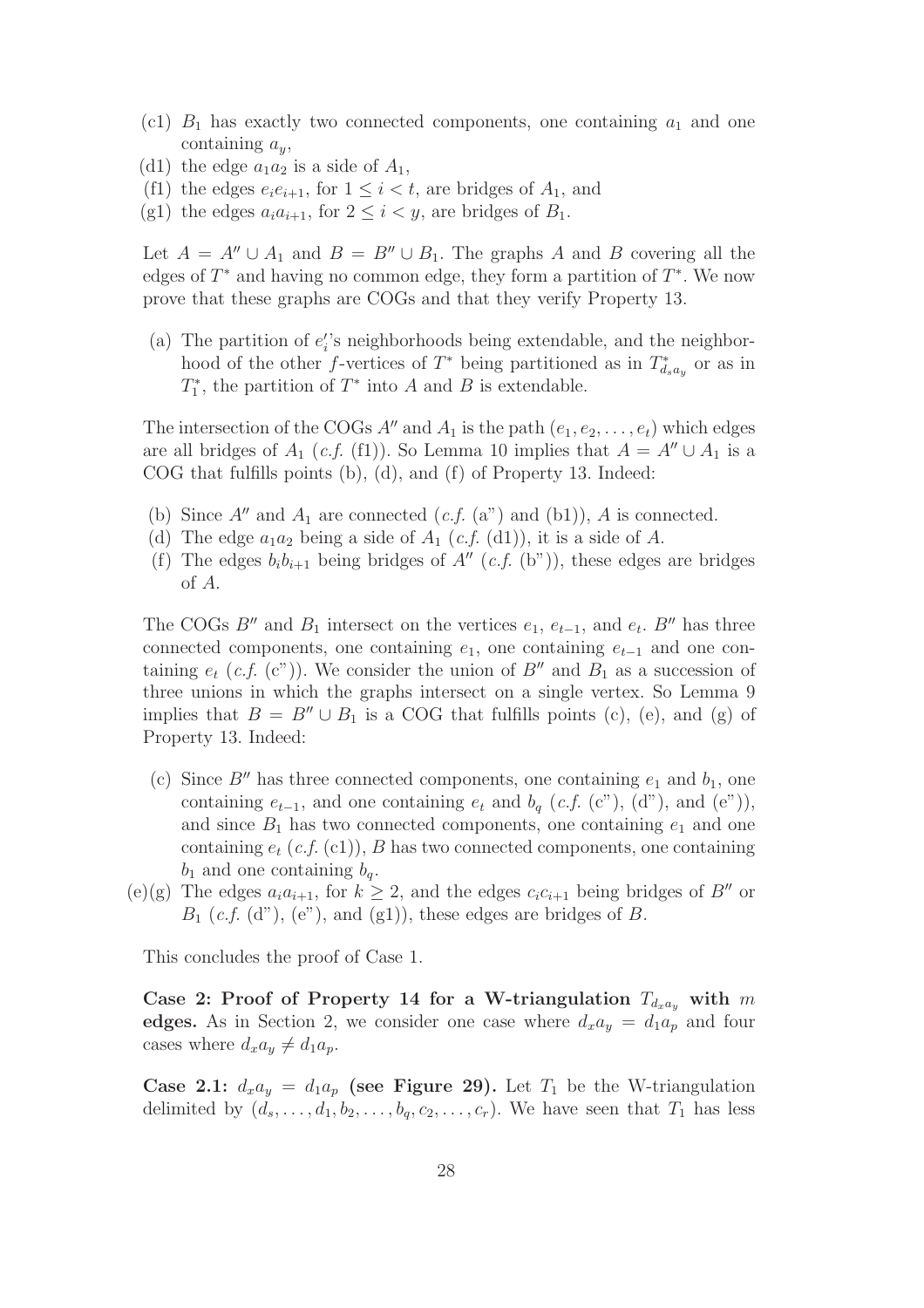

Fig. 29. Case 2.1.

edges than  $T_{d_1a_p}$  and is 3-bounded by  $(d_1, b_2, \ldots, b_q)$ - $(c_1, \ldots, c_r)$ - $(a_1, d_s, \ldots, d_1)$ or by  $(b_2, d_1, \ldots, d_s, a_1)$ - $(c_r, \ldots, c_1)$ - $(b_q, \ldots, b_2)$ . Applying Property 13 to  $T_1$ for any of these 3-boundaries we obtain a partition of  $T_1^*$ , into two COGs  $A_1 = (V(T_1^*), E(A_1))$  and  $B_1 = (V(T_1^*), E(B_1))$ , such that:

- (a1) the partition of  $T_1^*$  is extendable,
- (b1)  $A_1$  is connected,
- (c1)  $B_1$  has exactly two connected components, one containing  $c_1$  and one containing  $c_r$ ,
- (d1) the edge  $d_1b_2$  is a side of  $A_1$ ,
- (e1-g1) the edges  $b_i b_{i+1}$ , for  $i \geq 2$ , the edges  $d_i d_{i+1}$ , and the edge  $a_1 d_s$  are bridges of  $B_1$ , and
	- (f1) the edges  $c_i c_{i+1}$  are bridges of  $A_1$ .

We extend  $A_1$  and  $B_1$  to obtain the desired partition of  $T_{d_1a_p}^*$ . Let v be the f-vertex adjacent to  $a_p$ ,  $b_2$ , and  $d_1$  (see Figure 29). Let  $G_A$  be the union of the cycle  $(d_1, b_1, v)$  and the edge  $b_1b_2$ , and let  $G_B$  be the union of the path  $(d_1, b_2, v)$ and the vertex  $b_1$ . Note that  $G_A$  and  $G_B$  are COGs and let  $A = B_1 \cup G_A$  and  $B = A_1 \cup G_B$ . The graphs A and B covering all the edges of  $T_{d_1a_p}^*$  and having no common edge, they form a partition of  $T_{d_x a_y}^*$ . We now prove that these graphs are COGs and that they verify Property 14.

(a) The partition of v's neighborhood being extendable, and the neighborhood of the other f-vertices of  $T_{d_1a_p}^*$  being partitioned as in  $T_1^*$ , the partition of  $T_{d_1a_p}^*$  into A and B is extendable.

The COGs  $B_1$  and  $G_A$  intersect on  $d_1$  and  $b_2$ . The COG  $B_1$  has two connected components, one containing  $c_r$  and  $d_1$  and one containing  $c_1$  and  $b_2$  (c.f. (c1) and (e1-g1)). Thus we consider the union of  $B_1$  and  $G_A$  as a succession of two unions in which the graphs intersect on a single vertex. So Lemma 9 implies that  $A = B_1 \cup G_A$  is a COG that fulfills points (b), (d), (e), and (g) of Property 14. Indeed:

(b) Since  $G_A$  is connected and since  $B_1$  has two connected components (*c.f.*  $(c1)$ , one containing  $d_1$  and one containing  $b_2$ , A is connected.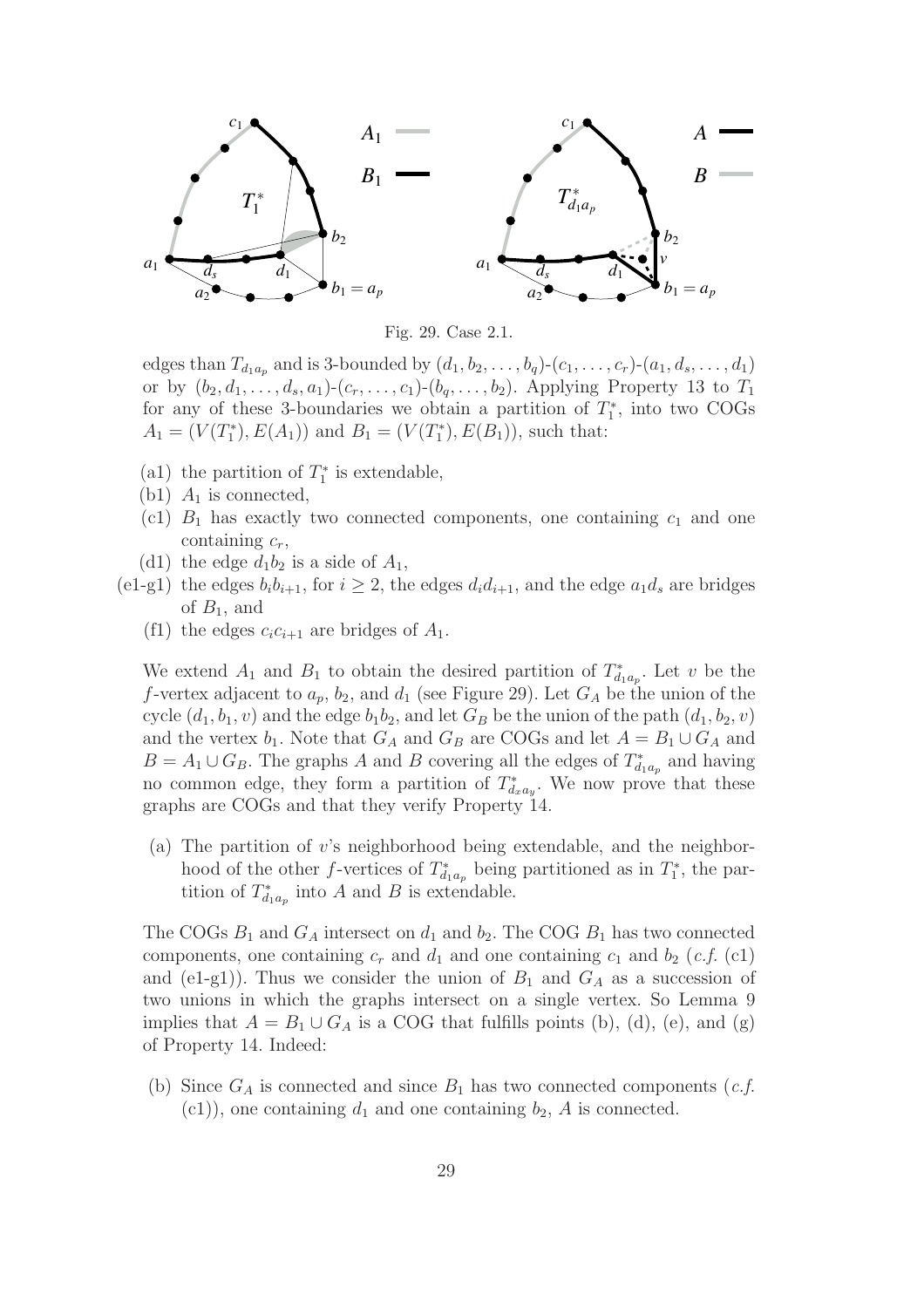- (e) The edge  $d_1a_p$  being a side of  $G_A$ , it is a side of A.
- (d)(g) The edge  $b_1b_2$  being a bridge of  $G_A$ ; the edge  $a_1d_s$ , the edges  $d_id_{i+1}$  and the edges  $b_i b_{i+1}$ , for  $i \geq 2$ , being bridges of  $B_1$  (c.f. (e1-g1)), these edges are bridges of A.

The intersection of the COGs  $A_1$  and  $G_B$  is the edge  $d_1b_2$ . This edge being a bridge of  $G_B$ , Lemma 10 implies that  $B = A_1 \cup G_B$  is a COG that fulfills points (c), (f), and (h) of Property 14. Indeed:

- (c) Since  $A_1$  is connected and contains  $b_2$  and  $b_q$  (*c.f.* (b1)), and since  $G_B$ has two connected components, one containing  $b_1$  and one containing  $b_2$ , B has two connected components, one containing  $b_1$  and one containing  $b_q$ .
- (f) Since there is no edge  $a_i a_{i+1}$  in  $T_{d_1 a_p}$ , B fulfills point (f) by vacuity.
- (h) The edges  $c_i c_{i+1}$  being bridges of  $A_1$  (c.f. (f1)), these edges are bridges of B.

**Case 2.2:**  $d_x a_y \neq d_1 a_p$ . In this case we consider an edge  $d_z a_w \in E(T_{d_x a_y})$  such that  $d_za_w \neq d_xa_y$ . Among all the possible edges  $d_za_w$  we choose the one that firstly maximizes  $z$  and secondly minimizes  $w$ . As we have already seen, such an edge necessarily exists and actually  $d_z = d_x$  or  $d_z = d_{x+1}$ .

We have seen that  $T_{d_za_w}$  is a W-triangulation with less edges than  $T_{d_xa_y}$ . Thus Property 14 applies and there exists a partition of  $T^*_{d_z a_w}$  into  $A' =$  $(V(T^*_{d_z a_w}), E(A'))$  and  $B' = (V(T^*_{d_z a_w}), E(B'))$  such that:

- (a') the partition of  $T_{d_za_w}^*$  is extendable,
- (b')  $A'$  is connected,
- (c')  $B'$  has exactly two connected components, one containing  $b_1$  and one containing  $b_q$ ,
- (d') the edge  $a_1d_s$  and the edges  $d_i d_{i+1}$ , for  $i \geq z$ , are bridges of A',
- (e') the edge  $d_z a_w$  is a side of  $A'$ ,
- (f') the edges  $a_i a_{i+1}$ , for  $i \geq w$ , are bridges of  $B'$ ,
- (g') the edges  $b_i b_{i+1}$  are bridges of A', and
- (h') the edges  $c_i c_{i+1}$  are bridges of  $B'$ .

We now extend this partition of  $T_{d_za_w}^*$  to  $T_{d_xa_y}^*$ . We proceed by distinguishing 4 cases according to the edge  $d_z a_w$ .

Case 2.2.1:  $d_z = d_x$ , and  $w = y + 1$  (see Figure 30). Let v be the f-vertex adjacent to  $d_x$ ,  $a_y$ , and  $a_w$ . Let  $G_A$  be the cycle  $(v, d_x, a_y)$  and  $G_B$  be the path  $(v, a_w, a_y)$ . Note that  $G_A$  and  $G_B$  are COGs and let  $A = A' \cup G_A$  and  $B = B' \cup G_B$ . The graphs A and B covering all the edges of  $T^*_{d_x a_y}$  and having no common edge, they form a partition of  $T_{d_x a_y}^*$ . We now prove that these graphs are COGs and that they verify Property 14.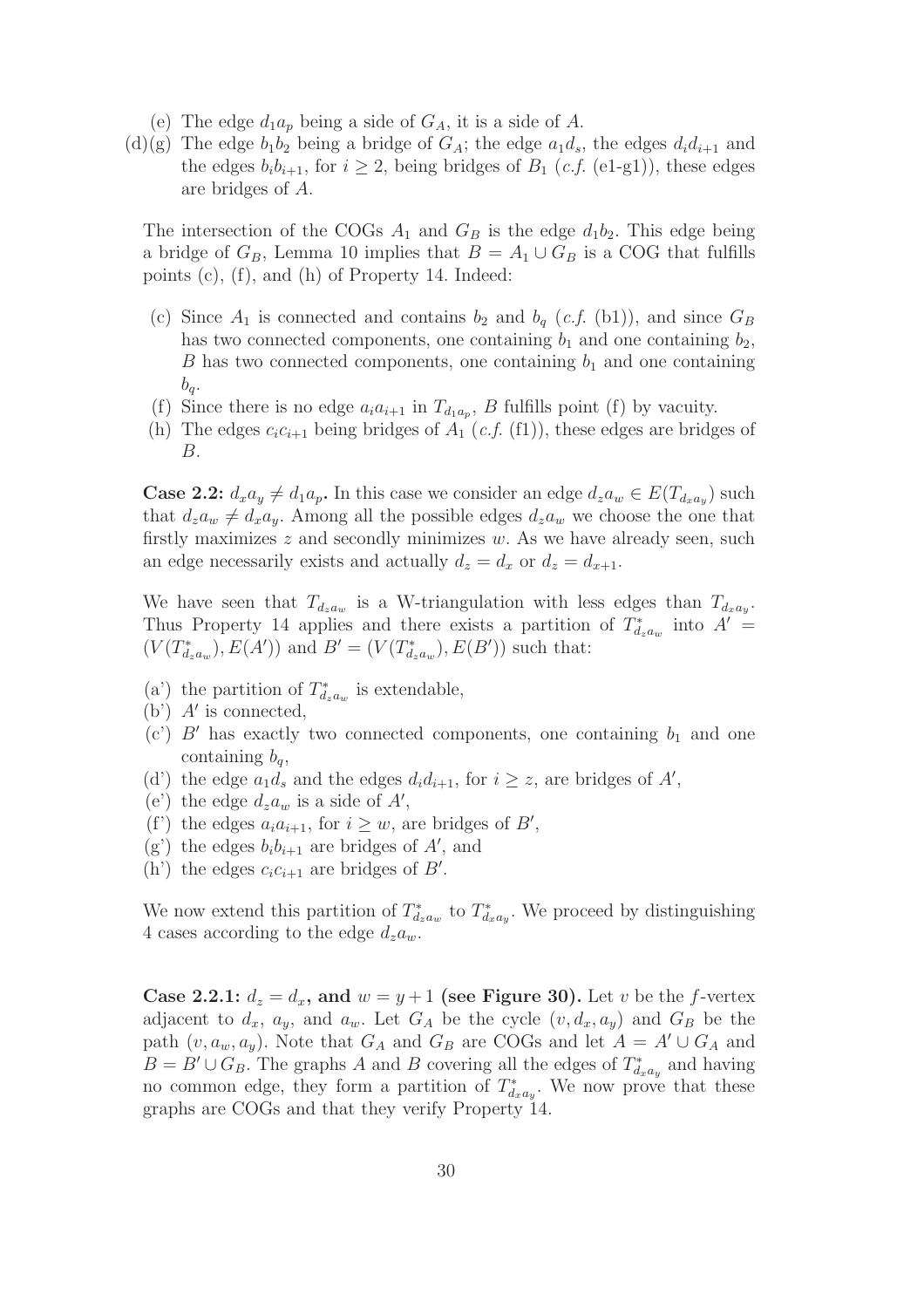

Fig. 30. Case 2.2.1.

(a) The partition of v's neighborhood being extendable, and the neighborhood of the other f-vertices of  $T_{d_x a_y}^*$  being partitioned as in  $T_{d_z a_w}^*$ , the partition of  $T_{d_x a_y}^*$  into A and B is extendable.

The intersection of A' and  $G_A$  is the vertex  $d_x$ , so Lemma 9 implies that  $A = A' \cup G_A$  is a COG that fulfills points (b), (d), (e), and (g) of Property 14. Indeed:

- (b) Since  $A'$  and  $G_A$  are connected  $(c.f.$  (b')), A is connected.
- (e) The edge  $d_x a_y$  being a side of  $G_A$ , it is a side of A.
- (d)(g) The edge  $a_1d_s$ , the edges  $d_id_{i+1}$ , for  $i \geq x$ , and the edges  $b_ib_{i+1}$  being bridges of A'  $(c.f. (d')$  and  $(g'))$ , these edges are bridges of A.

The intersection of B' and  $G_B$  is the vertex  $a_w$ , so Lemma 9 implies that  $B = B' \cup G_B$  is a COG that fulfills points (c), (f), and (h) of Property 14. Indeed:

- (c) Since  $G_B$  is connected and since B' has two connected components, one containing  $b_1$  and one containing  $b_q$  (*c.f.* (c')), B has two connected components, one containing  $b_1$  and one containing  $b_q$ .
- (f)(h) The edge  $a_y a_w$  being a bridge of  $G_B$ ; the edges  $a_i a_{i+1}$ , for  $i \geq w$ , and the edges  $c_i c_{i+1}$  being bridges of B' (c.f. (f') and (h')), these edges are bridges of B.

Case 2.2.2:  $z = x - 1$ , and  $a_w = a_w$  (see Figure 31). Let v be the f-vertex adjacent to  $d_x$ ,  $a_y$ , and  $d_z$ . Let  $G_A$  be the cycle  $(a_y, d_z, v, d_x)$  and the edge  $d_x d_z$  and let  $G_B$  be the path  $(a_y, v)$ . Note that  $G_A$  and  $G_B$  are COGs and let  $A = A' \cup G_A$  and  $B = B' \cup G_B$ . The graphs A and B covering all the edges of  $T_{d_xa_y}^*$  and having no common edge, they form a partition of  $T_{d_xa_y}^*$ . We now prove that these graphs are COGs and that they verify Property 14.

(a) The partition of v's neighborhood being extendable, and the neighborhood of the other f-vertices of  $T_{d_x a_y}^*$  being partitioned as in  $T_{d_z a_w}^*$ , the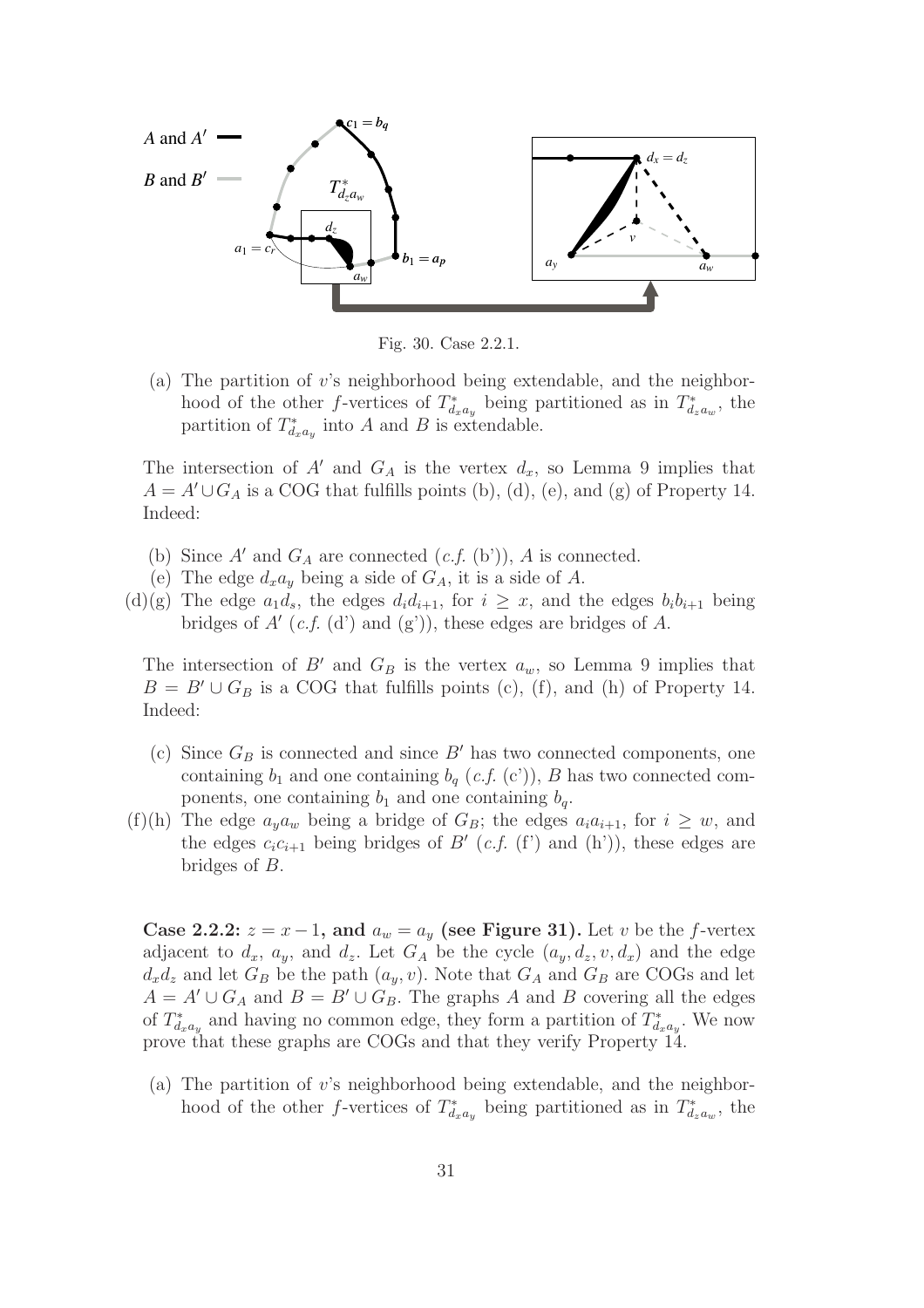

Fig. 31. Case 2.2.2.

partition of  $T_{d_xa_y}^*$  into A and B is extendable.

The intersection of A' and  $G_A$  is the path  $(d_x, d_z, a_y)$ . The edge  $d_x d_z$  is a bridge of A' and the edge  $d_za_y$  is a side of both A' and  $G_A$ . So Lemma 12 implies that  $A = A' \cup G_A$  is a COG that fulfills points (b), (d), (e), and (g) of Property 14. Indeed:

- (b) Since  $A'$  and  $G_A$  are connected  $(c.f.$  (b')), A is connected.
- (e) The edge  $d_x a_y$  being a side of  $G_A$ , it is a side of A.
- (d)(g) The edge  $a_1d_s$ , the edges  $d_i d_{i+1}$ , for  $i \geq x$  and the edges  $b_i b_{i+1}$  being bridges of  $A'$  (c.f. (d') and (g')), these edges are bridges of A.

The COGs B' and  $G_B$  intersect on  $a_y$ , so Lemma 9 implies that  $B = B' \cup G_B$ is a COG that fulfills points (c), (f), and (h) of Property 14. Indeed:

- (c) Since  $G_B$  is connected and since  $B'$  has two connected components, one containing  $b_1$  and one containing  $b_q$  (*c.f.* (c')), B has two connected components, one containing  $b_1$  and one containing  $b_q$ .
- (f)(h) The edges  $a_i a_{i+1}$ , for  $i \geq y$ , and the edges  $c_i c_{i+1}$  being bridges of B' (c.f.  $(f')$  and  $(h')$ , these edges are bridges of B.



Fig. 32. Case 2.2.3.

Case 2.2.3:  $d_z = d_x$ , and  $w > y + 1$  (see Figure 32). Let  $e_1, e_2, \ldots, e_t, e_{t+1}$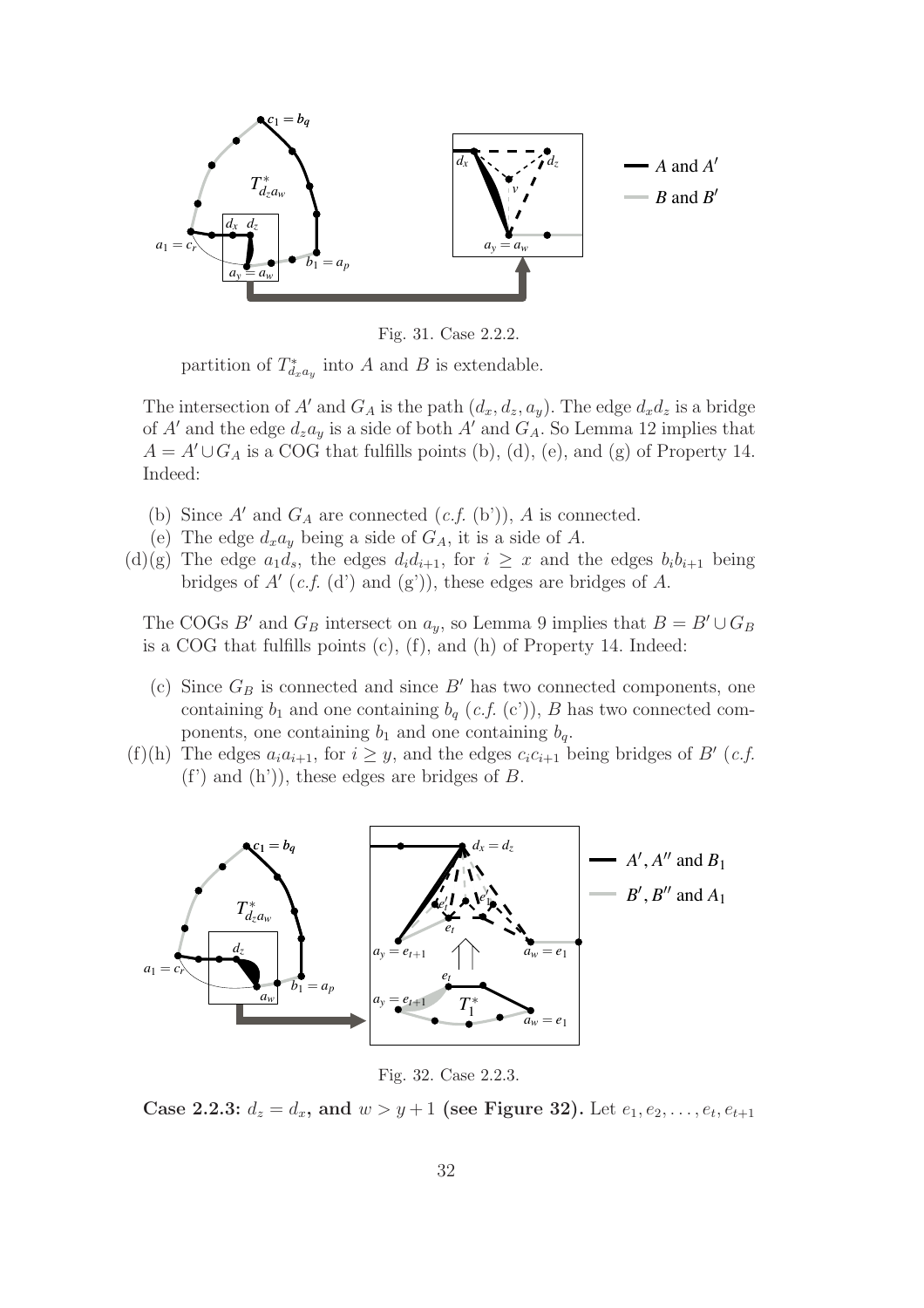be the neighbors of  $d_x$  in T and inside the cycle  $(d_x, a_y, \ldots, a_w)$  going from  $a_w$  to  $a_y$  included. This implies that  $e_1 = a_w$ ,  $e_{t+1} = a_y$ , and  $t \geq 2$ . For each  $i \in \{1, \ldots, t\}$ , let  $e'_i$  be the f-vertex of  $T^*$  adjacent to  $d_x$ ,  $e_i$ , and  $e_{i+1}$ .

Let  $G_A$  be the connected COG which edges are the edges  $e_i e_{i+1}$ , for  $1 \leq i \leq t$ , the edges  $d_x e_i$ , for  $1 \leq i \leq t+1$ , the edges  $e_i e'_i$ , for  $1 \leq i \leq t$ , the edges  $e'_i e_{i+1}$ , for  $1 \leq i \leq t$ , and the edge  $d_x e'_t$ . Since the intersection of A' and  $G_A$ , the edge  $d_x a_w$ , is a side in both of these COGs  $(c.f. (e'))$ , Lemma 11 implies that  $A'' = A' \cup G_A$  is a COG:

- $(a^{\prime\prime})$  that is connected  $(c.f. (b^{\prime})),$
- (b") which edge  $a_1d_s$  and edges  $d_id_{i+1}$ , for  $i \geq z$ , are bridges  $(c.f. (d'))$ ,
- $(c")$  which edge  $d_x a_y$  is a side, and
- (d") which edges  $b_i b_{i+1}$  are bridges  $(c.f. (g'))$ .

Let  $G_B$  be the COG which is the union of the path  $(e'_t, e_t, e_{t+1})$  and the star with edges  $d_x e'_i$ , for  $1 \leq i < t$ . Since B' and  $G_B$  intersect on  $d_x$  Lemma 9 implies that  $B'' = B' \cup G_B$  is a COG:

- (e") having three connected components, one containing  $a_w$  and  $a_p$ , one containing  $b_q$ , and one containing the edge  $a_ye_t$  (*c.f.* (c') and (f')),
- (f") which edge  $a_{\psi}e_t$  is a bridge,
- (g") which edges  $a_i a_{i+1}$ , for  $i > w$ , are bridges (c.f. (f')), and
- $(h^{\prime\prime})$  which edges  $c_i c_{i+1}$  are bridges  $(c.f. (h^{\prime}))$ .

Consider now the W-triangulation  $T_1$  delimited by  $(a_y, \ldots, a_w, e_2, \ldots, e_t)$ . We have already seen that this graph has less edges than  $T_{d_x a_y}$  and is 3-bounded by  $(e_t, e_{t+1})$ - $(a_y, \ldots, a_w)$ - $(e_1, \ldots, e_t)$ . Thus Property 13 holds for  $T_1$  with the mentioned 3-boundary. This implies that there exists a partition of  $T_1^*$  into  $A_1 = (V(T_1^*), E(A_1))$  and  $B_1 = (V(T_1^*), E(B_1))$  such that:

- (a1) the partition of  $T_1^*$  is extendable,
- (b1)  $A_1$  is connected,
- (c1)  $B_1$  has exactly two connected components, one containing  $a_y$  and one containing  $a_w$ ,
- (d1) the edge  $a_y e_t$  is a side of  $A_1$ ,
- (f1) the edges  $a_i a_{i+1}$ , for  $y \leq i \lt w$ , are bridges of  $A_1$ , and
- (g1) the edges  $e_i e_{i+1}$ , for  $1 \leq i < t$ , are bridges of  $B_1$ .

Let  $A = A'' \cup B_1$  and  $B = B'' \cup A_1$ . The graphs A and B covering all the edges of  $T_{d_xa_y}^*$  and having no common edge, they form a partition of  $T_{d_xa_y}^*$ . We now prove that these graphs are COGs and that they verify Property 14.

(a) The partition of  $e_i$ 's neighborhoods being extendable, and the neighborhood of the other f-vertices of  $T_{d_x a_y}^*$  being partitioned as in  $T_{d_z a_w}^*$  or as in  $T_1^*$ , the partition of  $T_{d_xa_y}^*$  into A and B is extendable.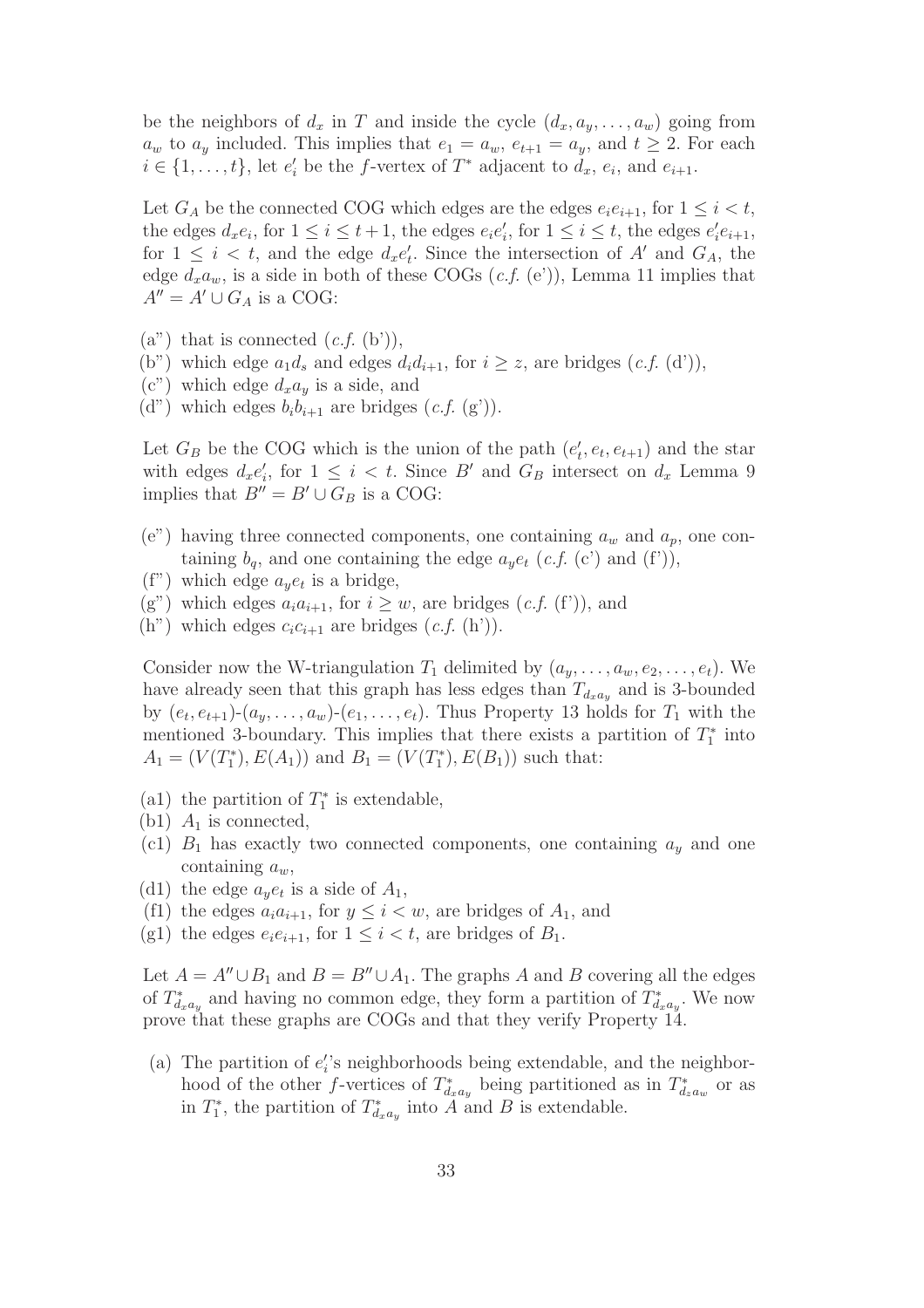The COGs A'' and  $B_1$  intersect on the path  $(e_1, e_2, \ldots, e_t)$  and on the vertex  $a_y$ .  $B_1$  has two connected components, one containing the path  $(e_1, e_2, \ldots, e_t)$ and one containing the vertex  $a_y$  (c.f. (c1) and (g1)). We consider the union of  $A''$  and  $B_1$  as two successive unions, one for each connected component of  $B_1$ . For the union concerning the connected component of  $B_1$  containing the path  $(e_1, e_2, \ldots, e_t)$ , the edges of this path being bridges of  $B_1$ , we apply Lemma 10. For the union concerning the other connected component of  $B_1$  we apply Lemma 9. Lemma 10 and Lemma 9 imply that  $A = A'' \cup B_1$  is a COG that fulfills points (b), (d), (e), and (g) of Property 14. Indeed:

- (b) Since  $A''$  is connected  $(c.f. (a''))$  and since  $B_1$  has two connected components, one containing the vertex  $a<sub>y</sub>$  and one containing the path  $(e<sub>1</sub>,...,e<sub>t</sub>)$  $(c.f. (c1)$  and  $(g1)$ ), A is connected.
- (e) The edge  $d_x a_y$  being a side of  $A''$  (c.f. (c")), it is a side of A.
- (d)(g) The edge  $a_1d_s$ , the edges  $d_i d_{i+1}$ , for  $i \geq x$ , and the edges  $b_i b_{i+1}$  being bridges of  $A''$  (c.f. (b") and (d")), these edges are bridges of A.

The COGs B<sup>''</sup> and  $A_1$  intersect on the edge  $a_{\psi}e_t$  and on the vertex  $a_w$ . B'' has three connected components, one containing the edge  $a_y e_t$ , one containing  $a_w$  and one other  $(c.f. (e^{\gamma}))$ . We consider the union of B'' and  $A_1$  as two successive unions, one with the connected component of  $B''$  containing the edge  $e_t a_y$ , and one with the rest of the graph  $B''$ . For the first union, the edge  $e_t a_y$  being a bridge of  $B''(c.f. (f''))$ , we apply Lemma 10. For the second union, the intersection being the vertex  $a_w$  we apply Lemma 9. Lemma 10 and Lemma 9 imply that  $B = B'' \cup A_1$  is a COG that fulfills points (c), (f), and (h) of Property 14. Indeed:

- (c) Since  $A_1$  is connected  $(c.f.$  (b1)) and since  $B''$  has three connected components, one containing the edge  $a_y e_t$ , one containing  $a_w$  and  $b_1$ , and one containing  $b_q$  (c.f. (e") and (g")), B has two connected components, one containing  $b_1$  and one containing  $b_q$ .
- (f)(h) The edges  $a_i a_{i+1}$ , for  $i \geq y$ , and the edges  $c_i c_{i+1}$  being bridges of  $A_1$  or  $B'(c.f. (f1), (g")$  and  $(h"))$ , these edges are bridges of B.

Case 2.2.4:  $z = x-1$ , and  $1 < y < w$  (see Figure 33). Let  $e_1, e_2, \ldots, e_t, e_{t+1}$ (resp.  $f_1, f_2, \ldots, f_u, f_{u+1}, f_{u+2}$ ) be the neighbors of  $d_z$  (resp.  $d_x$ ) in T and inside the cycle  $(d_z, d_x, a_y, \ldots, a_w)$  going from  $a_w$  to  $d_x$  (resp. from  $a_y$  to  $d_z$ ) included. This implies that  $e_1 = a_w$ ,  $e_t = f_{u+1}$ ,  $e_{t+1} = d_x$ ,  $f_1 = a_y$ ,  $f_{u+2} = d_z$ ,  $t \ge 2$ , and  $u \geq 1$ . For each  $i \in \{1, \ldots, t\}$  (resp.  $i \in \{1, \ldots, u\}$ ), let  $e'_i$  (resp.  $f'_i$ ) be the f-vertex of  $T^*$  adjacent to  $d_z$ ,  $e_i$ , and  $e_{i+1}$  (resp.  $d_x$ ,  $f_i$ , and  $f_{i+1}$ ).

Let  $G_A$  be the connected COG which edges are the edges  $e_i e_{i+1}$ , for  $1 \leq i \leq t$ , the edges  $d_z e_i$ , for  $1 \leq i \leq t+1$ , the edges  $e_i e'_i$ , for  $1 \leq i \leq t$ , the edges  $e'_i e_{i+1}$ , for  $1 \leq i < t$ , the edges  $d_x e'_t$  and  $d_z e'_t$ , the edges  $f_i f_{i+1}$ , for  $1 \leq i < u$ , the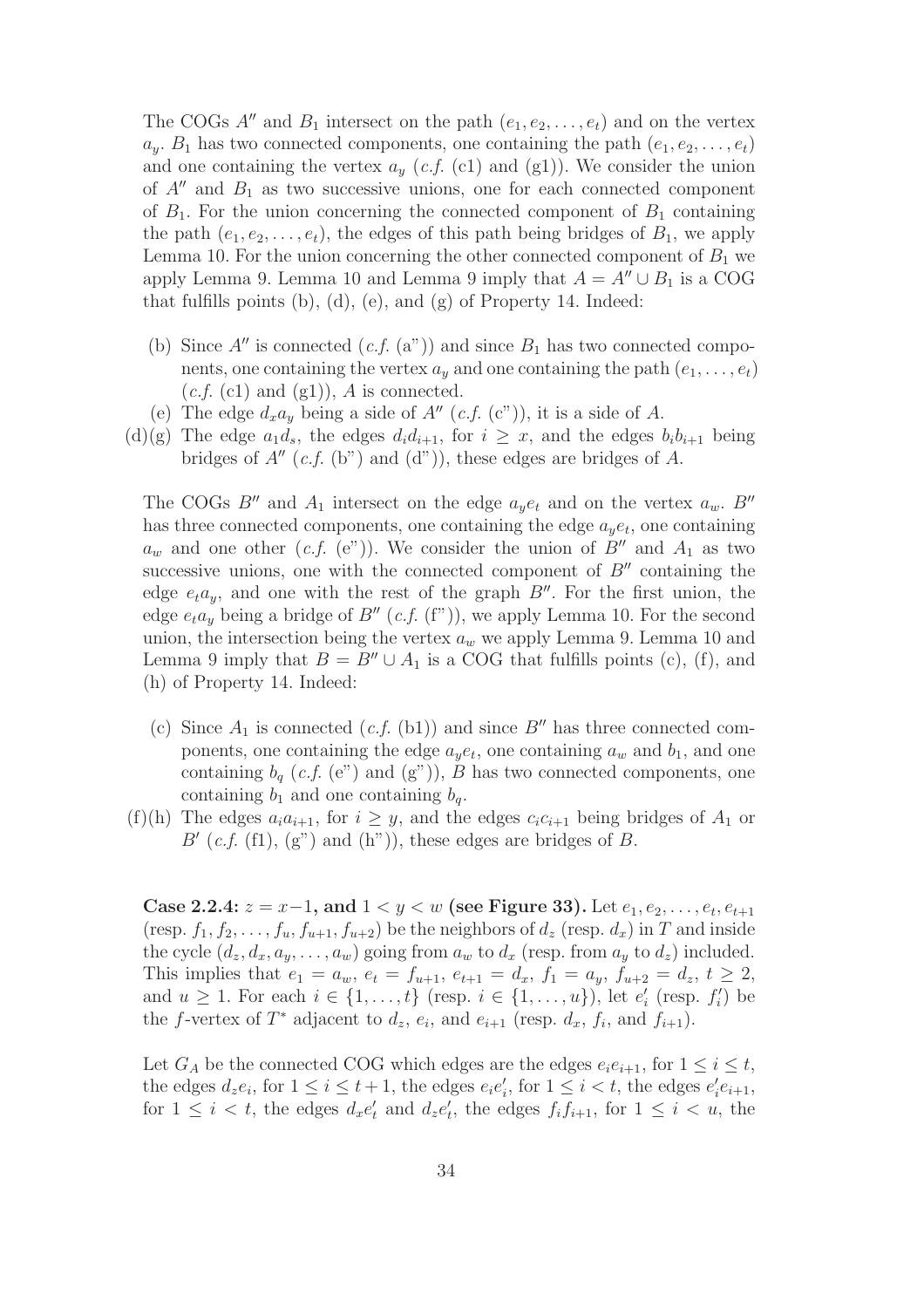

Fig. 33. Case 2.2.4.

edges  $d_x f_i$ , for  $1 \leq i \leq u$ , the edges  $f_i f'_i$ , for  $1 \leq i \leq u$ , the edges  $f'_i f_{i+1}$ , for  $1 \leq i \leq u$ , and the edge  $d_x f'_u$ . The intersection of A' and  $G_A$  is the path  $(d_x, d_z, a_w)$  which edge  $d_x d_z$  is a bridge of A' and which edge  $d_z a_w$  is a side of both A' and  $G_A$  (c.f. (d') and (e')). So Lemma 12 implies that  $A'' = A' \cup G_A$ is a COG:

- $(a'')$  that is connected  $(c.f. (a'))$ ,
- (b") which edge  $a_1d_s$  and edges  $d_id_{i+1}$ , for  $i \geq x$ , are bridges  $(c.f. (d'))$ ,
- $(c)$  which edge  $d_x a_y$  is a side, and
- (d") which edges  $b_i b_{i+1}$  are bridges  $(c.f. (g'))$ .

Let  $G_B$  be the COG which edges are the edges  $d_z e'_i$ , for  $1 \leq i < t$ , the edges  $d_x f'_i$ , for  $1 \leq i < u$ , and the edges  $f_u e_t$ ,  $f_u f'_u$ , and  $e_t e'_t$ . The intersection of B' and  $G_B$ , the vertices  $d_x$  and  $d_z$ , are in two distinct connected components of  $G_B$ , so Lemma 9 implies that  $B'' = B' \cup G_B$  is a COG:

- (e") having three connected components, one containing  $a_w$  and  $b_1$ , one containing  $b_q$  and one containing the edge  $f_u e_t$  (c.f. (c') and (f')),
- (f") which edge  $f_{u}e_{t}$  is a bridge,
- (g") which edges  $a_i a_{i+1}$ , for  $i \geq w$ , are bridges (c.f. (f')), and
- (h") which edges  $c_i c_{i+1}$  are bridges  $(c.f. (h')).$

Consider now the W-triangulation  $T_1$  delimited by  $(a_y, \ldots, a_w, e_2, \ldots, e_t, f_u, \ldots, f_2)$ . We have already seen that this graph has less edges than  $T_{d_x a_y}$  and is 3bounded by  $(e_t, f_u, \ldots, f_1)$ - $(a_y, \ldots, a_w)$ - $(e_1, \ldots, e_t)$ . Thus Property 13 holds for  $T_1$  with the mentioned 3-boundary. This implies that there exists a partition of  $T_1^*$  into  $A_1 = (V(T_1^*), E(A_1))$  and  $B_1 = (V(T_1^*), E(B_1))$  such that:

- (a1) the partition of  $T_1^*$  is extendable,
- (b1)  $A_1$  is connected,
- (c1)  $B_1$  has exactly two connected components, one containing  $a_y$  and one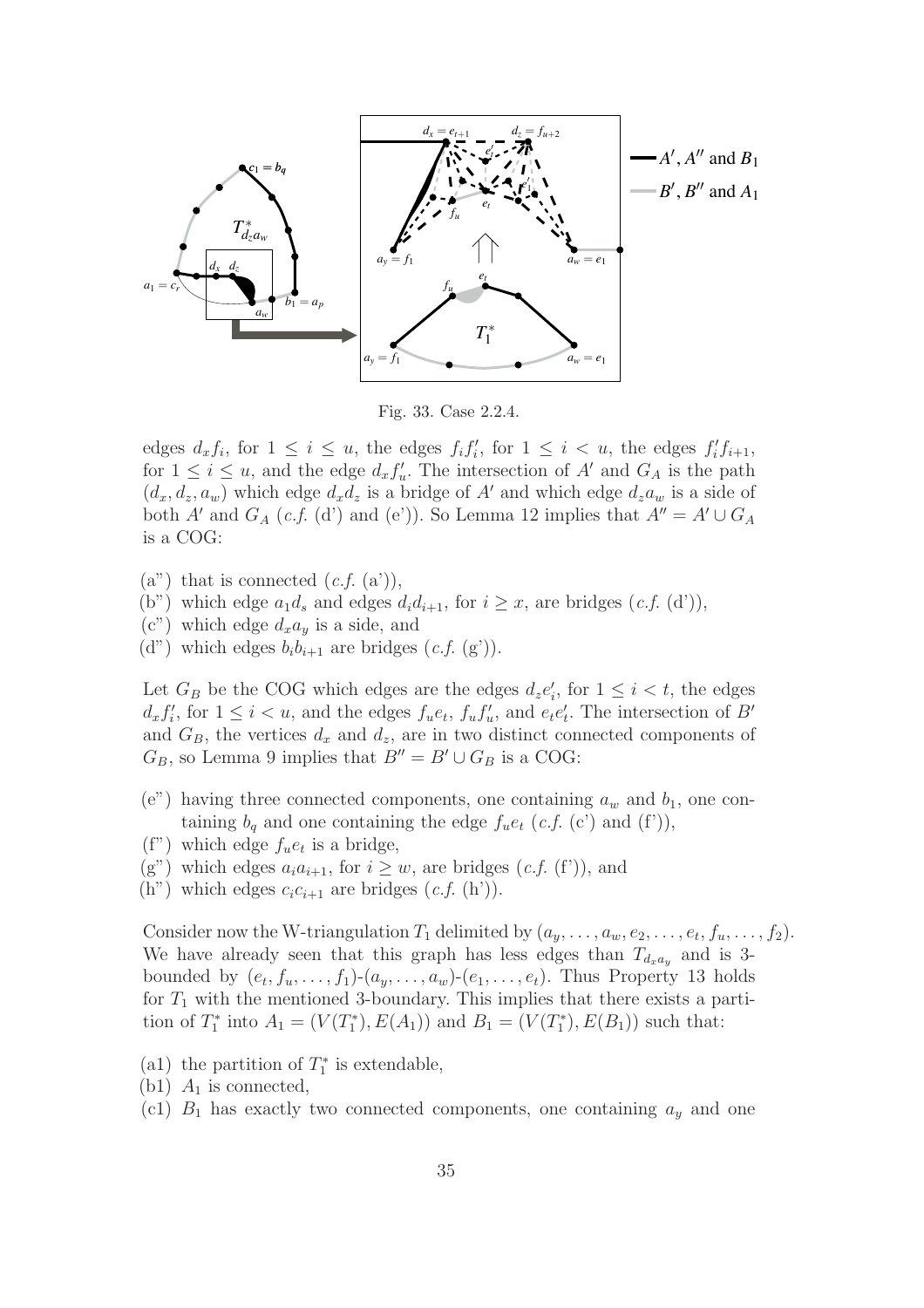containing  $a_w$ ,

- (d1) the edge  $f_{u}e_{t}$  is a side of  $A_{1}$ ,
- (e1) the edges  $f_i f_{i+1}$ , for  $1 \leq i \leq u$ , are bridges of  $B_1$ ,
- (f1) the edges  $a_i a_{i+1}$ , for  $y \leq i < w$ , are bridges of  $A_1$ , and
- (g1) the edges  $e_i e_{i+1}$ , for  $1 \leq i < t$ , are bridges of  $B_1$ .

Let  $A = A'' \cup B_1$  and  $B = B'' \cup A_1$ . The graphs A and B covering all the edges of  $T_{d_xa_y}^*$  and having no common edge, they form a partition of  $T_{d_xa_y}^*$ . We now prove that these graphs are COGs and that they verify Property 14.

(a) The partition of  $e_i$ 's and  $f_j$ 's neighborhoods being extendable, and the neighborhood of the other *f*-vertices of  $T^*_{d_x a_y}$  being partitioned as in  $T^*_{d_x a_w}$ or as in  $T_1^*$ , the partition of  $T_{d_xa_y}^*$  into A and B is extendable.

The COGs A'' and  $B_1$  intersect on the paths  $(e_1, e_2, \ldots, e_t)$  and  $(f_1, f_2, \ldots, f_u)$ .  $B_1$  has two connected components, one containing the path  $(e_1, e_2, \ldots, e_t)$  and one containing the path  $(f_1, f_2, \ldots, f_u)$   $(c.f. (c1), (e1),$  and  $(g1))$ . We consider the union of  $A''$  and  $B_1$  as a succession of two unions in which the graphs intersect on one path. All the edges of these paths being bridges of  $B_1$  (*c.f.* (e1) and (g1)), we apply Lemma 10 to each of these unions and this implies that  $A = A'' \cup B_1$  is a COG that fulfills points (b), (d), (e), and (g) of Property 14. Indeed:

- (b) Since  $A''$  is connected  $(c.f. (a''))$  and since  $B_1$  has two connected components, one containing the path  $(e_1, e_2, \ldots, e_t)$  and one containing the path  $(f_1, f_2, \ldots, f_u)$   $(c.f. (c1), (e1), and (g1)), A$  is connected.
- (e) The edge  $d_x a_y$  being a side of  $A''$  (c.f. (c")), it is a side of A.
- (d)(g) The edge  $a_1d_s$ , the edges  $d_id_{i+1}$ , for  $i \geq x$ , and the edges  $b_ib_{i+1}$  being bridges of  $A''$  (c.f. (b") and (d")), these edges are bridges of A.

The COGs B'' and  $A_1$  intersect on the edge  $e_t f_u$  and on the vertex  $a_w$ . B'' has three connected components, one containing the edge  $e_t f_u$ , one containing the vertex  $a_w$  and another one (c.f. (e")). We consider the union of  $B''$  and  $A_1$  as a succession of two unions, one with the connected component of  $B''$ containing the edge  $e_t f_u$ , and one with the rest of  $B''$ . In the first union, the edge  $e_t f_u$  being a bridge of  $B''(c.f. (f'))$ , we apply Lemma 10. In the second union, the intersection of the graphs being the vertex  $a_w$ , we apply Lemma 9. These two lemmas imply that  $B = B'' \cup A_1$  is a COG that fulfills points (c), (f), and (h) of Property 14. Indeed:

- (c) Since  $A_1$  is connected  $(c.f.$  (b1)) and since  $B''$  has three connected components, one containing the edge  $e_t f_u$ , one containing  $a_w$  and  $b_1$ , and one containing  $b_q$  (*c.f.* (e")and (g")), B has two connected components, one containing  $b_1$  and one containing  $b_q$ ,
- (f)(h) The edges  $a_i a_{i+1}$ , for  $i \geq y$ , and the edges  $c_i c_{i+1}$  being bridges of  $A_1$  or  $B''$  (c.f. (f1), (g") and (h")), these edges are bridges of B.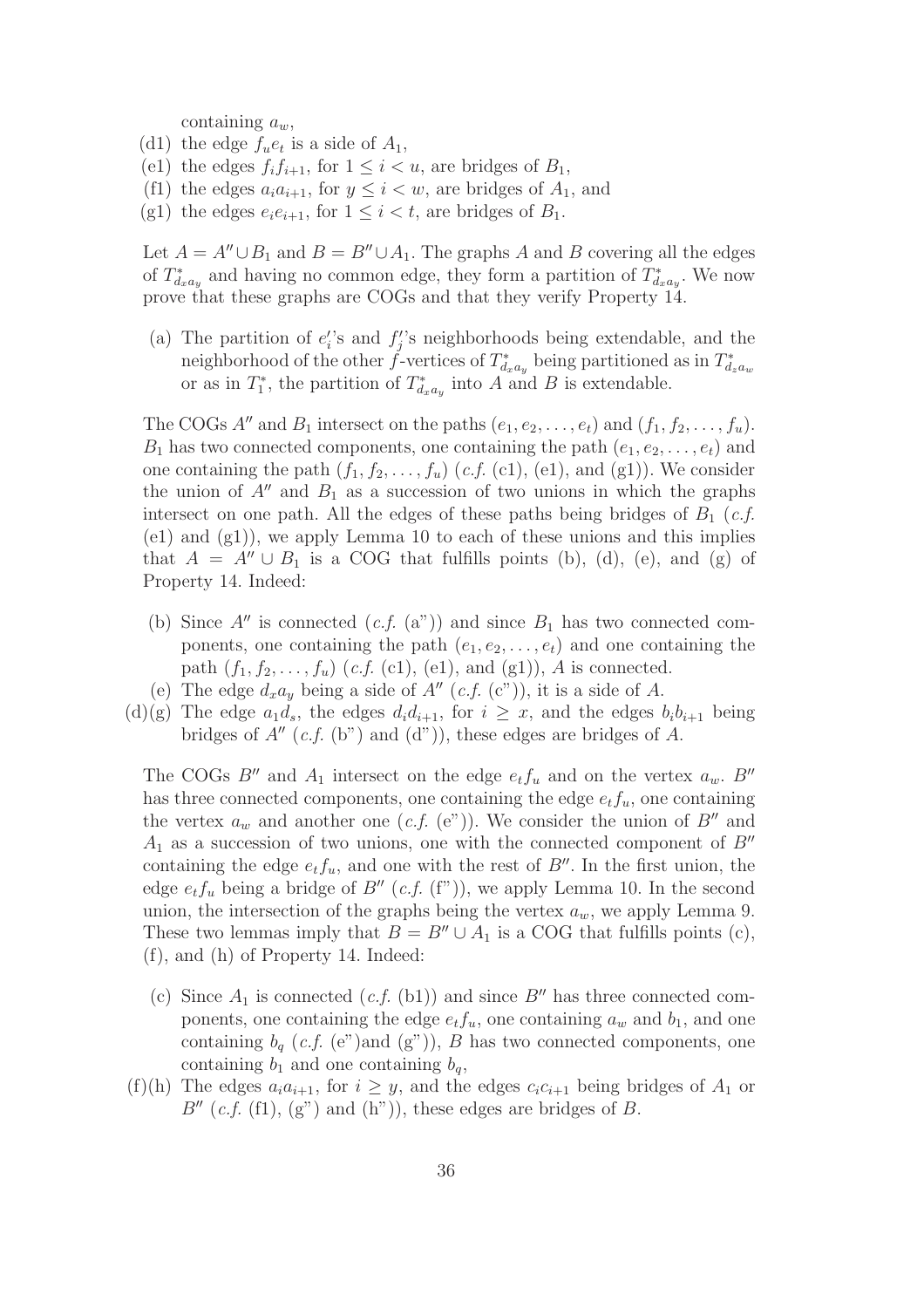This concludes the Case 2 of the induction and so the joint proof of Property 13 and Property 14.

# 5 Partition of triangulations: Proof of Theorem 1

# 5.1 The case of 4-connected triangulations

Let T be a 4-connected triangulation with outer-vertices  $a, b$ , and  $c$ . Since Property 13 applies to T according to  $(a, b)-(b, c)-(c, a)$ , let A and B be the two COGs that form an extendable partition of T∗. This partition induces a partition of T into A' and B' which respectively correspond to the graphs A and B where the f-vertices are deleted. Since the partition of  $T^*$  is extendable, the f-vertices are either vertices of degree one in  $A$  (resp.  $B$ ) or vertices of degree two in a 3-cycle of A (resp. B). So Lemma 7 and Lemma 8 imply that  $A'$  and  $B'$  are two COGs.

The bipartition is hamiltonian. Property 13 and Property 14 are closely related to Property 4 and Property 5, their proofs clearly use the same induction scheme. The reader can observe that by merging these proofs we obtain a proof of the following two properties.

Property 15 Given any 3-bounded W-triangulation T and any of its 3-boundaries, Property 13 and Property 4 hold. Moreover, the path P (going from  $b_1$  to  $b_q$ , two vertices on T's outer-boundary) divides T into two parts (say the right and the left according to our figures) in such a way that the edges of  $A' = A \cap T$ (resp.  $B' = B \cap T$ ) are on P or on its right (resp. on P or on its left).

**Property 16** Given any  $T_{d_x a_y}$ , Property 14 and Property 5 hold. Moreover, the paths P and Q (being disjoint and both having their ends on  $T_{d_x a_y}$ 's outerboundary) divide  $T_{d_xa_y}$  into three parts (say the middle and the sides) in such a way that the edges of  $A \cap T_{d_x a_y}$  (resp.  $B \cap T_{d_x a_y}$ ) are either on P, on Q or in the middle (resp. on P, on Q or in one of the sides).

Property 15 implies that in a 4-connected triangulation  $T$  3-bounded by  $(a, b)$ - $(b, c)$ - $(c, a)$ , there is a partition of T into the COGs A' and B' such that the edges of A′ (resp. B′ ) are on or inside (resp. on or outside) the hamiltonian cycle formed by  $P$  and the edge bc.

A' and B' are S-free. Recall that S is the cycle  $(x_1, y_1, x_2, y_2, x_3, y_3)$  with chords  $y_1y_2$ ,  $y_1y_3$ , and  $y_2y_3$  (see Figure 1). If S was a subgraph of  $A'$ , T having no separating 3-cycle, the cycle  $(y_1, y_2, y_3)$  of S would bound a face of T. This face could not be the outer-face since  $ab \in A$  and  $ac \in B$ . So let v be the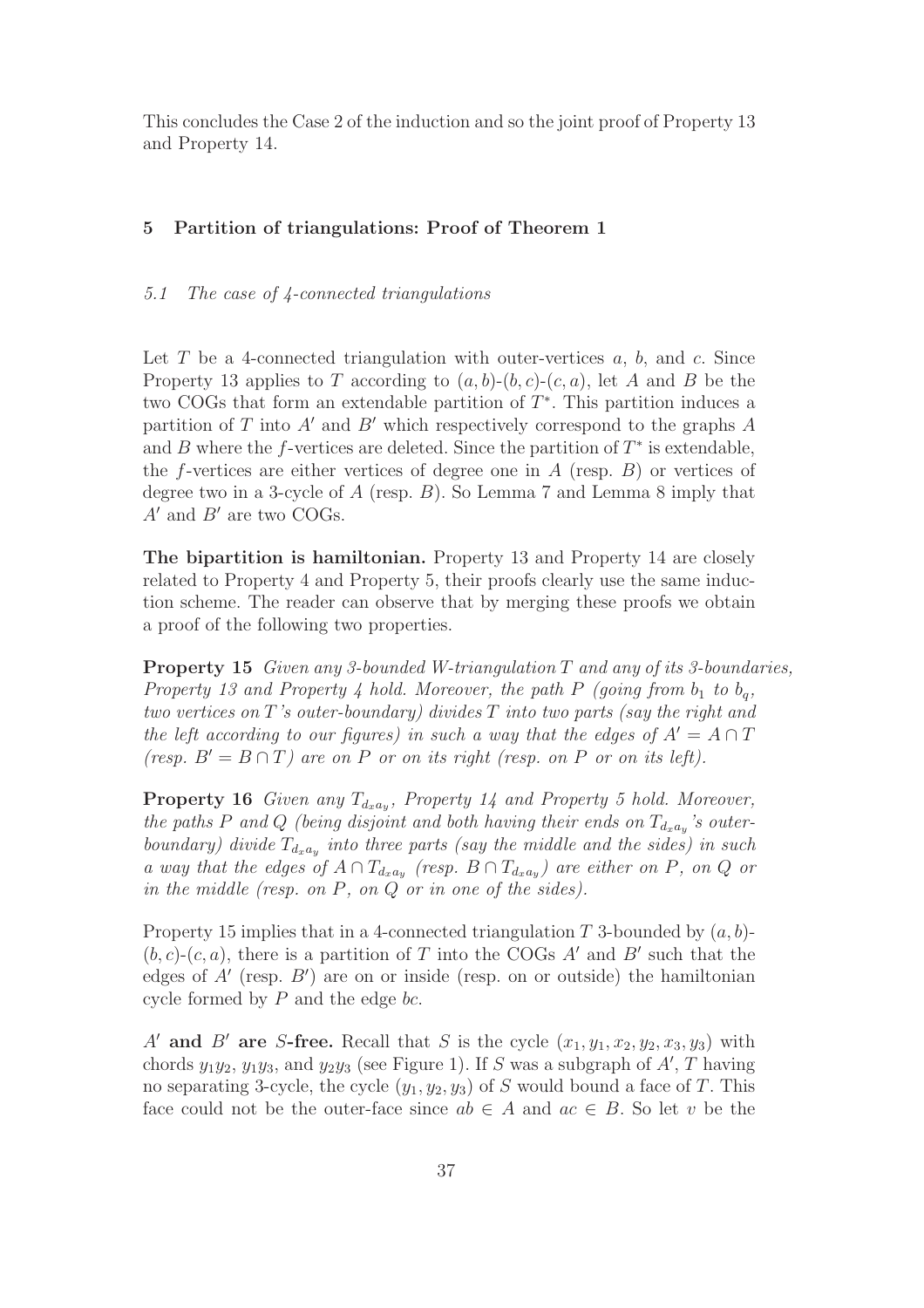f-vertex of  $T^*$  inside the cycle  $(y_1, y_2, y_3)$ . The partition of  $T^*$  into A and B being extendable and the three edges  $y_1y_2$ ,  $y_1y_3$ , and  $y_2y_3$  being in A, the support edge of v, say  $y_1y_2$ , belongs to A. This implies that the edges  $vy_1$  and  $vy_2$  belongs to A and so that the edges  $y_1x_2$ ,  $y_2x_2$ ,  $y_1v$ ,  $y_2v$ ,  $y_1y_3$ , and  $y_2y_3$ , which form a  $K_{2,3}$ , all belong to A. This is impossible since outerplanar graphs are  $K_{2,3}$ -minor free. Similarly,  $B'$  is S-free.

Thus Theorem 1 holds for 4-connected triangulations.

### 5.2 The case of general triangulations

Now let T be a triangulation having a separating 3-cycle  $(a, b, c)$ . Let  $T_{int}$ (resp.  $T_{ext}$ ) be the triangulation induced by the vertices on and inside (resp. on and outside) the cycle  $(a, b, c)$ . Assume that  $T_{int}$  (resp.  $T_{ext}$ ) has an edgepartition into two outerplanar graphs,  $A_{int}$  and  $B_{int}$  (resp.  $A_{ext}$  and  $B_{ext}$ ). For  $A_{ext}$ ,  $B_{ext}$ ,  $A_{int}$  and  $B_{int}$  being such that the graphs  $A_{ext} \cup A_{int}$  and  $B_{ext} \cup B_{int}$ are two outerplanar graphs that cover  $T$ , they have to verify some properties allowing a gluing along the cycle  $(a, b, c)$ . Since the cycle  $(a, b, c)$  bounds an inner-face of  $T_{ext}$ , the partition of  $T_{ext}$  into  $A_{ext}$  and  $B_{ext}$  has to verify some properties for each inner-face of  $T_{ext}$ . Similarly since  $(a, b, c)$  bounds the outerboundary of  $T_{int}$ , the partition of  $T_{int}$  into  $A_{int}$  and  $B_{int}$  has to verify some properties around the outer-face of  $T_{int}$ .

**Property 17** Given a triangulation  $T$  with outer-face abc, there is an edge partition of  $T^*$  into two COGs  $A = (V(T^*), E(A))$  and  $B = (V(T^*), E(B))$ (see Figure  $34$ ), such that:

- (a) the partition is extendable,
- (b) A is connected,
- (c) B has exactly two connected components, one containing b and one containing c,
- (d) the edge ab is a side of  $A$ ,
- (e) the edge bc is a bridge of A, and
- (f) the edge ac is a bridge of  $B$ .

This property clearly implies Theorem 1 for general triangulations.

PROOF of Property 17. Let T be any triangulation with outer-face abc. We proceed by induction on the number of separating 3-cycles in  $T$ . If  $T$  has no separating 3-cycle (i.e.  $T$  is 4-connected) we apply Property 13 to  $T$  for the 3-boundary  $(a, b)-(b, c)-(c, a)$ . It is easy to see that the obtained partition of  $T^*$  fulfills Property 17.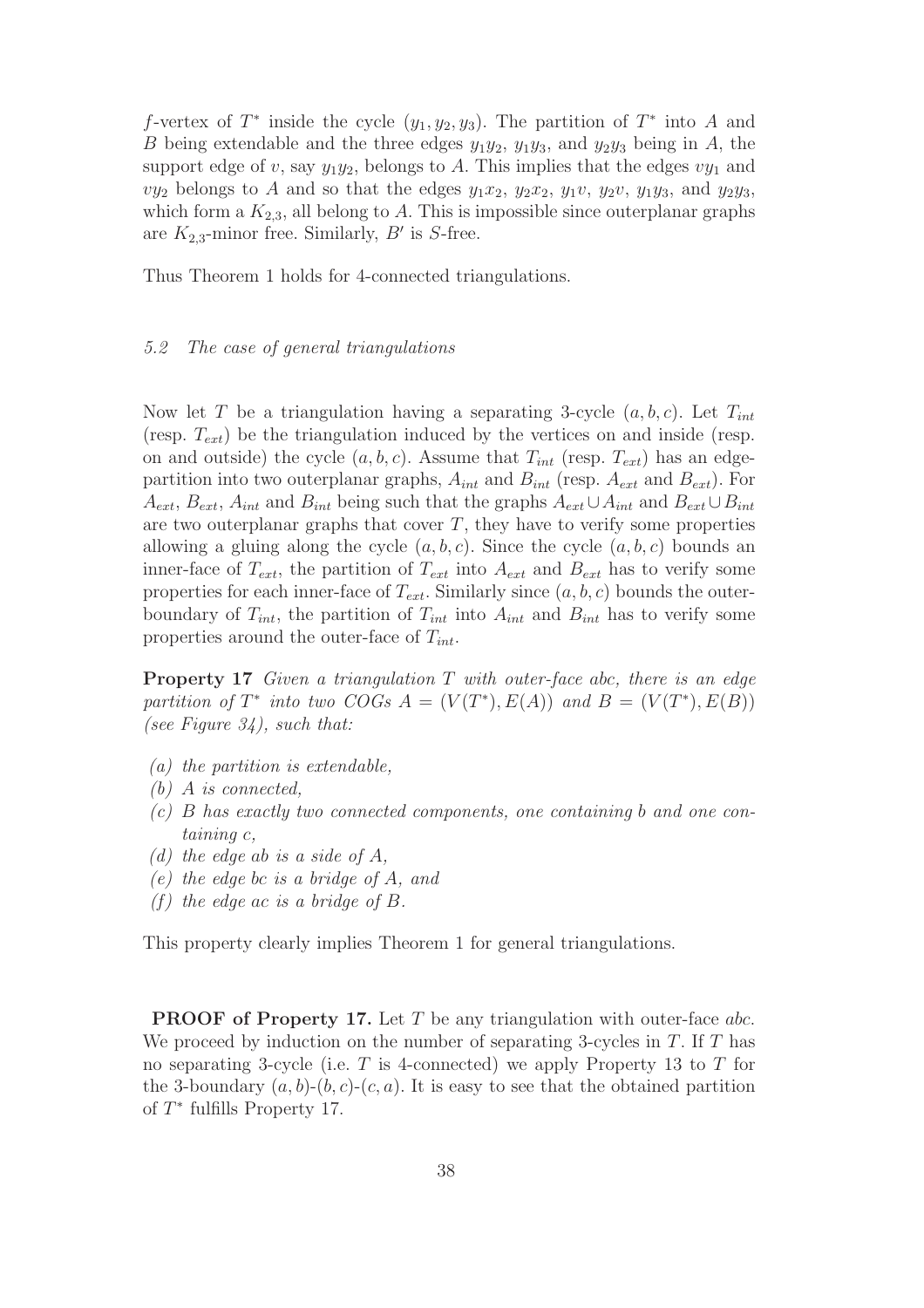

Fig. 34. Property 17.

If T has a separating 3-cycle C, let  $T_{ext}$  and  $T_{int}$  be the triangulations respectively induced by the vertices on and outside  $C$  and by the vertices on and inside C. The cycle C is no more a separating 3-cycle in  $T_{ext}$  or  $T_{int}$ . So both  $T_{ext}$  and  $T_{int}$  have less separating 3-cycles than T. Then by induction hypothesis Property 17 applies to both  $T_{ext}^*$  and  $T_{int}^*$ .

We apply the induction hypothesis to  $T_{ext}$  and obtain a partition of  $T_{ext}^*$  into two COGs  $A_e = (V(T_{ext}^*), E(A_e))$  and  $B_e = (V(T_{ext}^*), E(B_e))$  such that:

- $(a_e)$  the partition is extendable,
- $(b_e)$   $A_e$  is connected,
- $(c_e)$   $B_e$  has exactly two connected components, one containing the vertex b and one containing c,
- $(d_e)$  the edge ab is a side of  $A_e$ ,
- $(e_e)$  the edge bc is a bridge of  $A_e$ , and
- $(f_e)$  the edge *ac* is a bridge of  $B_e$ .

Let v be the f-vertex inside the face delimited by C in  $T^*_{ext}$ . The partition of  $T_{ext}^*$  being extendable, it is possible to denote the vertices of C by  $a'$ ,  $b'$ , and  $c'$ , so that the support edge of v is  $a'b'$ . Without loss of generality let  $a'b' \in E(A_e)$ . This implies that  $va'$  and  $vb' \in E(A_e)$  and that  $vc' \in E(B_e)$ . We now apply the induction hypothesis to the triangulation  $T_{int}$  with outer-face  $a'b'c'$  and we obtain a partition of  $T_{int}^*$  into two COGs  $A_i = (V(T_{int}^*), E(A_i))$ and  $B_i = (V(T_{int}^*), E(B_i))$  such that:

- $(a_i)$  the partition is extendable,
- $(b_i)$   $A_i$  is connected,
- $(c_i)$   $B_i$  has exactly two connected components, one containing the vertex b' and one containing  $c'$ ,
- $(d_i)$  the edge  $a'b'$  is a side of  $A_i$ ,
- $(e_i)$  the edge  $b'c'$  is a bridge of  $A_i$ , and
- $(f_i)$  the edge  $a'c'$  is a bridge of  $B_i$ .

We now define the partition of  $T^*$  into A and B by  $A = (A_e \setminus \{v\}) \cup (A_i \setminus$  $\{a'c', b'c'\}$  and  $B = (B_e \setminus \{v\}) \cup (B_i \setminus \{a'c', b'c'\})$  (see Figure 35). In the case  $a'b' \in E(B_e)$ , we would have  $A = (A_e \setminus \{v\}) \cup (B_i \setminus \{a'c', b'c'\})$  and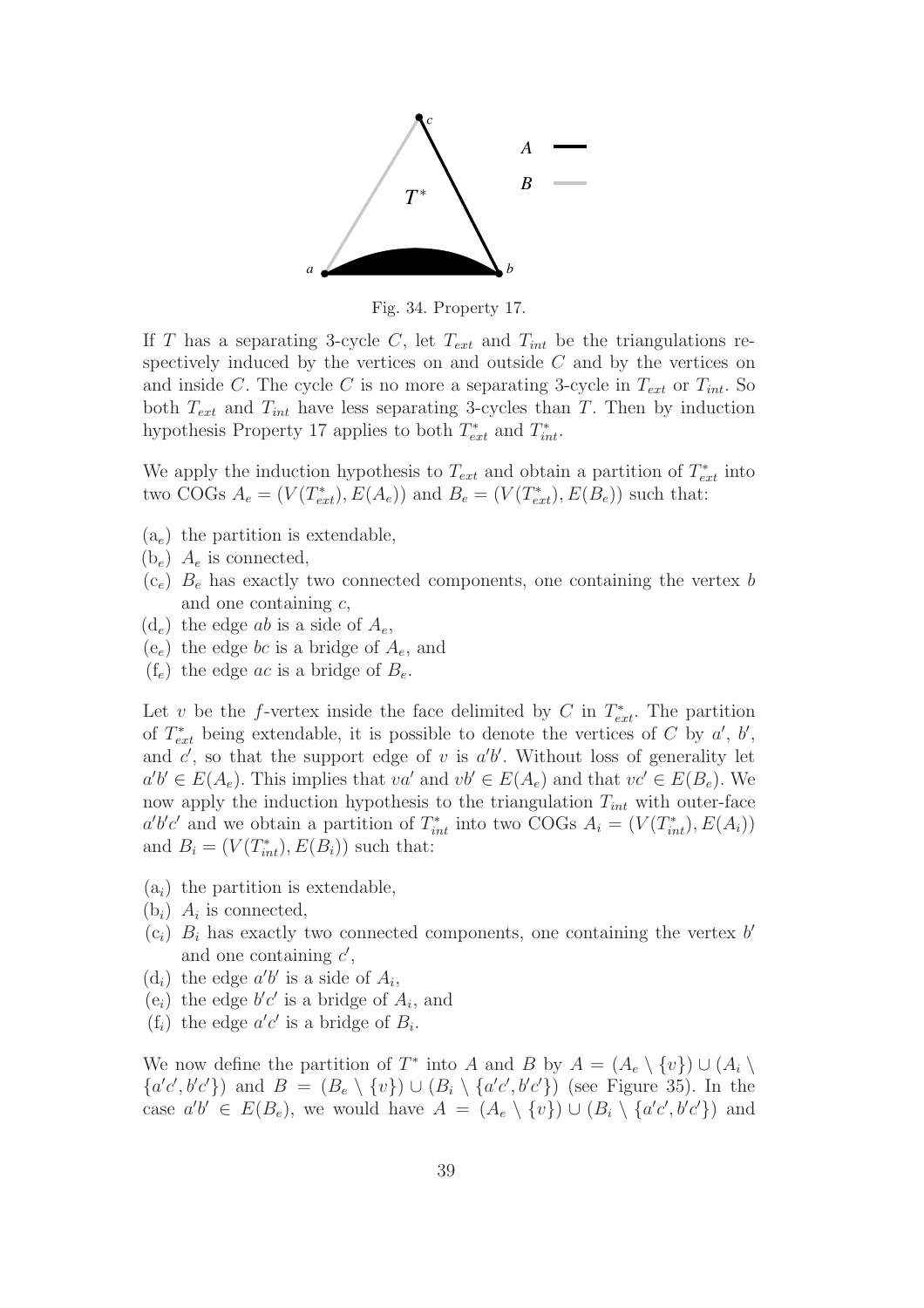

Fig. 35. The COGs A and B.

 $B = (B_e \setminus \{v\}) \cup (A_i \setminus \{a'c', b'c'\})$ . The graphs A and B form a partition of T∗. Indeed:

- the cycle  $C = (a', b', c')$  does not bound any face of T, so there is no f-vertex v and no edges  $va'$ ,  $vb'$ , and  $vc'$  in  $T^*$ ; and
- the edges  $a'c'$  and  $b'c'$  are covered by  $A_e$  or  $B_e$ .

Let  $A'_e = A_e \backslash v$ . By Lemma 8, the graph  $A'_e$  is a COG:

- (e1) that is connected,
- (e2) which edge ab is a side,
- (e3) which edge bc is a bridge, and
- (e4) which edge  $a'b'$  is a side.

Let  $A'_i = A_i \setminus \{a'b', b'c'\}$  which equals to  $A_i \setminus \{b'c'\}$  since  $a'c' \notin E(A_i)$ . By Lemma 7, the graph  $A'_i$  is a COG:

- (i1) having two connected components, one containing  $c'$  and one containing the edge  $a'b'$ , and
- (i2) which edge  $a'b'$  is a side.

Let  $B'_e = B_e \backslash v$ . By Lemma 7, the graph  $B'_e$  is a COG:

- $(e5)$  having two connected components, one containing b and one containing c, and
- $(e6)$  which edge *ac* is a bridge.

Let  $B'_i = B_i \setminus \{a'c', b'c'\}$  which equals to  $B_i \setminus \{a'c'\}$  since  $b'c' \notin E(B_i)$ . By Lemma 7, the graph  $B_i'$  is a COG:

(i3) having three connected components, one containing  $a'$ , one containing  $b'$ , and one containing  $c'$ .

We prove now that  $A = A'_e \cup A'_i$  and  $B = B'_e \cup B'_i$  are COGs that fulfill the property.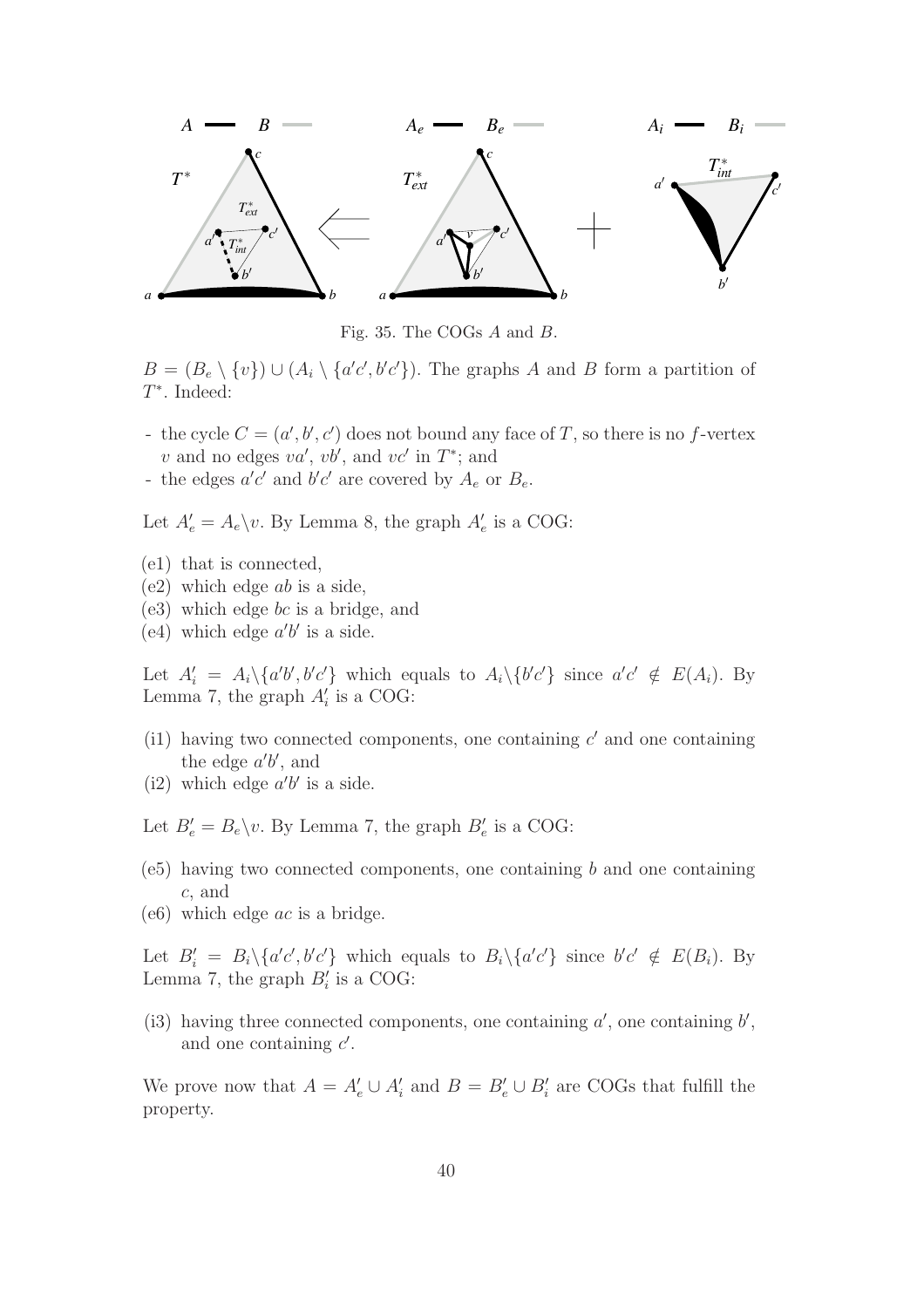The partition of  $T^*$  is extendable. Most of the f-vertices of  $T^*$  have their neighborhood partitioned as in  $T_{int}^*$  or  $T_{ext}^*$ . The only f-vertices for which this may not be the case are the *f*-vertex  $v_1$  of  $T_{int}^*$  adjacent to b' and c', and the f-vertex  $v_2$  of  $T_{int}^*$  adjacent to a' and c'. According to  $(e_i)$  (resp.  $(f_i)$ ), the edge  $b'c'$  (resp.  $c'a'$ ) is a bridge of  $A_i$  (resp.  $B_i$ ), so the support edge of  $v_1$  (resp.  $v_2$ ) is not  $b'c'$  (resp.  $a'c'$ ). In such case there would be a cycle  $(v_1, b', c') \in A_i$  (resp.  $(v_2, c', a') \in B_i$  and the edge  $b'c'$  (resp.  $a'c'$ ) would not be a bridge. So the edges incident to  $v_1$  (resp.  $v_2$ ) and its support edge are partitonned as in  $T_{int}^*$ and the partition of  $v_1$ 's (resp.  $v_2$ 's) neighborhood is extendable. Thus point (a) of the property holds.

**The graph A is a COG.** We consider the union of  $A'_e$  and  $A'_i$  as two successive unions. At each step we consider one of the connected components of  $A'_{i}$ . We begin with the union of  $A'_e$  and the connected component of  $A'_i$  containing  $a'b'$ . These two graphs intersect on  $a'b'$ . The edge  $a'b'$  being a side in both of these COGs  $(c.f. (e4)$  and  $(i2)$ ), Lemma 11 applies. Since this graph and the connected component of  $A'_i$  containing the vertex  $c'$  intersect on  $c'$ , Lemma 9 applies. Lemma 11 and Lemma 9 imply that the graph A is a COG that fulfills points (b), (d), and (e) of the property:

- (b) Since  $A'_e$  is connected  $(c.f. (e1))$  and since  $A'_i$  has two connected components, one containing  $c'$  and one containing  $a'b'$  (c.f. (i1)), A is connected.
- (d) If  $ab \neq a'b'$ , the edge ab being a side of  $A'_e$  (c.f. (e2)), it is a side of A. If  $ab = a'b'$ , the edge ab being a side of  $A_e$  (c.f. (d<sub>e</sub>)), it is a bridge of  $A'_e$ . In this case, by applying Lemma 10 instead of Lemma 11, since  $a'b'$  is a side of  $A_i'$  we obtain that ab is a side of A.
- (e) Since  $bc \neq a'b'$  (the support edge of v cannot be a bridge), the edge bc being a bridge of  $A'_e$  (*c.f.* (e3)), it is a bridge of A.

**The graph B is a COG.** We consider the union of  $B'_e$  and  $B'_i$  as three successive unions. At each step we consider one of the connected components of  $B_i'$ . For each of these unions the two graphs intersect on a single vertex,  $a'$ ,  $b'$ , or  $c'$ , so Lemma 9 applies at each step. Lemma 9 implies that the graph  $B$ is a COG that fulfills points (c) and (f) of the property:

- (c) Since  $B'_e$  has two connected components, one containing b and one containing  $c$  (*c.f.* (e5)), and since  $B_i'$  has three connected components, one containing  $a'$ , one containing  $b'$ , and one containing  $c'$  (c.f. (i3)), B has two connected components, one containing  $b$  and one containing  $c$ .
- (f) The edge ac being a bridge of  $B'_e$ , it is a bridge of  $B$  (c.f. (e6)).

This concludes the proof of Property 17 and so the proof of Theorem 1.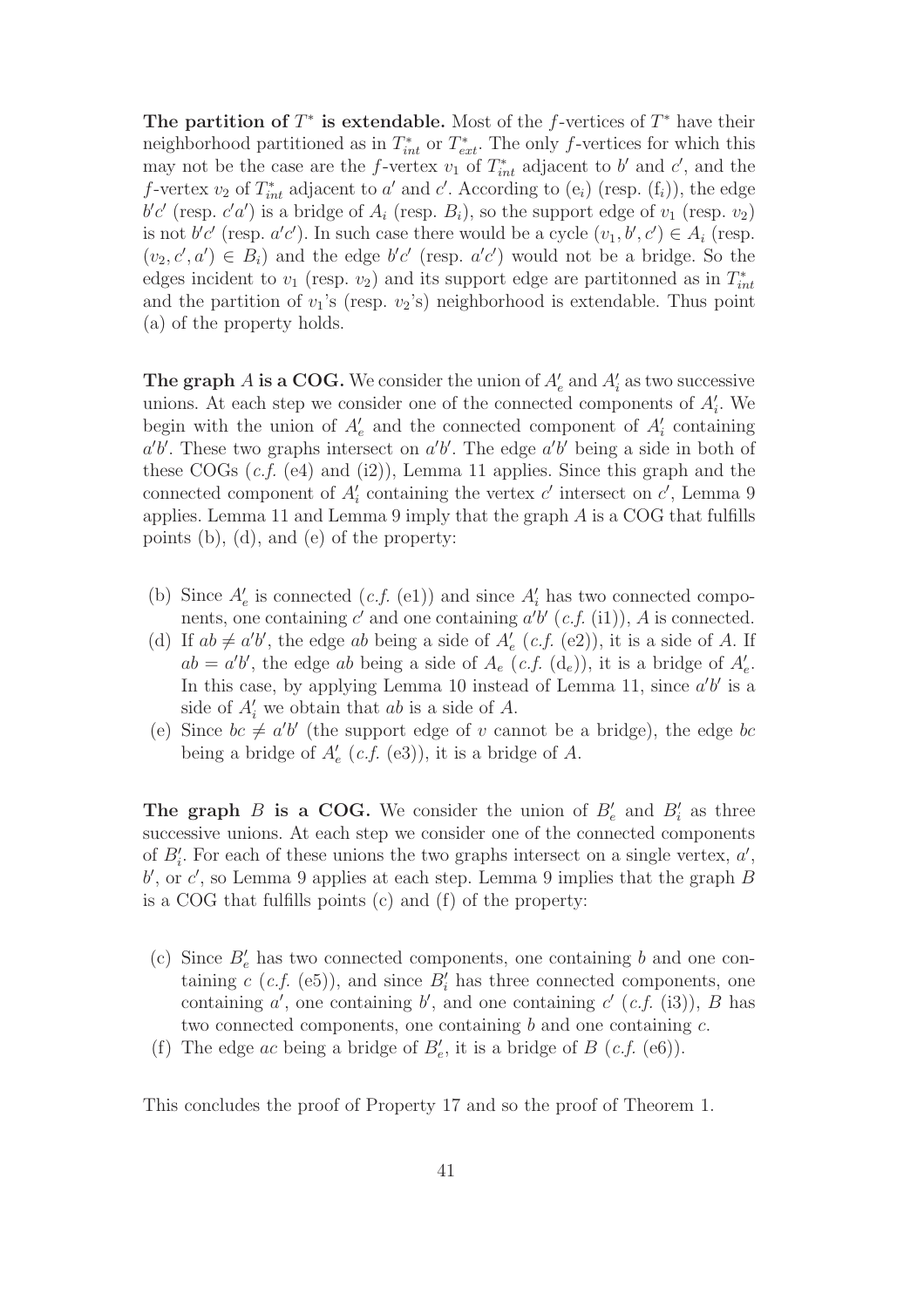## 6 Conclusion

A maximum outerplanar graph on *n* vertices having  $2n-3$  edges and a planar graph on *n* vertices having at most  $3n-6$  edges, it could be that every planar graph contains p outerplanar subgraphs such that each edge belongs to q of them for some p and q verifying  $\frac{3}{2} \leq \frac{p}{q} \leq 2$ . For the case of bipartite planar graphs, since they have at most  $2n-4$  edges, the integers p and q could be such that  $1 \leq \frac{p}{q} \leq 2$ . The bipartite planar graphs are so sparse that they are the union of two trees [16], which is two graphs trivially outerplanar. However Theorem 1 is optimal even for bipartite planar graphs.

**Theorem 18 ([8] p. 58)** For any integers p and q with  $\frac{p}{q} < 2$ , the bipartite  $planar\ graph\ K_{2,2p+1}$  has no p outerplanar subgraphs covering each edge q times.

The proofs of Property 13, Property 14 and Property 17 being constructive, one could design an algorithm  $A$  with input a planar graph and with output two outerplanar graphs covering it. A planar graph G having at most  $3|V(G)| - 6$  edges, we can construct a triangulation T containing G in linear time (*i.e.*  $O(|V(G)|)$ ). Furthermore Richards [17] showed how to decompose a triangulation T into 4-connected triangulations in linear time. Using convenient data structures it makes no doubt that  $A$  could be linear.

The decomposition technique used to prove Property 13 and Property 14 seems to be very ad hoc. Surprisingly, exactly the same decomposition technique allowed the author and J. Chalopin [2] to prove the following conjecture of Scheinerman [19].

Conjecture 19 Every planar graph is the intersection graph of a set of segments in the plane.

In such intersection model of a graph, the vertex set is a set of segments and the edge set corresponds to the pairs of intersecting segments.

In [9] S. Gravier and C. Payan gave a reformulation of the Four Colour Theorem. In this reformulation they consider the outerplanar graph induced by the edges on and inside (resp. on and outside) a hamiltonian cycle in 4-connected triangulations. Theorem 1 implies a restriction on the graphs considered in this reformulation. These graphs are such that we can assign each edge on the hamiltonian cycle to one of the two graphs and obtain two S-free graphs.

It is shown in [5] that every graph embeddable on a surface S is coverable by two graphs with bounded tree-width. Can Theorem 1 be generalized to others surfaces? For each surface S, a graph is *outer-S* if it admits an embedding on S with no crossing edges and such that all the vertices are incident to the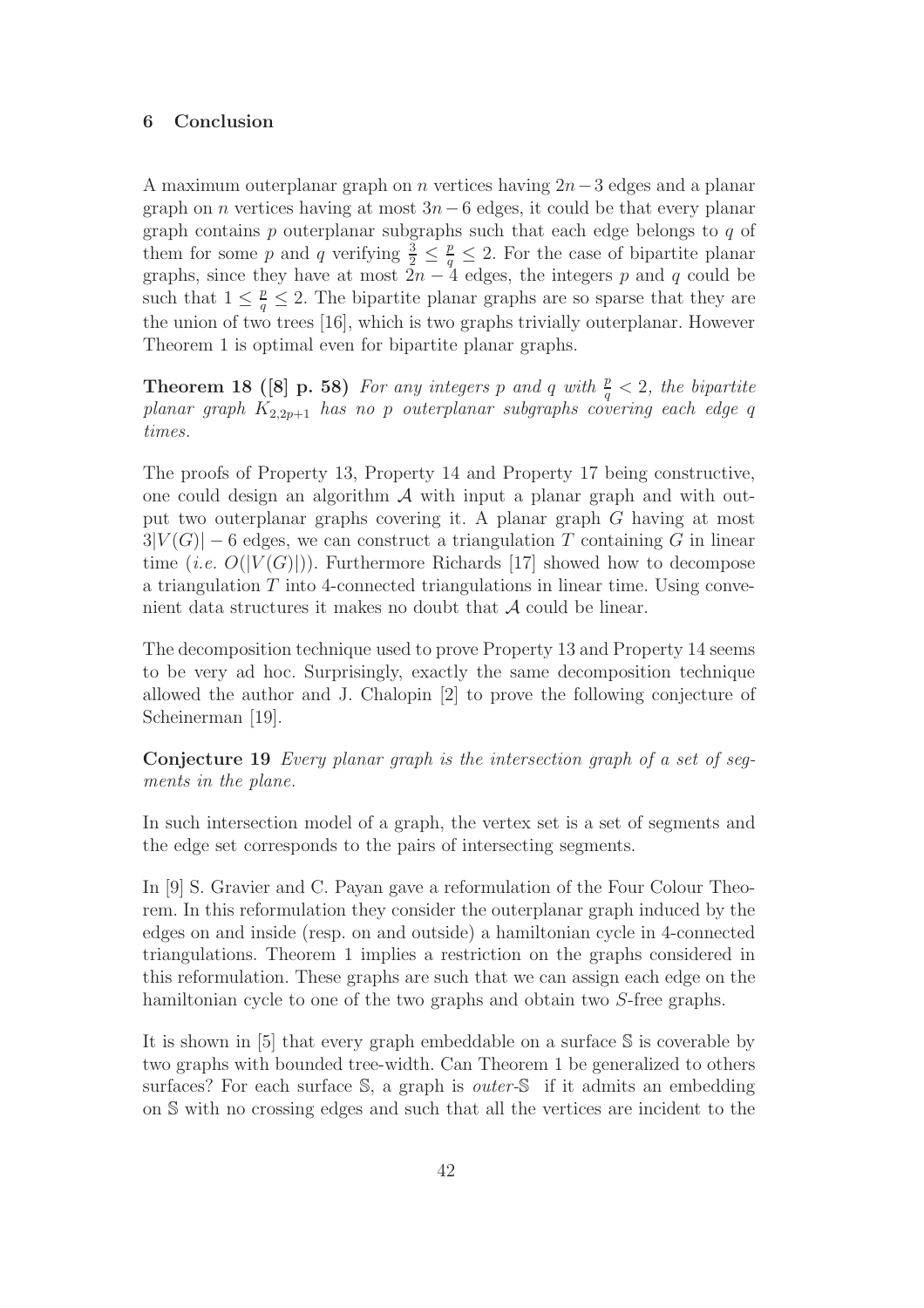same face, the *outer-face*. We propose the following conjecture.

Conjecture 20 Every graph embeddable on S is coverable by two outer-S graphs.

This conjecture holds for 5-connected toroidal graphs (i.e. embeddable on the torus). Indeed Brunet and Richter [1] showed that 5-connected toroidal triangulations have a hamiltonian cycle separating the torus into two connected regions. Taking the edges of C and the edges in one of the region we obtain an outer-toroidal graph. Indeed, all the vertices are incident to the same face, the face bounded by C. Another family of embedded graphs is known to be hamiltonian, the family of 4-connected projective-planar graphs [20]. However this result does not imply our conjecture for this family of graphs since the hamiltonian cycles obtained do not necessarily separate the projective plane into two connected regions. Note that Conjecture 20 could not be much strengthened (contradicting a conjecture proposed by the author [8]). Let  $\mathbb{S}_q$  denotes the oriented surface of genus  $q$ .

**Theorem 21** For every  $g \geq 24$  such that  $n \equiv 0 \pmod{12}$ , there exists a graph embeddable in  $\mathbb{S}_q$  that does not admit any edge partition into an outer- $\mathbb{S}_{g_1}$  graph and an outer- $\mathbb{S}_{g_2}$  graph when  $g_1 + g_2 \leq \frac{5}{3}g$ .

# PROOF.

**Claim 22** Consider an outer- $\mathbb{S}_q$  graph G with n vertices, m edges and f faces. For every outer-S<sub>q</sub> graph  $G^+$  such that  $G = G^+ \setminus V_2$ , for some stable set  $V_2 \subseteq \{v \in V(G^+)|d_{G^+}(v)=2\},\$  we have  $|V_2| \leq 3n+6g-m-3.$ 

Given any outer-S<sub>g</sub> graph G, let  $G^+$  and  $V_2$  be such that  $|V_2|$  is maximized. This clearly implies that  $G^+$  is connected and thus around its outer-face we have a facial walk  $W_o = (v_1, v_2, \ldots, v_l)$  of length l. Now let  $G^*$  be the multigraph embedded in  $\mathbb{S}_q$ , obtained from  $G^+$  by adding a new vertex x incident to each occurrence in  $W_o$ . According to the construction,  $G^*$  has  $n^* = n + |V_2| + 1$ vertices and  $m^* = m + 2|V_2| + l$  edges. Although  $G^*$  is a multigraph, Euler's formula apply and since all its faces have length at least three we have that  $m^* \leq 3n^* + 6(g-1)$ . Furthermore, since  $G^+$  is an outer-S<sub>q</sub> graph and since  $V_2$  is a stable set, all the vertices in  $V_2$  appear in  $W_0$  and none of them are consecutive in this walk. Thus  $2|V_2| \leq l$  and  $m + 4|V_2| \leq m^* \leq 3(n + |V_2| +$  $1) + 6(g - 1)$  which implies the claim.

The Map Color Theorem says that a complete graph on  $n$  vertices has an embedding in  $\mathbb{S}_g$  if and only if  $g \geq \frac{1}{12}(n-3)(n-4)$  [18]. For any  $n > 0$ such that  $n \equiv 0 \pmod{12}$  we have that  $K_n$  has an embedding in  $\mathbb{S}_q$ , for  $g = \frac{1}{12}(n-3)(n-4)$ , that is a triangulation of  $\mathbb{S}_g$ . For these couples  $(n, g)$ , let  $K_n^*$  be a stellation corresponding to a given embedding of  $K_n$  in  $\mathbb{S}_g$ . This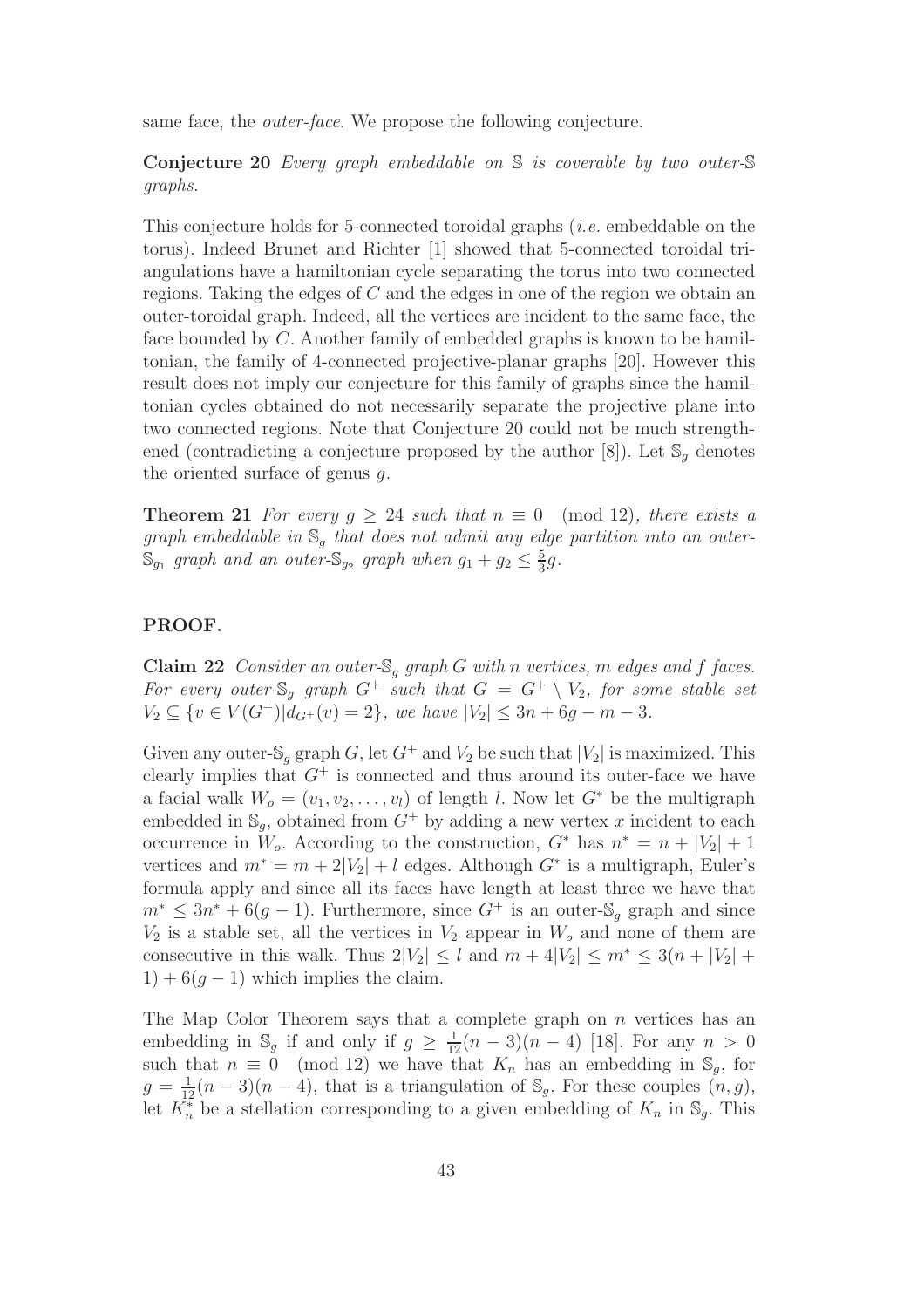means that given this embedding of  $K_n$  in  $\mathbb{S}_q$  we add a vertex in every face and we link it to the three vertices incident to this face. Let  $V_3$  in  $K_n^*$  be the maximum stable set with vertices of degree 3. Note that since  $K_n$  triangulates  $\mathbb{S}_g$ ,  $K_n$  has  $\frac{2}{3}|E(K_n)|$  triangular faces and thus  $|V_3| = \frac{1}{3}n(n-1)$ .

Note that if we add pendent vertices in an outer- $\mathcal{S}_q$  graph this graph remains outer- $\mathbb{S}_g$ . So given an edge partition of  $K_n^*$  into an outer- $\mathbb{S}_{g_1}$  graph  $H_1$  and an outer- $\mathbb{S}_{g_2}$  graph  $H_2$ , we can consider that every vertex of degree three in  $K_n^*$  has degree one in  $H_i$ , for  $i \in \{1, 2\}$ , and degree two in  $H_{3-i}$ . Since  $|V_3| = \frac{1}{3}n(n-1)$ , and since by Claim 22  $H_i$  has at most  $3n+6g_i - |E(H_i)|-3$  vertices of degree two from  $V_3$  (the remaining vertices of  $V_3$  have degree one in  $H_i$ ),  $g_1$  and  $g_2$ should be such that  $6n + 6(g_1 + g_2) - m - 6 \ge \frac{1}{3}n(n-1)$ . Since this inequality does not hold when  $\frac{5}{3}g \geq g_1 + g_2$  and  $n \geq 24$ , this concludes the proof of the theorem.

## Acknowledgments

The author is deeply grateful to A. Raspaud, J.-L. Fouquet, D. Amar, E. Sopena, and S. Gravier for helpful discussions.

### References

- [1] R. Brunet and R. B. Richter. Hamiltonicity of 5-connected toroidal triangulations. J. Graph Theory, 20(3):267–286, 1995.
- [2] J. Chalopin and D. Gonçalves. Every planar graph is the intersection graph of segments in the plane. manuscript.
- [3] G. Chartrand, D. Geller, and S. Hedetniemi. Graphs with forbidden subgraphs. J. Combin. Theory Ser. B, 10:12–41, 1971.
- [4] F. R. K. Chung. Universal graphs and induced-universal graphs. J. Graph Theory, 14(4):443–454, 1990.
- [5] G. Ding, B. Oporowski, D. P. Sanders, and D. Vertigan. Surfaces, tree-width, clique-minors, and partitions. J. Combin. Theory Ser. B, 79(2):221–246, 2000.
- [6] E. S. El-Mallah and C. J. Colbourn. Partitioning the edges of a planar graph into two partial k-trees. Congr. Numer., 66:69–80, 1988. Nineteenth Southeastern Conference on Combinatorics, Graph Theory, and Computing (Baton Rouge, LA, 1988).
- [7] D. Gonçalves. Edge partition of planar graphs into two outerplanar graphs. In Proceedings of the thirty-seventh annual ACM symposium on Theory of computing (Baltimore, MD, 2005), 504–512.